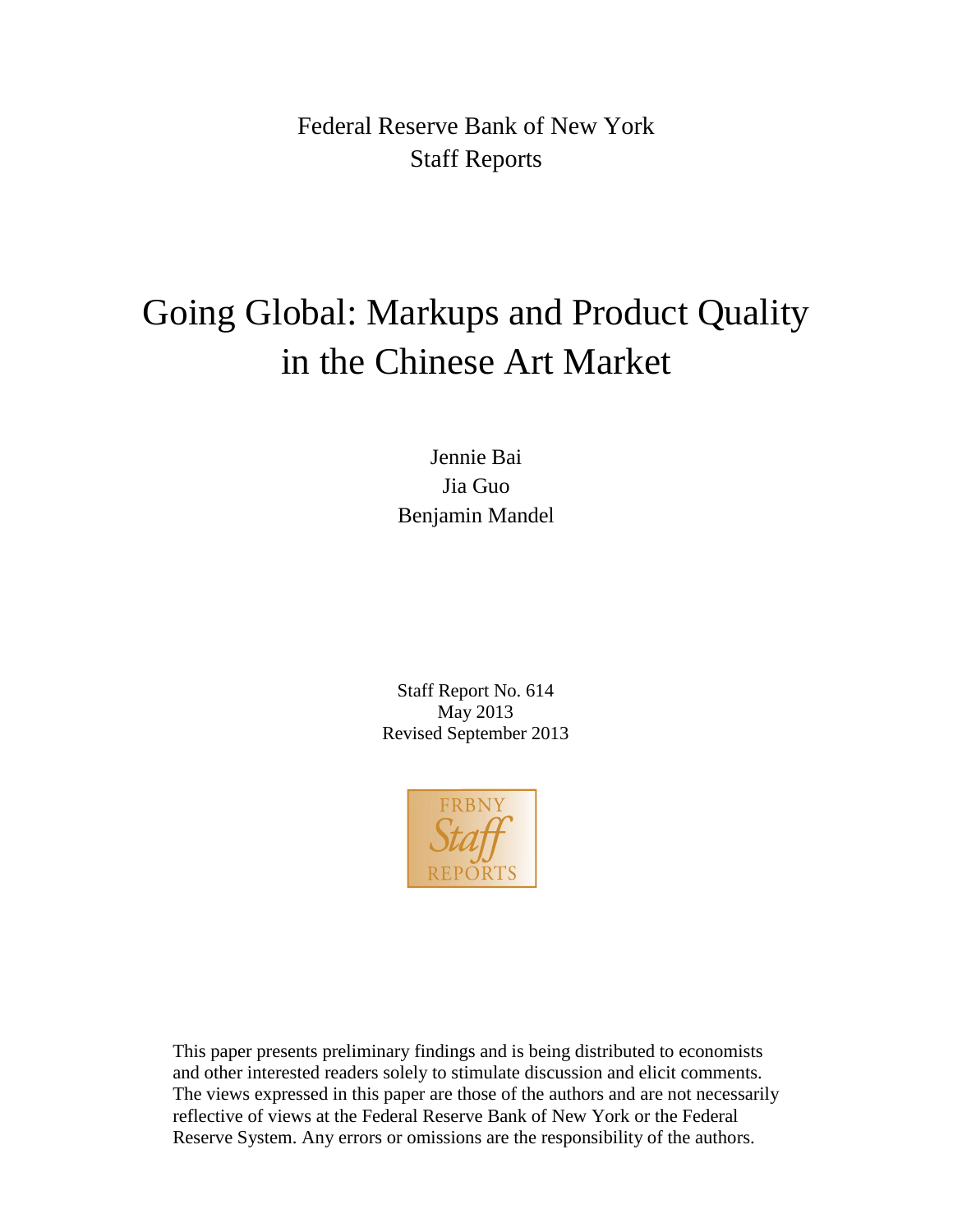#### **Going Global: Markups and Product Quality in the Chinese Art Market**

Jennie Bai, Jia Guo, and Benjamin Mandel *Federal Reserve Bank of New York Staff Reports*, no. 614 May 2013; revised September 2013 JEL classification: F14, G15

#### **Abstract**

We analyze two reasons for export prices to be different across markets — namely, quality differentiation and variable markups — and attempt to parse their relative importance and some of their underlying drivers. To overcome the substantial measurement issues in this task, we consider a particular industry as a special case: Chinese fine art. The simplicity of the supply-side of art vis-à-vis marginal cost and the wealth of data on its quality characteristics make it possible to separately identify the markup and quality components of international relative prices for Chinese artwork. Through this lens, we trace the process of growth and internationalization of Chinese art since the year 2000 and uncover a rich set of facts. We find strong support for quality sorting into international markets at both the level of artist and artwork, as well as substantial markup differences across destinations. Using a structural model of endogenous quality choice by Feenstra and Romalis (2012), we argue that much of the international quality premium is driven by specific distribution costs (whether physical or informational), rather than destination-specific preferences for quality.

Keywords: international prices, quality differentiation, art auction

\_\_\_\_\_\_\_\_\_\_\_\_\_\_\_\_\_

Bai: Federal Reserve Bank of New York (e-mail: jennie.bai@ny.frb.org). Mandel: Citi Bank (email: brmandel@gmail.com). Jia: Graduate School of Business, Columbia University (e-mail: jguo14@gsb.columbia.edu). For helpful discussions, the authors thank Mary Hoeveler, Volodomyr Lugovskyy, Phyllis Kao, and Thad Meyerriecks, as well as seminar and conference participants at the Federal Reserve Bank of New York, Sotheby's Institute of Art, Empirical Investigations in Trade and Investment (2013), and Artelligence (2012). They also thank Cullen McAndrews and Skanda Amarnath for excellent research assistance. The views expressed in this paper are those of the authors and do not necessarily reflect the position of the Federal Reserve Bank of New York or the Federal Reserve System.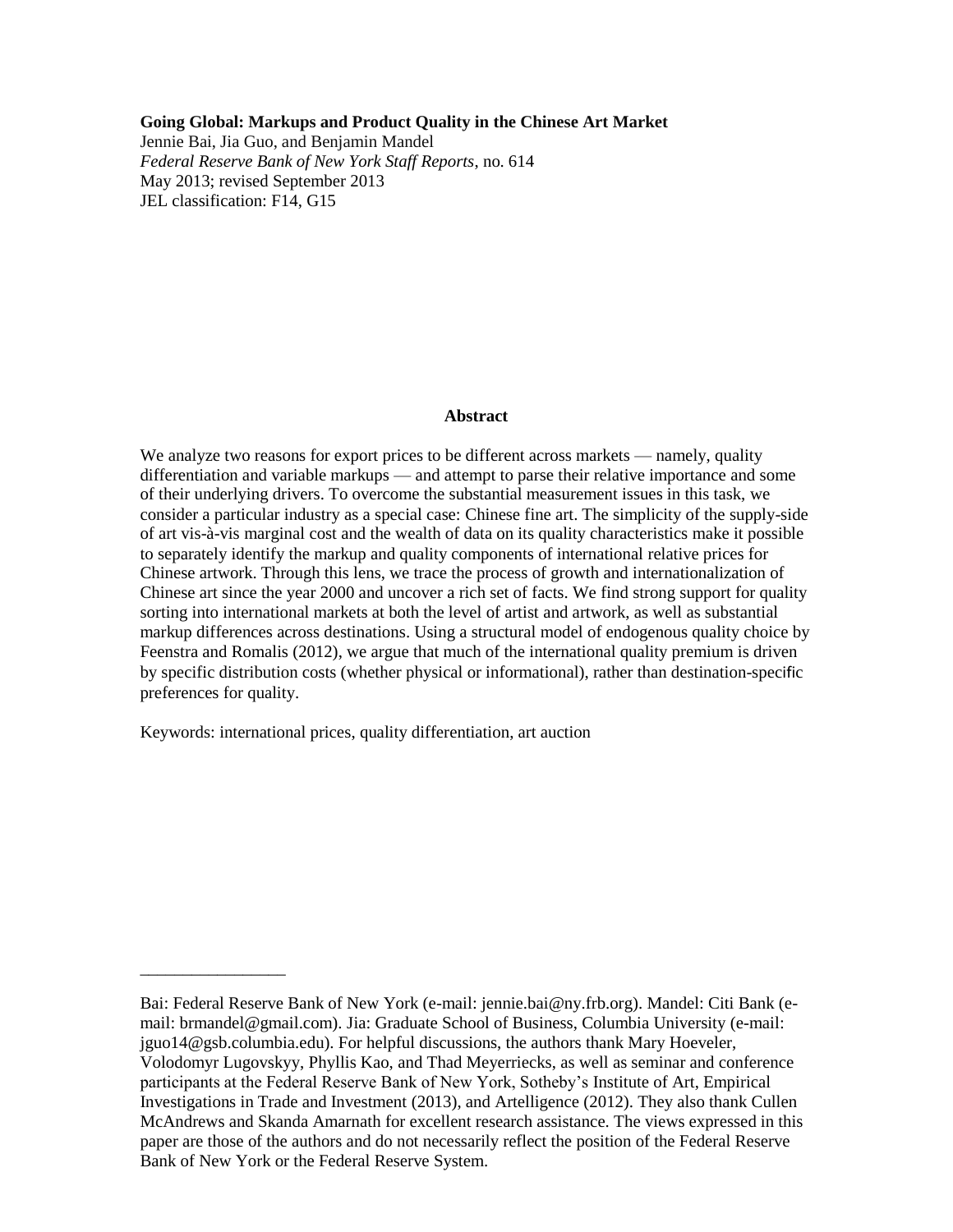# 1. Introduction

It is well-documented that exporters often set different prices for similar products across destination countries. This observation has generated intense interest in the drivers of these price differences, with the idea that they will abet our understanding of export success as well as of the international transmission of shocks. In this paper, we focus on two reasons for export prices to be different across markets, namely quality differentiation and variable markups over marginal cost, and attempt to parse them empirically.

We build on recent work highlighting the role of quality differentiation and markup variation in explaining export price patterns. In a representative paper on quality differentiation, Manova and Zhang (2012) document the firm-level pricing behavior of Chinese exporters. They find that firms with higher prices in a given destination have higher export revenues, suggesting that product quality is a dominant determinant of export sales rather than low prices. They also find that for a given firm, prices vary across destinations in a manner which suggests sending different quality levels to different markets. In a separate body of research, the role of a firm's markup over its marginal cost of production has been emphasized as a means for firms to tailor prices to specific markets. Often the size of the markup is thought of as a function of destination characteristics such as market size and the level of competition, among other factors. One prominent example of this type of variable markup in the context of a monopolistically competitive industry is Melitz and Ottaviano (2008).

The problem we address is that, even at the frontier of data availability (i.e., a census of firm- and product-level prices and sales volume by export destination), it is difficult to make unqualified statements about the importance of either product quality or markups in explaining international trade patterns. The first issue has to do with measurement. The basic identification problem is that only two pieces of data are typically observed, export prices and quantities, which are each influenced by a multitude of factors including the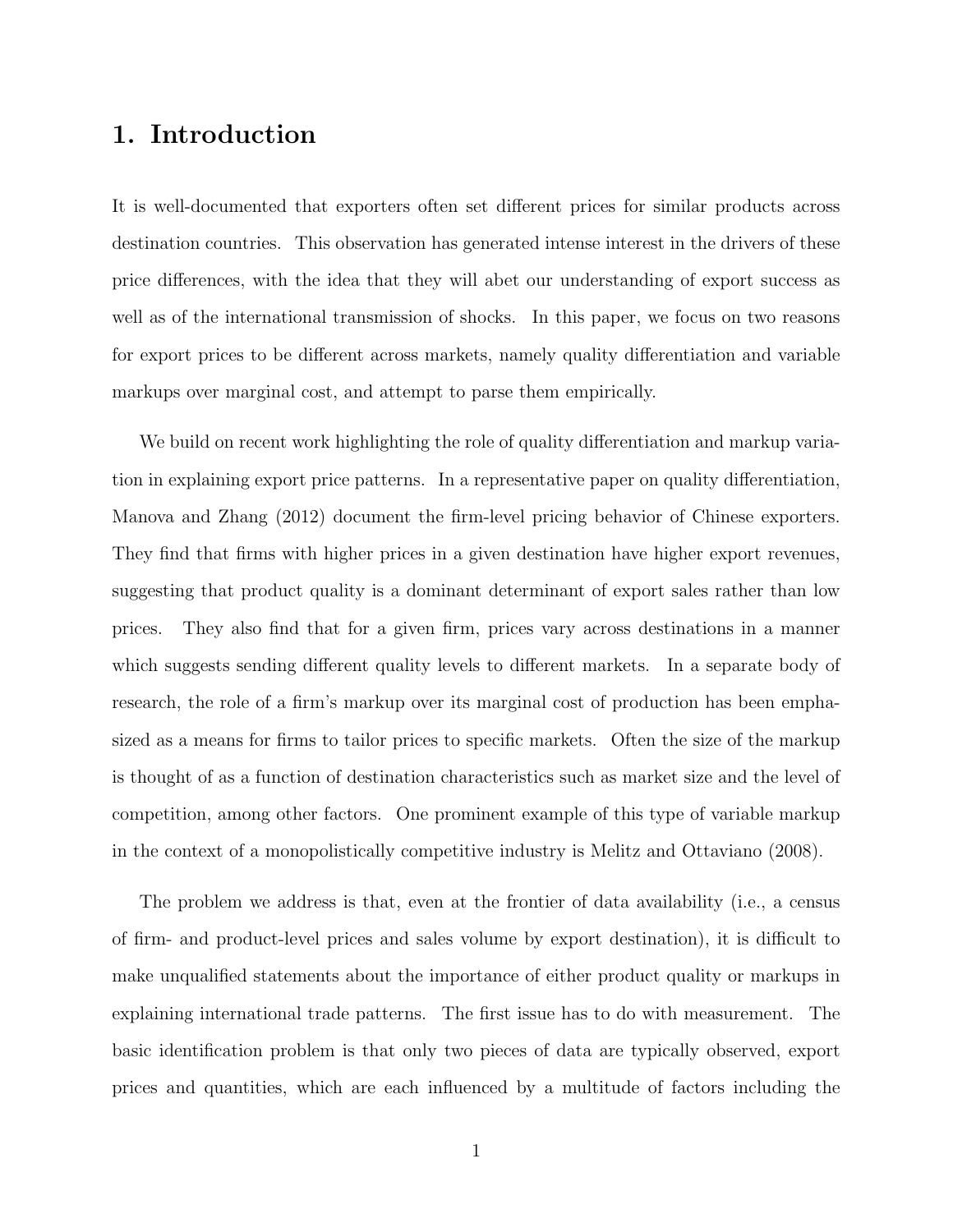export's quality level, marginal cost and markup. This quandary has led researchers to try to estimate either product quality or markups at a high level of abstraction,<sup>1</sup> often ignoring the influence of one factor on the other. A second issue is that, even with a clean measure of product quality in hand, the underlying determinants of quality choice are also unidentified. An exporter may choose to ship higher quality varieties to a given destination due to demand factors, such as the importing consumers' preferences for quality, or supply factors such as the costs of producing or shipping. Our objectives are to take preliminary steps to separately identify quality and markups across markets and to investigate the determinants of quality sorting by destination.

To fix ideas, we shall consider a particular industry as a special case: the international auction market for Chinese fine art. Our analysis will center on the price of Chinese artworks sold outside of mainland China versus those sold within. This industry is well-suited to our purposes for a few reasons. First, quality characteristics of each artwork, such as physical traits, measures of authenticity, proxies for provenance, and characteristics of the auction transaction, are observed. This allows us to measure and control for many different quality characteristics of each artwork and to compare prices across markets on an apples-to-apples basis. Second, isolating the markup component of price is greatly abetted by the fact that the relationship between marginal cost and price for artworks can be summarized by observable data. The auction market for fine art is largely a secondary market, and therefore the concept of the marginal cost of an artwork has to do, if anything, with an artwork's former sale price.<sup>2</sup> We attempt to control for that in our empirical work and, as such, what is

<sup>&</sup>lt;sup>1</sup>An indicative example of this practice is the measurement of trade quality. Several authors have suggested measures that use information on inputs or quantities, in addition to prices, to better identify product quality. For example, Brambilla, Lederman, and Porto (2012) utilize the concentration of skilled and unskilled workers within a firm. Hallak and Schott (2011), Khandelwal (2010), and Gervais (2012) use the trade balance, import market share and export quantity, respectively, conditional on price and other controls as a measure of quality. In spite of these advances, though, the influence of variable markups on prices is rarely explicitly taken into account.

<sup>&</sup>lt;sup>2</sup>An alternative, more familiar, definition of marginal cost is as a production cost, variation in which we do not believe has an appreciable influence on art auction prices. On one hand, the artists of many works sold at auctions are no longer alive, which distorts the relationship between supply factors and output prices.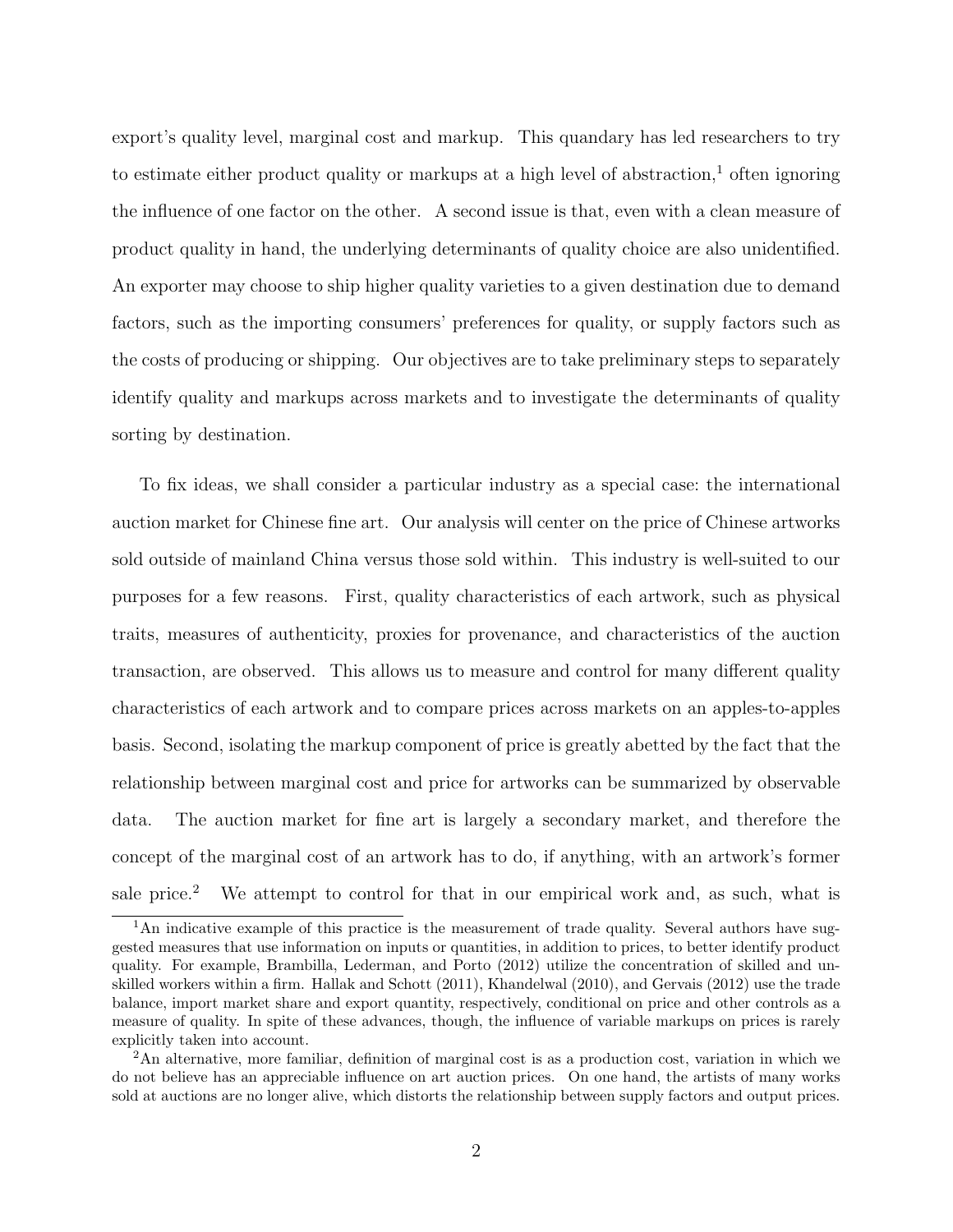being captured in our measures of price differences across markets comes close to being a pure measure of markup differences.

Third, in addition to observing quality and markups, Chinese art is an industry that has recently undergone a transition from autarky to exporting. Auction-quality artworks produced by Chinese artists were until lately only sold at auction houses in mainland China. Beginning in the late 1990s and early 2000s, however, the share of Chinese artworks sold at auction houses outside of mainland China began to rise steadily, going from 2.7 percent of the total number of sales in the early 2000s to a peak of 9.2 percent in 2007. And fourth, the scale of the Chinese art market make it at least plausible to gather information about all auction sales since 2000 and to say something about the market as a whole. Accordingly, we have assembled an almost comprehensive census of auction transaction prices for Chinese artworks over this period. All in all, the dataset includes information on over 1 million artworks put up for auction.

With this long list of sales data, we uncover a rich set of facts describing the international pricing of Chinese art, beginning with the unconditional international price premium and telescoping into quality adjusted estimates and estimates conditional on certain characteristics of the artwork and auction transaction. The results can be summarized as follows: (i) internationally sold artworks and the domestic artworks of internationally selling artists have much higher average prices than those of artists selling only domestically; (ii) for internationally selling artists, international works have a higher price than their domestic works; (iii) most of (i) and (ii) is explained by quality differences between internationally sold artworks and those sold domestically; (iv) after controlling for quality differences, internationally sold artworks still have a significantly higher price than domestic artworks; and (v) the inter-

On the other, for contemporary and classical artists alike, the market structure is such that marginal cost plays a relatively small role in price setting because of the high degree of differentiation among artworks. Our identifying assumption is that the elasticity of prices to production cost is zero, which is a clear difference between art and other industries (where marginal cost is a more important determinant of price).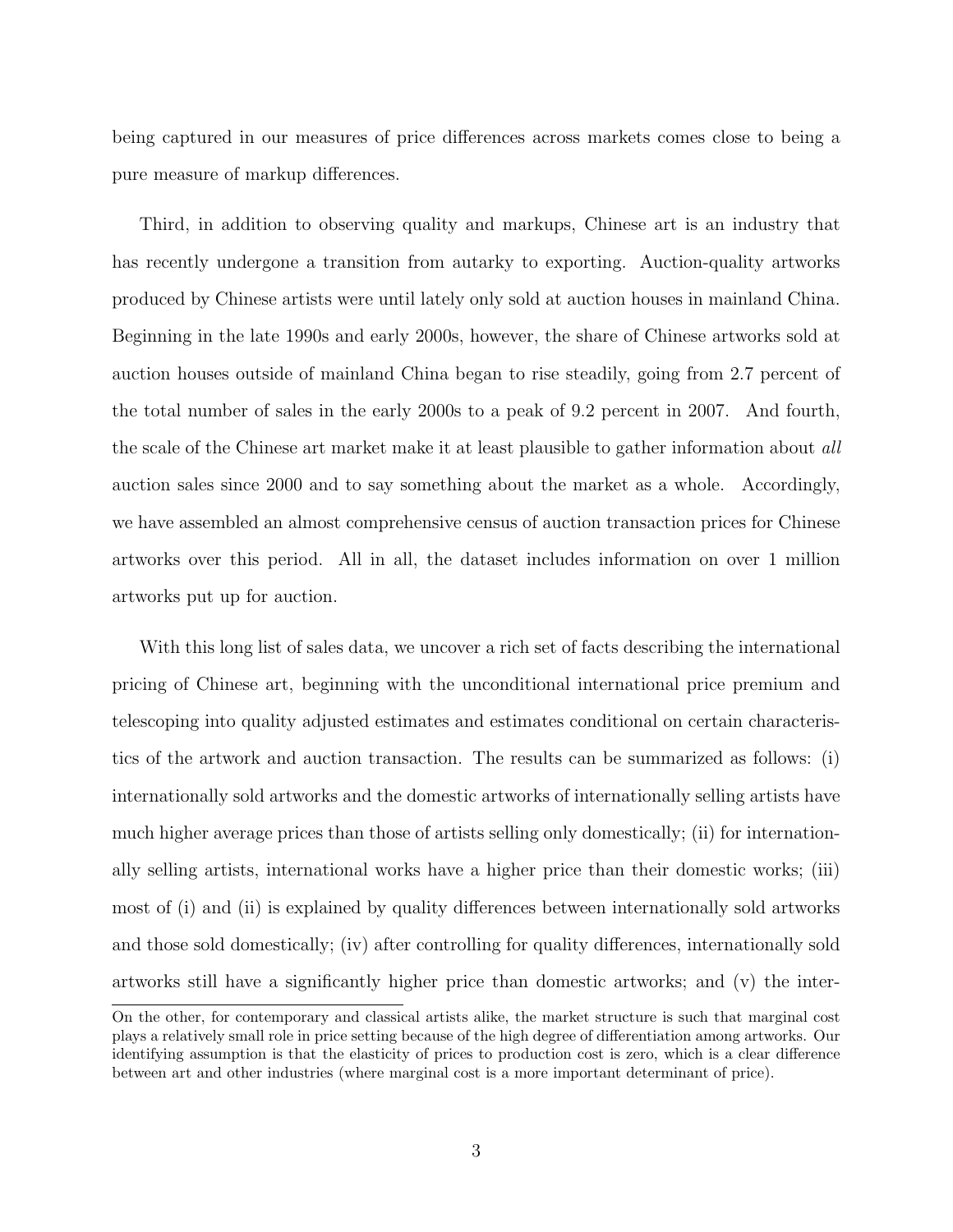national price premium is most pronounced for auctions taking place in the United States and United Kingdom, for contemporary art, and for artists with the highest number of international sales.

The fact that international sales have higher price and higher quality than domestic sales (i.e., results (i), (ii) and (iii)) is closely related to the literature on quality sorting in international trade. Perhaps the closest antecedent among those papers is Crozet, Head, and Mayer (2012), in which the quality of French wine is observed to be higher for firms exporting to more destinations, at higher prices, and for firms selling larger quantities in each destination; these correlations support trade theories in which firms sort into export markets according to their output quality.

Our work also provides a measure of export quality and supports the finding of quality sorting, but makes several other additional contributions. First, in the case of art, prices are higher for international sales because of higher markups and not higher marginal cost, which differs from the common practice of modeling output quality as a function of input cost.<sup>3</sup> Specifying that higher output quality requires higher marginal cost is an intuitive and reasonable assumption, but it is not the only way in which product quality might influence patterns of trade prices. Our results demonstrate an important interaction between markups and quality.

Second, albeit for only one specific industry, we provide a quantification of the relative contributions of quality and markups to export prices. Recent studies, such as Manova and Zhang (2012), Bastos and Silva (2010), Brambilla, Lederman, and Porto (2012) and Kneller and Yu (2008), each find that average export prices of a given product vary sys-

<sup>3</sup>For instance, Kugler and Verhoogen (2012) model endogenous improvement in the quality of labor, capital and output, given firm productivity, and find a correlation between plant size and both output and input prices. Other papers relating output quality to explicit costs include: Baldwin and Harrigan (2011), Johnson (2012), Bastos and Silva (2010), Crozet, Head and Mayer (2012), Fernandes and Paunov (2009), Hallak and Sivadasan (2011), Mandel (2009), Iacovone and Javorcik (2008), Verhoogen (2008) and Sutton (2007).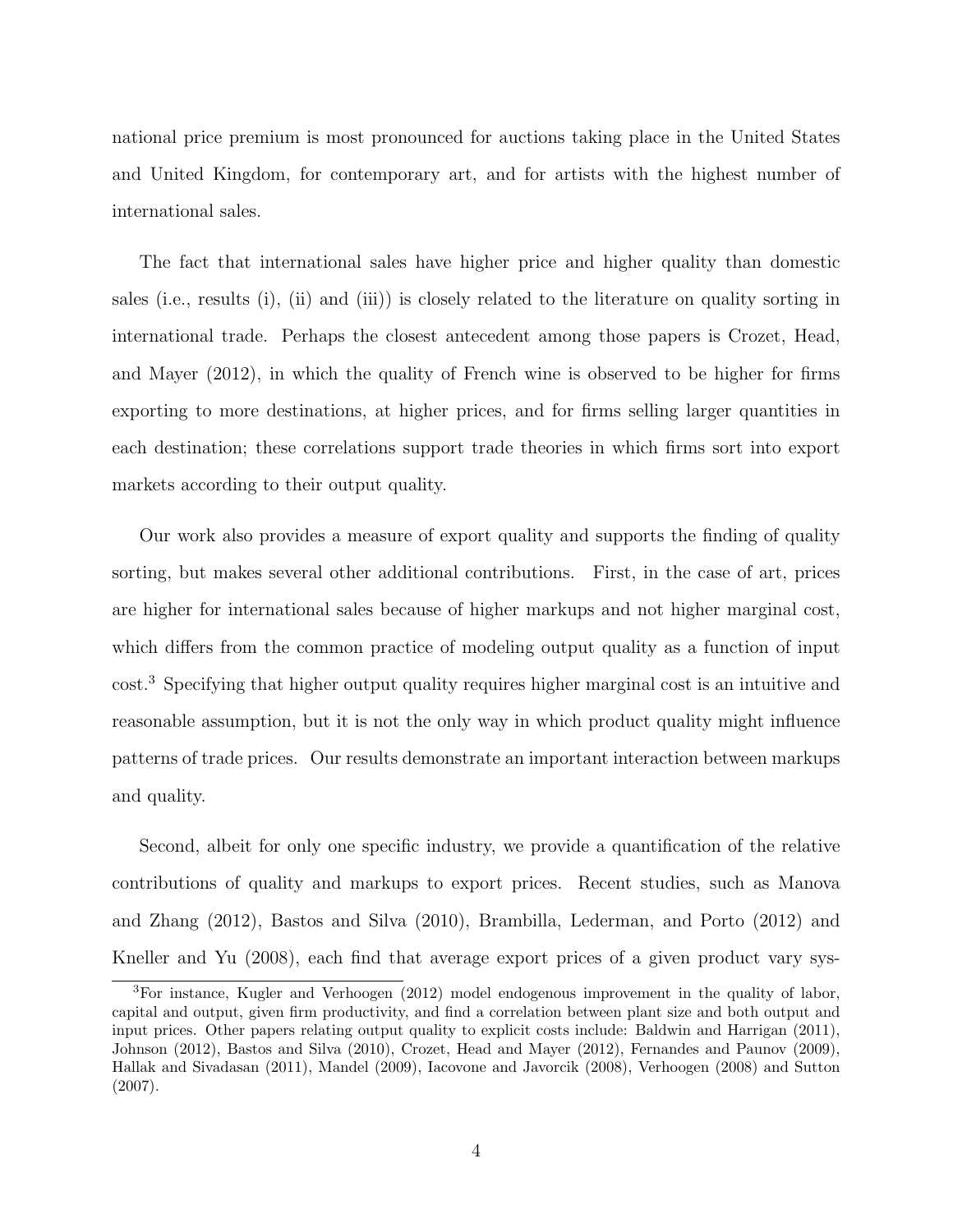tematically across destinations, in some instances even within the same exporting firm. The fact that prices are a function of destination characteristics suggests that exporters are able to price discriminate by adjusting their quality and/or markups. Building on those results, we show that quality dominates (non-quality-related) markups in the determination of the international price premium for Chinese art (result (iii)). We also demonstrate that the quality-adjusted markup differences across markets are still large in absolute terms (result  $(iv)$ ).

Third, the joint estimation of quality and markups provides some hints as to the drivers of quality sorting. The supply-side story that we have in mind is the Alchian-Allen (1964) effect, or the idea that exporters "ship the good apples out." Alchian and Allen's conjecture was that any specific cost applied to an export, such as a flat transport cost or per unit tariff, would shift demand towards higher-priced, higher-quality varieties by lowering their relative price. Previous studies finding support for this mechanism of quality sorting include Hummels and Skiba (2004) and Lugovskyy and Skiba (2010). The quality sorting we find for Chinese art is consistent with Alchian-Allen, though it probably does not reflect the cost structure of physical transportation. It could be that there are other specific costs to developing an international fine art, such as those associated with establishing an artist's brand or acquiring information, which explain the quality premium on international sales. Quality sorting may also be driven by demand-side factors such as differential preferences for quality across markets. These factors have been emphasized by Hallak (2006), Feenstra and Romalis (2012) and Lugovskyy and Skiba (2010), where the preference for quality is modeled as an increasing function of importer income. To see which effect (i.e., specific costs a la Alchian-Allen or preferences for quality) is more prominent in our data, we adapt the formulation of Feenstra and Romalis (2012) and derive a structural interpretation of the international quality premium. We find that the quality premium for Chinese art largely reflects specific costs, especially in the early years of international sales.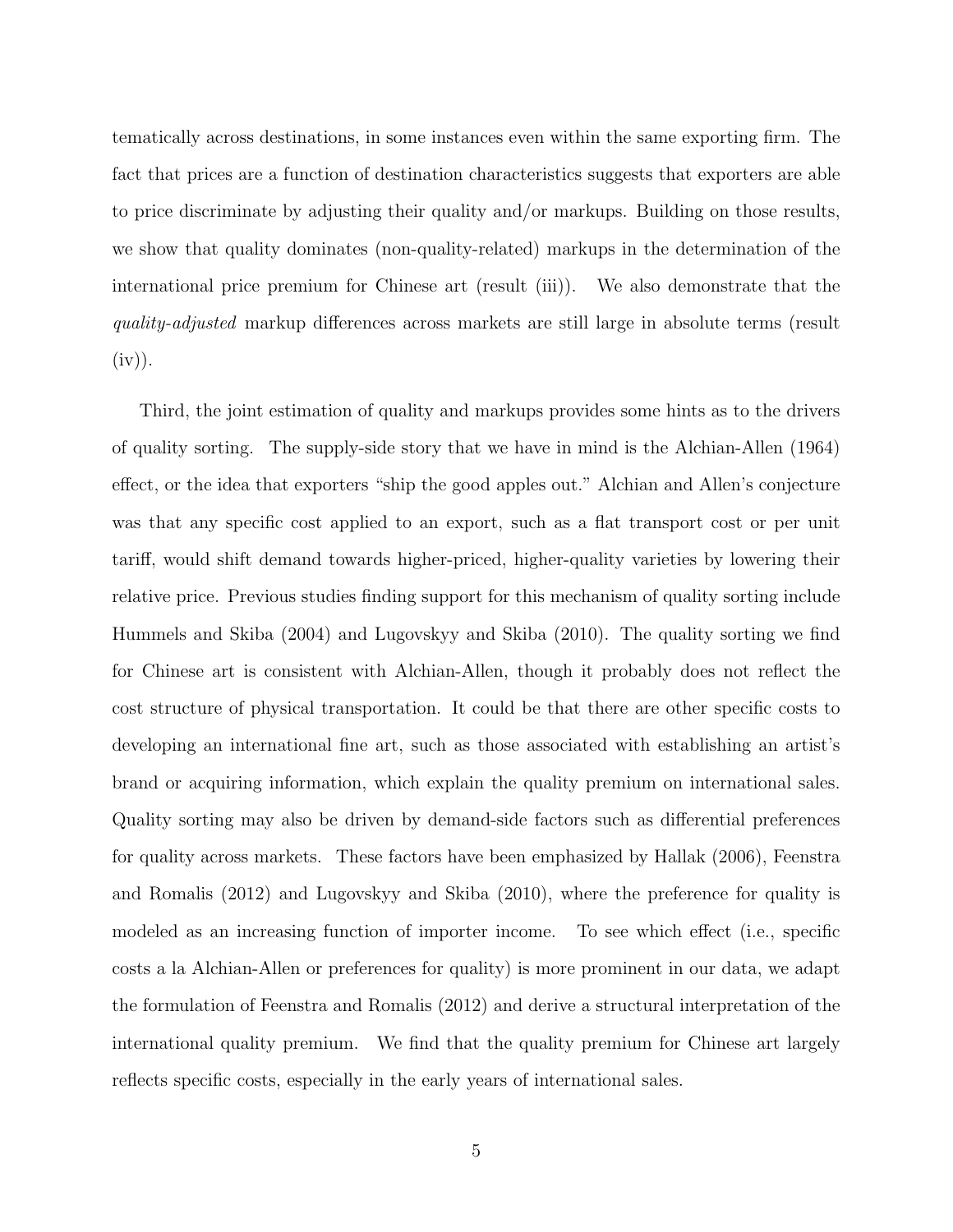Finally, we use the depth of the dataset to further analyze quality and markup discrimination across markets. It turns out that the price and quality premia are quite sensitive to the region where the auction is located, the medium and period of the artwork, and the degree of internationalization of the artist (result  $(v)$ ). These findings are related to the modeling of international trade prices with variable markups. In a model with linear demand, Melitz and Ottaviano (2008) show that exporter markups and average productivity are an endogenous function of market size and the degree of trade integration, with larger and more integrated countries characterized by higher average productivity and lower average markups. This is the opposite of our result that larger art markets (i.e., US and UK) and highly internationalized artists have relatively high markups even after controlling for quality. These results are yet another indication that there are potentially important forces above and beyond productivity differences that drive wedges in international prices.

The paper proceeds as follows. The next section describes the evolution of the Chinese fine art market over the past decade, as well as the details of the dataset. Section 3 describes our empirical specification and results, including a structural interpretation of quality sorting. Section 4 concludes.

## 2. The Market for Chinese Art

#### 2.1. Data

Our point of departure is a highly detailed list of the auction sales of Chinese artists sold anywhere in the world. We obtain these data from www.artron.net, one of the largest online databases covering auctions of Chinese artworks and antiques. Our dataset contains catalogue information from 6,978 individual auctions that took place in 424 auction houses in China (including Hong Kong, Macau and Taiwan) between May 1994 to September 2011,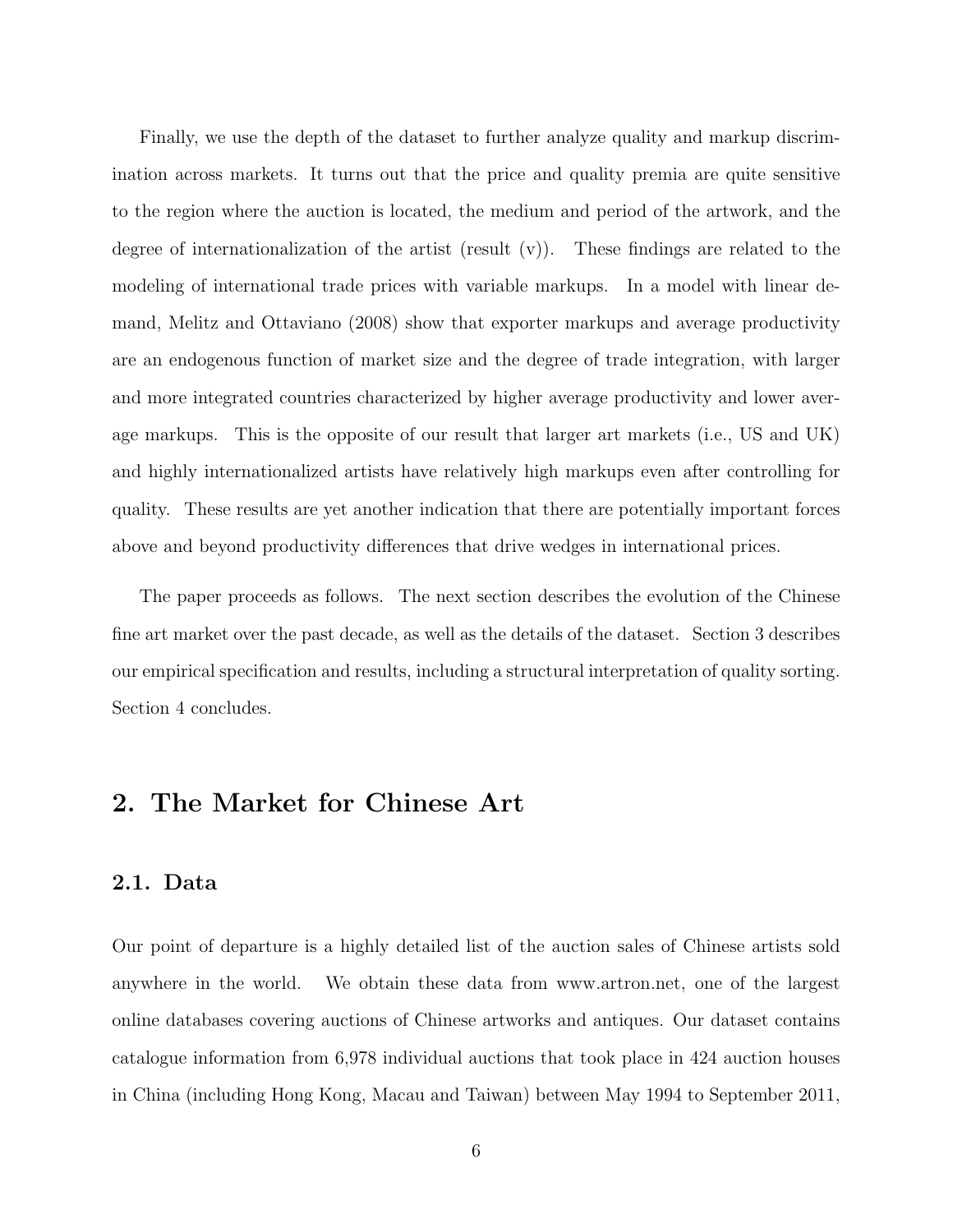totaling 1,994,178 individual lots and over RMB 200 billion in sales turnover. In addition, the dataset includes another 165 auctions selling works of Chinese art and antiques held at 16 auction houses outside of greater China, totaling 39,830 individual lots and over RMB 11 billion in sales turnover.

Artron aggregates detailed information on each auction, including the name of the auction house, the time of auction, the ordering of items within an auction, the low and high auctionhouse estimated prices for each item, whether the item was sold, and how much it was sold for. In addition, the dataset contains information on the characteristics of each artwork, including the title, the classification of the artwork (calligraphy, paintings, jewelry, furniture, etc.), its size and medium, the artist, the time period in which the work was produced, and any proof of the authenticity of the work provided by the seller. Previous studies of art auctions have identified most of the aforementioned characteristics as relevant factors in determining art prices. For instance, art prices tend to correlate positively with: the size of the work, the presence of the artist's signature or other signs of authenticity, the prestige of the work's provenance, and the rarity in terms of its medium, style or subject matter. Moreover, oil paintings tend to sell for higher prices than other materials.

In terms of the characteristics of the artist, the price of artworks tends to be positively correlated with: the historical significance of the artist, the participation of the artist in major exhibitions, the prestige of the gallery that represents the artist, the popularity of the subject matter that the artist specializes in at the time of auction, and whether the artwork was produced during the best period of the artist's career. The nationality of the artist and the artistic style that the artist identifies with may also be important drivers of price. Lastly, the features of the auction itself, including the prestige of the auction house, the location of the sale, the time of the sale, the ordering of the lots, among others, are important determinants of sales prices. Some studies, such as Ashenfelter and Graddy (2003) and Mei and Moses (2002), have found that the estimated price range provided by auction houses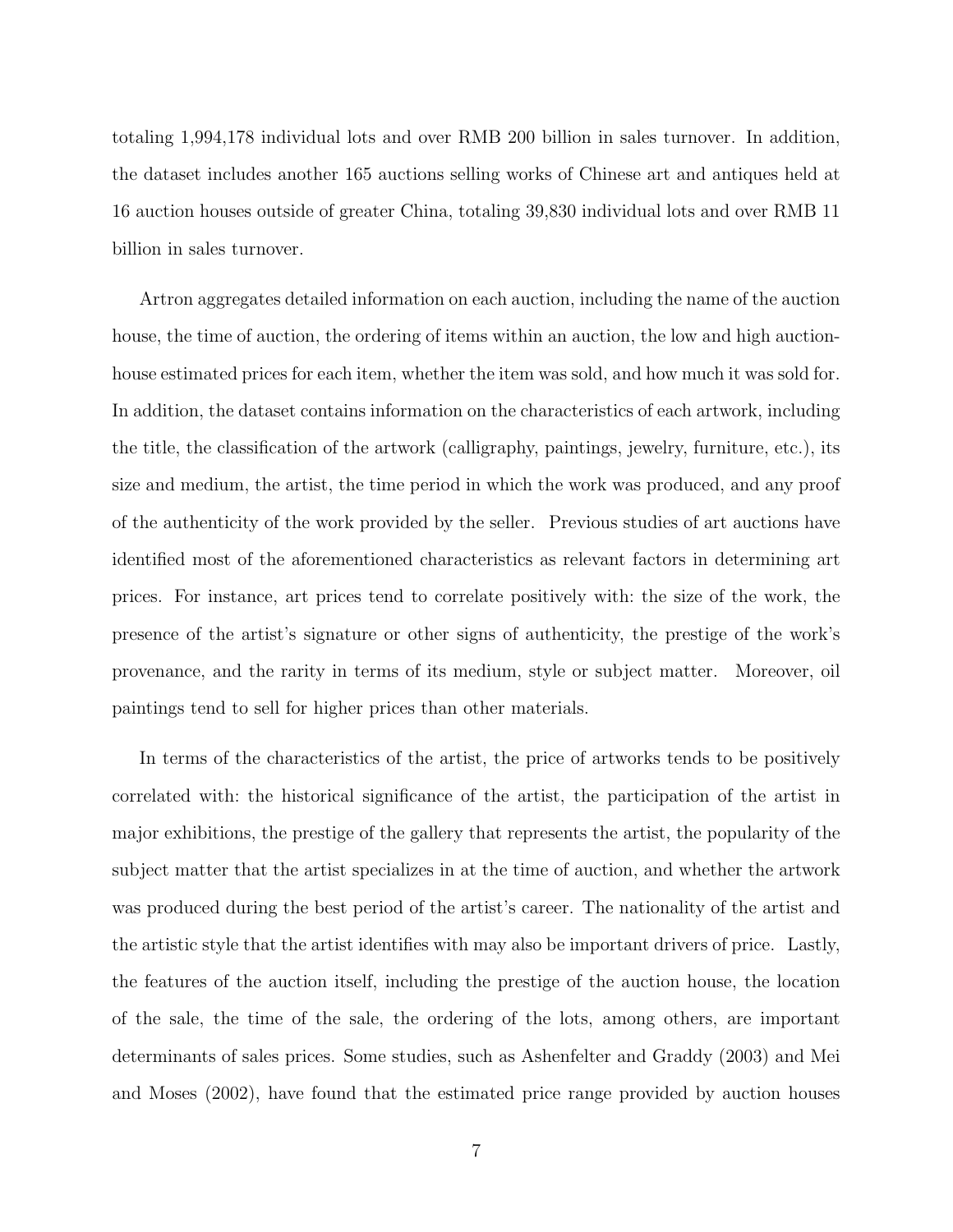have an anchoring effect on buyers and hence a positive influence on hammer prices. Our measures of artwork quality, defined below, controls for many of these price-determining characteristics.

In this paper, we focus our attention on some of the largest artwork type classifications: calligraphy, classical-style paintings, and oil paintings. These segments together account for 1,234,338 individual lots, over RMB 134 billion in sales and 63.7% of the total sales turnover recorded by Artron. Among the 1,234,338 lots, the database does not report a sales price for 540,948 lots, which is an indication that those items went up for auction but were not sold. These observations are removed from our sample for our baseline specification. In addition, another 10,206 lots are removed because they do not have information on the artist of the work. Finally, in the resulting 683,184 lots, we focus on the 679,317 lots that were auctioned on or after January 1, 2000, due to the relative sparsity of coverage prior to 2000; there are only 644 lots sold per year on average in our sample pre-2000, compared with an average of 56,610 lots per year afterwards. The average number of auction houses in the database is only 3 pre-2000, compared with 77 auction houses thereafter.

#### 2.2. Market Overview - Volume

The past decade has witnessed a boom in the market for Chinese art, which has mirrored the boom in China's overall economy. Sales revenue from domestic auctions, defined as sales in mainland China, went from RMB 96.7 million in 2000 to RMB 32.1 billion in 2010, a compound annual growth rate of 79 percent. At 2013 values of the renminbi of 6.2 per dollar, sales grew from \$15.6 million to \$5.2 billion over that period. The increase was driven by both quantities and prices of Chinese art sold at auction. On the quantity side, the number of works sold at domestic auctions houses increased from 2,218 in 2000 to 48,480 in 2010, a compound annual growth rate of 49 percent. The initial low level and rapid subsequent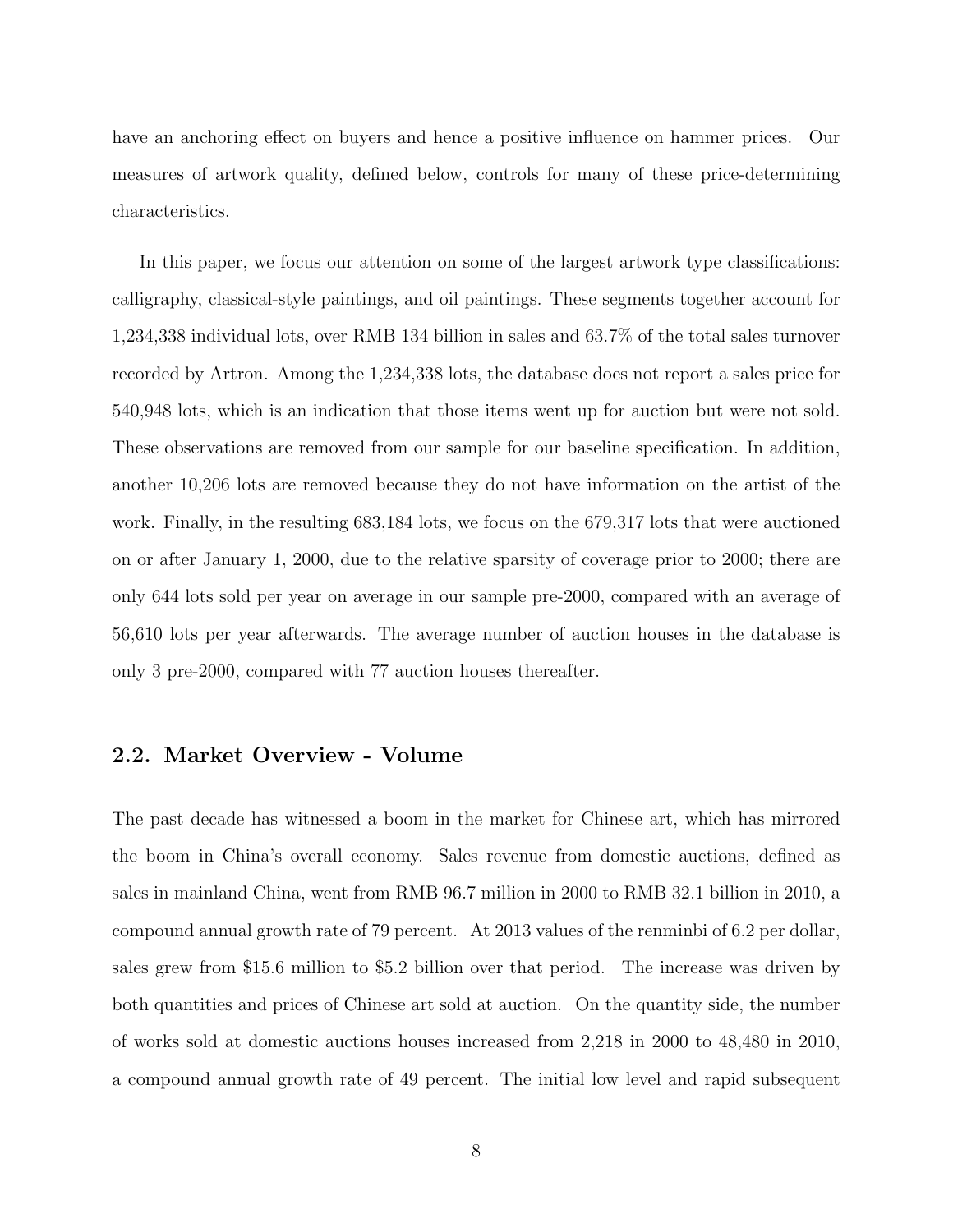growth of Chinese art sales indicate that the 2000s represented the birth of this market as a major auction category. More broadly, China's domestic market for all types of art (Chinese or foreign) also underwent dramatic growth over this period. According to Artprice's 2011 annual "Art Market Trends" report, Beijing represented 27% of global auction revenues for the year and finished ahead of New York and London as the leading marketplace for art in terms of revenue.

We will pay special attention to the international aspect of this market expansion. Figure 1 (drawn from the data in Table 1) shows the growth of domestic and international sales over the period 2000 through mid-2011, where international sales are defined as those outside of mainland China.<sup>4</sup> Values for both series were low and flat through 2003, when they each began to accelerate. Domestic sales shot up to almost RMB 10 billion by 2005 and accelerated dramatically again in 2008-11. Note that we only observe sales through mid-2011; with data through the rest of the year, 2011 would have been, quite literally, off of the chart. International sales grew steadily through 2007 before being dented by the financial crisis in 2008-9. All in all, the value of international sales went from RMB 83 million in 2000 to RMB 3.5 billion in 2010, a compound annual growth rate of 46 percent.

Table 1 provides more detail on the geographic composition of Chinese art sales. The majority of artworks by Chinese artists were auctioned in mainland China, which accounted for over 89% of the total sales turnover and 97% of the number of works sold in our sample. In particular, the largest domestic auction houses were concentrated in Beijing, accounting for over 71% of the total sales and 62% of the total number of works sold. The largest foreign-operated auction houses, Sotheby's and Christie's, auctioned the majority of their portfolio of Chinese artworks in Hong Kong, which accounted for 9% of overall sales and 2% in terms of the number of works sold.

<sup>4</sup>We treat Hong Kong as part of the international market because Hong Kong's free-port status results in low taxes, zero tariffs on art, mild regulatory burden, and banking secrecy, which makes it significantly different from the mainland art market.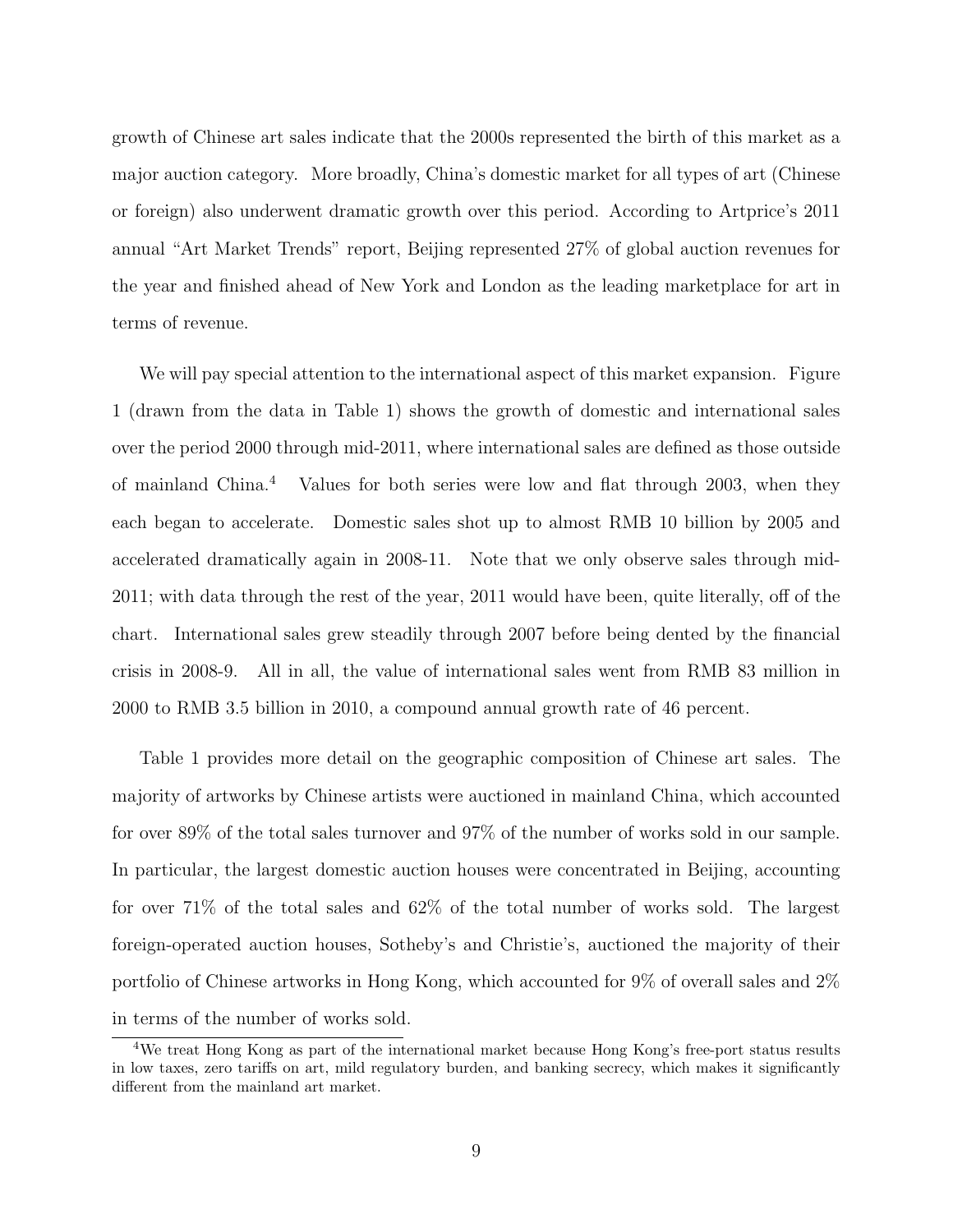The summary statistics hightly several distinctions between the nature of domestic and international transactions. First, the type of artist sold internationally tended to be quite different from that which sold only domestically, as illustrated in Table 2. We note that it is only a relatively small subset of artists, about 14 percent, sold internationally, and that those artists accounted for a disproportionate share of overall sales volume. We define domesticonly artists as those who never had their works auction outside mainland China during our sample period, whereas international artists are those with at least one international sale. As show in Panel A of Table 2, there are a total of 41,812 individual artists in our sample, of which 5,881 are international. However, the median number of works sold is much higher for international artists, at 7, relative to domestic-only artists, at 1. Figure 2 shows the cumulative number of domestic-only versus international artists in each year. The majority of Chinese artists never sold outside of mainland China, accounting for 58% to 87% of all artists in a given year. Even for international artists, 29% to 43% in a given year are those who have auctioned internationally only once. Finally, Table 3 compares the works of international artists sold at auctions in mainland China versus their works sold in international markets. It is evident that the majority of works by international artists are auctioned in mainland China, totaling over RMB 101 billion in sales, or 85% of their total turnover.

A second dimension of the international nature of art transactions reflects the composition of auction houses, acting as intermediaries in art transactions, that have sold Chinese art. Panel C of Table 1 illustrates that mainland intermediaries grew very quickly in the 2000s, going from 6 to 128. Moreover, this growth was relatively consistent among Beijing, Shanghai and other locations. These observations are somewhat surprising in light of the fact that revenues are remain highly concentrated in China's two flagship auction houses, China Guardian and Poly International Auction.<sup>5</sup> In contrast, international sales took place

<sup>5</sup>To be sure, Guardian and Poly have played a key role in the rise of the Chinese art market. China Guardian started business in Beijing in 1993 and operates on a private business model similar to Sotheby's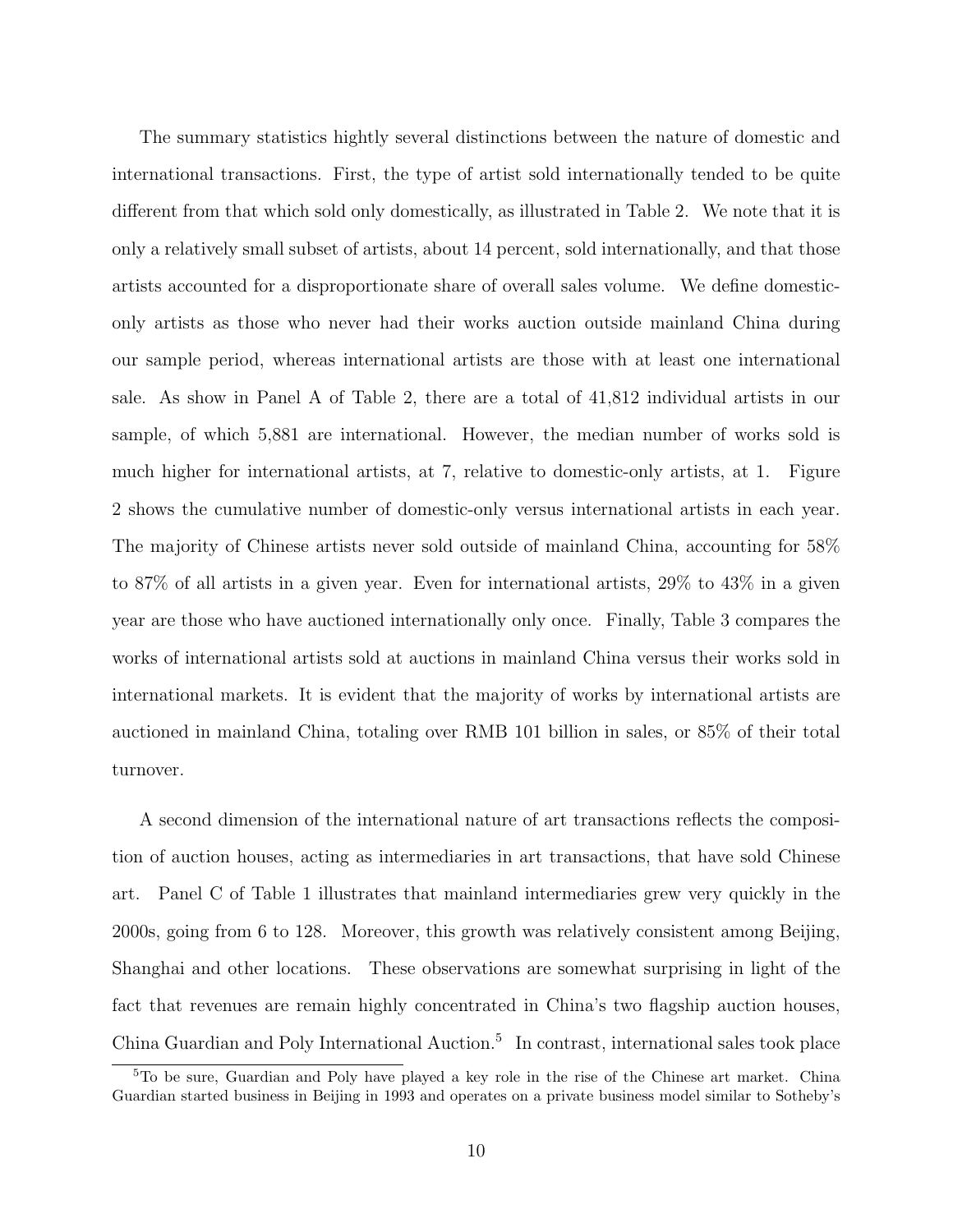at a much smaller number of auction houses, concentrated in Hong Kong, New York and London.

#### 2.3. Market Overview - Prices

We now turn to art prices across markets. The top panel of Figure 3 shows the average price level of internationally sold artworks relative to those of artists sold only domestically. Since we observe all of the works of all artists, we are able to define a third category of artwork as the domestic sales of artists that have sold internationally at some point during the sample. The international sales have a price level substantially higher than domestic sales; the average price of works sold in mainland China is RMB 173,170, compared with an average of RMB 531,667 for works sold in the international markets. The artworks of domestic-only artists have the lowest average price level, while the domestic sales of internationally-sold artists carve an intermediate path in between international and domestic-only. The bottom panel indexes each series to its level in 2000 to gauge the relative growth rates of prices. International sales, in spite of their high levels and almost doubling through 2011, grew the slowest while domestic sales, led by the domestic sales of international artists, grew the fastest. In summary, the unconditional average price of international sales was substantially higher than domestic sales during the 2000s, but domestic prices were catching up.

One additional characterization of art prices in each market is their variance, shown in panel E of Table 1. We note that there is a very high degree of price dispersion in all markets, with the overall standard deviation of prices equivalent to a 184 percent deviation

and Christie's. It leads the mainland auction houses with \$901.8 million, about 8 percent of the world's auction sales revenue in 2011. Poly was founded in 2005 and also saw its share of global auction revenue grow to 8% in 2011. Both auction houses now rank third and fourth in the global auction market, next to Sotheby's and Christie's whose combined global market share has fallen from 73% to 47% in just ten years, according to "Art Market Trends 2011". As a measure of the growth in the Chinese market, even smaller auction houses, such as Beijing Hanhai and Beijing Council, ranked among the top ten auction houses in the world in terms of revenue in 2011.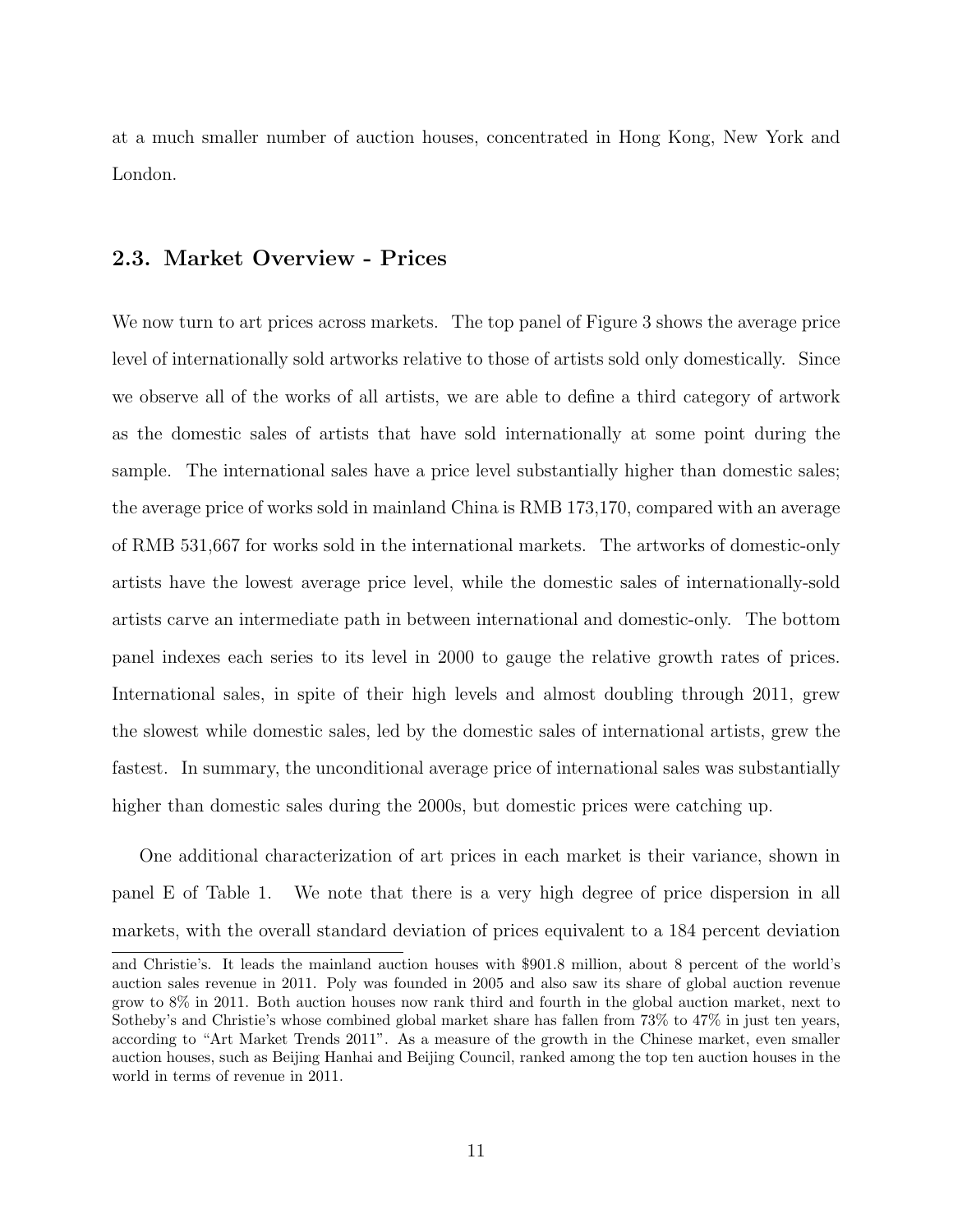from their geometric mean. At the beginning of the sample, the variance of international sales is below the variance of domestic sales, though this changes over time as increasing price dispersion in Hong Kong pulls the international standard deviation above the domestic one.

#### 2.4. Other factors

One shortcoming of using auction prices is that they may abstract from certain factors that directly influence the relative price of international sales. We examined two such factors, physical transportation costs and the buyer's premium (i.e., fee) charged by the auction houses, but expect these to have quantitatively small effects on our measure of the international price premium. As far as shipping, these costs should not substantially alter the relative price of international transactions; anecdotes suggest that most artworks auctioned outside China are not exported from China directly before the sale.<sup>6</sup> Exceptions are primarily modern and contemporary artworks. For that group of artworks, however, shipping costs are typically a *de minimus* share of the final auction price. It also turns out that the buyer's premium is not substantially different in mainland versus internationally for the main auction houses in our sample. For example, at Christie's the standard buyer's premium is 25% for a sale price of up to \$75,000, 20% for an auction price between \$75,000 and \$1.5 million, and 12% for a price larger than \$1.5 million.<sup>7</sup> By way of comparison, at the top two Chinese auction houses, Poly and Guardian, the buyer's premium ranges between 10-25%.<sup>8</sup> Notwithstanding some heterogeneity in these fees across lots, as they may be subject to negotiation or a more granular sliding scale by value, the range of fees appears

 $6$ Artworks dating prior to the 19th century and which are auctioned in the international market had likely been taken out of mainland China before the foundation of the People's Republic of China in 1949.

<sup>7</sup>http://www.christies.com/features/guides/buying-guide/related-information/ buyers-premium

<sup>8</sup>See Poly's website: http://en.polypm.com.cn/english/pmgz.php, and China Guardian's website (in Chinese): http://www.cguardian.com/tabid/68/Default.aspx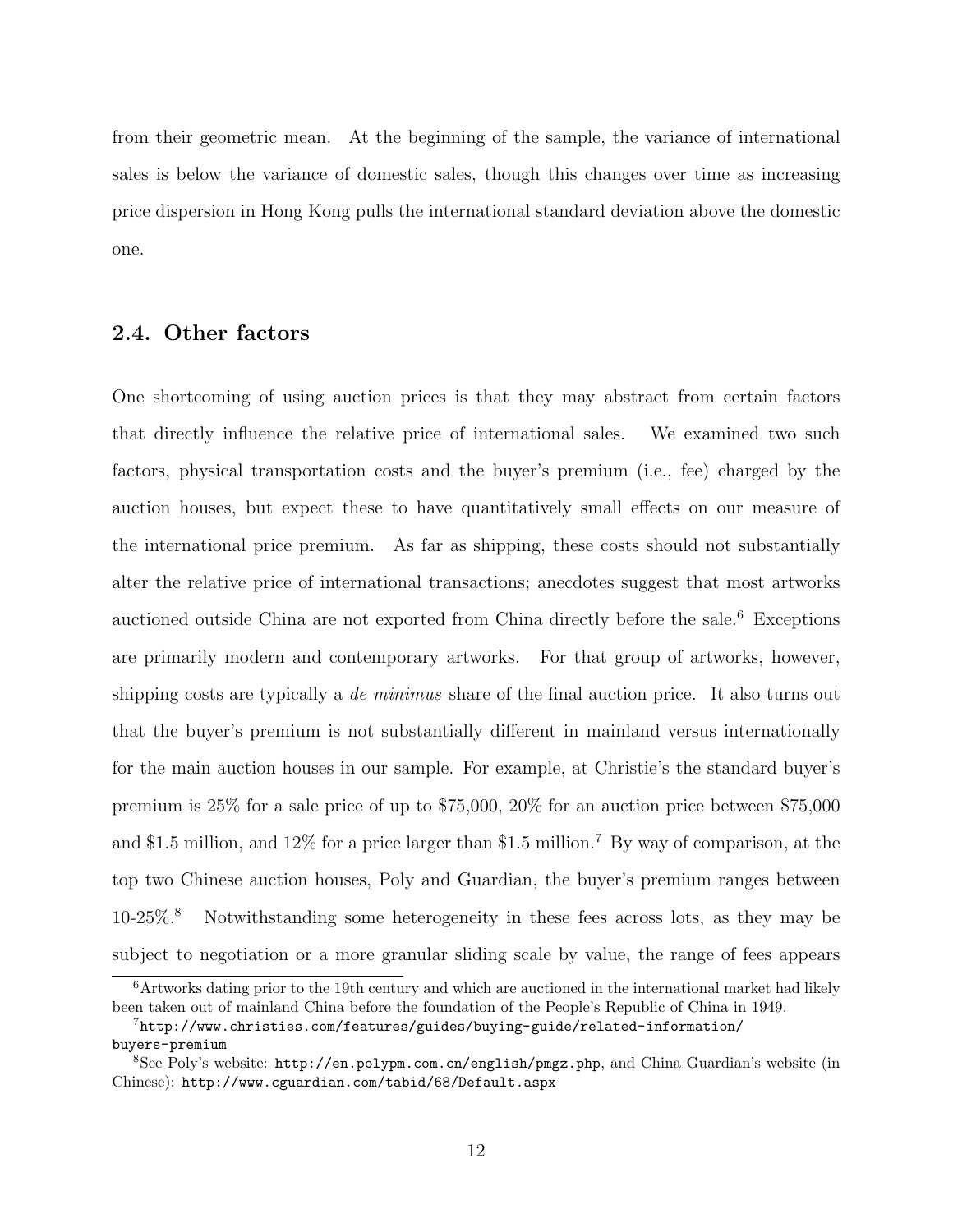roughly similar across markets.

There are several other well-documented shortcomings to analyzing art markets using auction data. First, industry reports suggest that auctions account for less than 50% of the artworks transacted in the market, with the rest taking place in private galleries and through dealers. However, since the dealer market is highly segmented and not transparent, it is difficult to obtain comparable data. Second, as Goetzmann (1993) argues, auction data have inherent survivorship bias as only works that do not fall out of fashion or are acquired by museums and major private collectors appear on the auction market. A similar bias may arise if auction houses select only the works of the highest calibre to put up for sale. Third, other factors that we do not observe in our dataset may be influencing the price of artworks. For example, the characteristics of buyers (e.g., motivation, valuation, art historical knowledge, information set) can potentially be significant drivers of prices. Pommerehne and Feld (1997) argue that public museums often purchase artworks at aboveaverage prices because they tend to target works whose calibre and historical significance are often not in question. As a result, such works have lower risk and require a higher premium. Finally, many external forces are at play. Renneboog and Spaenjers (2012) identify economic growth, disposable income (inequality) and lagged equity returns as important determinants of art prices. The regulatory structure of a market is also important. As pointed out by Plattner (1996), the tax benefits associated with donations to cultural institutions in the US may play a role in the selection of artworks bought at auction.

## 3. The International Price Premium

In this section, we document the average price and quality of internationally selling artworks and internationally selling artists (including their domestic sales) relative to those of artists that only sold in mainland China. The framework used is the hedonic regression. The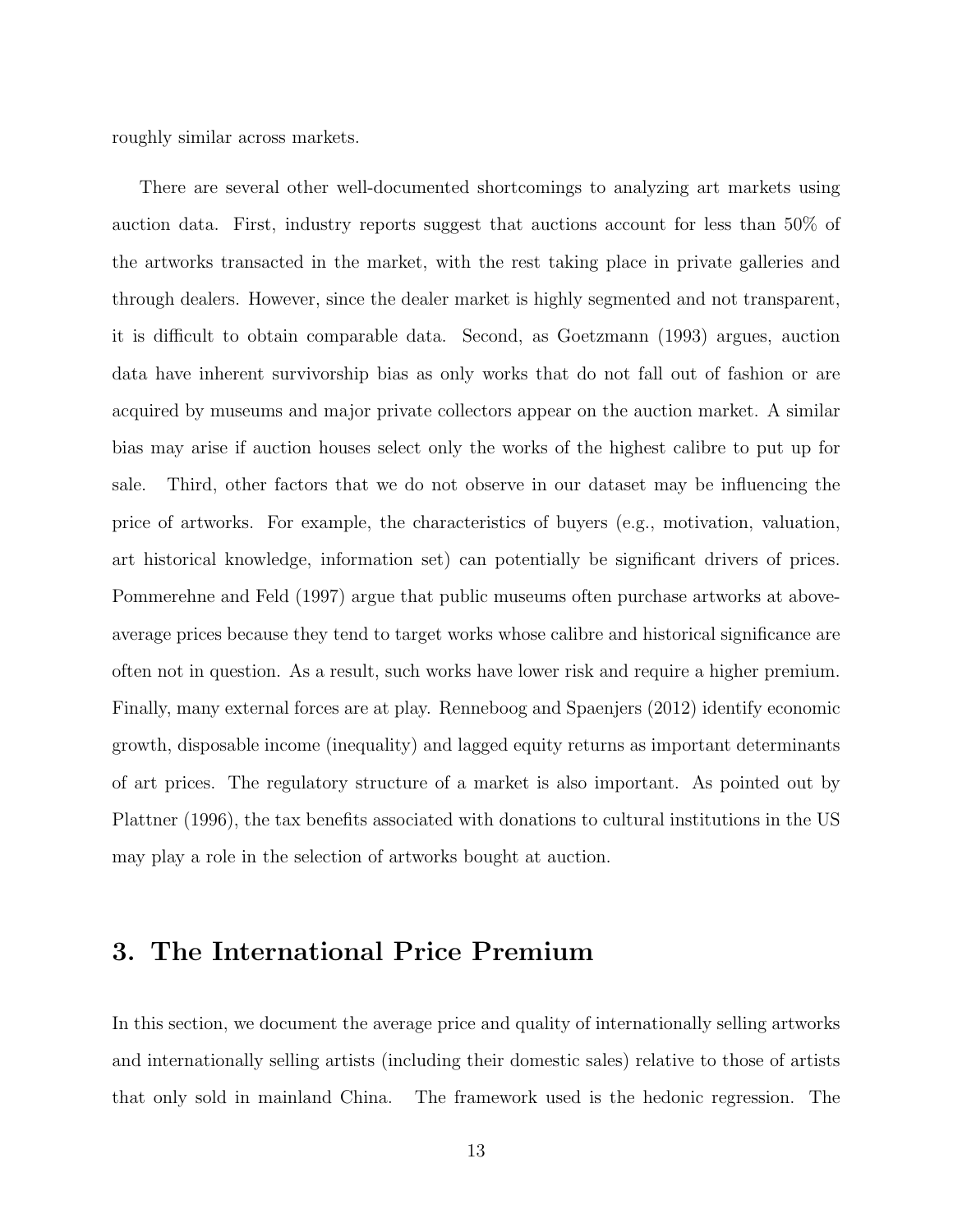marginal values of each artwork characteristic and transaction characteristic are estimated, including physical characteristics, auction house estimates and proxies for authenticity or provenance, among others. Whether the artwork was sold domestically (i.e., at auction in mainland China) or internationally (i.e., outside of mainland China) enters as an additional characteristic in the hedonic regression, and will be our gauge of the relative markup on international transactions. Further, we will consider two different measures of this international price premium. In the first, we do not control for the influence of all of an artwork's quality characteristics described above; this will be our measure of the unconditional international price premium. In the second, we do control for those characteristics. The difference between the international price premium that does not control for quality and that which does is our estimate of how quality influences international prices (i.e., it is an international quality premium). Finally, we also assess the effect of being an internationally sold artist on the price and quality premia of that artist's domestic sales.

#### 3.1. Baseline

In our baseline model, the log price of a given artwork for sale,  $\ln p_{ct}^i$ , is a function of whether the work is sold internationally, *Intl. Intl.*, whether it is the domestic work of an internationally selling artist,  $Dom\_Intl$ , a vector of quality characteristics  $Z$ , and a full set of semi-annual fixed effects:

$$
\ln p_{ct}^i = \alpha + \beta_0 Int l \cdot Int l + \beta_1 Dom \cdot Int l + \sum_{c=1}^m \beta_{2,c} Z_c + \sum_{t=1}^n \beta_{3,t} year_t + \varepsilon_{ct}^i \tag{1}
$$

The average difference in price between international and domestic artists is estimated by the coefficients  $\beta_0$  and  $\beta_1$ :  $\beta_0$  is the price of internationally sold artworks relative to those of artists only selling domestically, while  $\beta_1$  is the price of domestically sold artworks of internationally selling artists relative to those of artists only selling domestically. The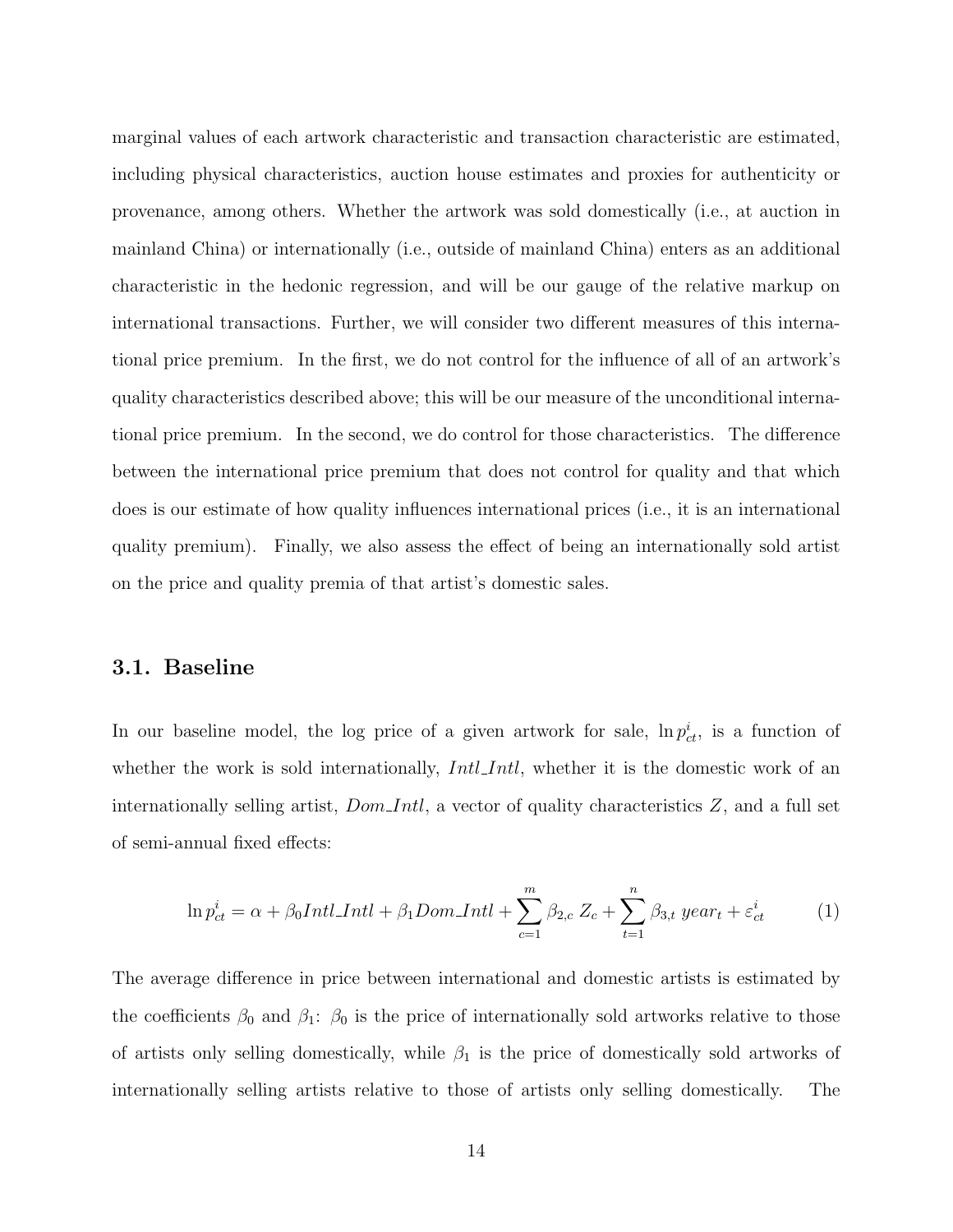quality characteristics contained in the vector  $Z$  include: the type of artwork, the period it was produced, its size, among others listed in the Appendix A.

An important additional quality characteristic is the pre-sale auction house estimate of the artworks value which is a range composed of a low estimate and a high estimate, and which we include as part of  $Z$ . The pre-sale range of estimates captures a wide array of value-determining characteristics which are otherwise difficult to measure, including the significance of the artist and artwork, the value from being sold at a particular auction house and even geographic characteristics. It is also well-documented the low estimate tends to be closely related to the seller's reserve price below which the item fails to sell at auction. We exploit this fact in two ways. First, in our baseline, the low estimate is a control variable which additionally captures variation in prices due to the seller's reserve. To the extent that the seller's reserve price is related to the past sale price of an artwork, the low estimate serves as a control for the artwork's cost basis. Second, since models of international trade featuring imperfect competition stress the role of the firms as price setters, in the following section we will examine the robustness of the results using the low estimate as the dependent variable.

Given the inclusiveness of the pre-auction estimate variable in terms of its informational content, we do not include artist dummy variables in our baseline specification. We shall introduce those later on as a robustness check to control for unobserved artist characteristics. We note, however, the fact that auction house estimates may reflect the value of being an internationally sold artist, and hence might be collinear with  $\beta_0$  and  $\beta_1$ . Such a correlation (and the implied inclusive definition of quality) would imply that  $\beta_0$  and  $\beta_1$  are conservative estimates of the true underlying international price premium. We do not include fixed effects for auction houses given their collinearity with the geographically defined international dummy variables. And finally, the semi-annual fixed effects control for general trends in the prices of Chinese fine art across all markets.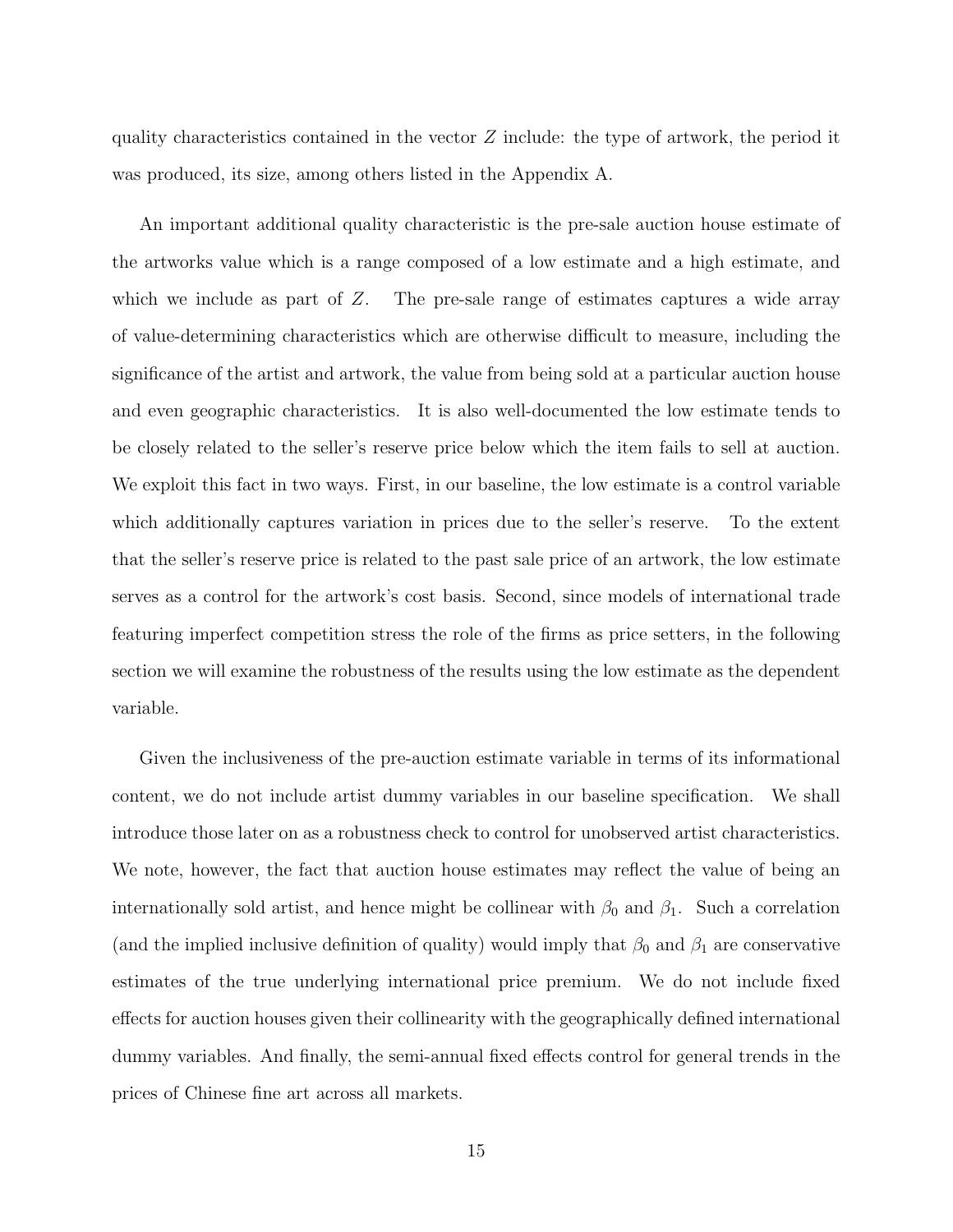Our baseline results are shown in Table 4. The first column shows the unconditional price premium commanded by internationally selling artists, that is, without controlling on the quality characteristics of each artwork. It is evident that internationally selling artists have much higher prices than domestically selling artists and, further, that this result is driven by both the international and domestic sales of the internationally selling artists. International sales have the rather large price premium of 155 percent while the domestic sales of internationally selling artists have a price premium of 100 percent. It is immediate that prices of international sales are about 50 percent higher than the domestic sales of internationally selling artists.

The second column reports results from a similar regression, though this time the quality controls (including auction house pre-sale estimates) are added to the right-hand side of the equation. We can interpret the price premium for international artworks in this regression as a 'quality-adjusted' premium since it takes into account the composition of works sold in each market. It is evident that the premium for both internationally sold works and the domestic works of internationally selling artists goes down considerably when quality differences are accounted for, as the estimates drop to 28.5 percent and 14.8 percent, respectively. That said, apples-to-apples price differences of almost 30 percent still indicate a substantial amount of international price dispersion. We take this to mean that the markup charged in the international market is substantially higher than in the domestic market. Moreover, the markup charged for internationally selling artist in the domestic market is larger than for the rest of the domestic market. There could be various reasons for this latter observation, such as some type of anchoring or signaling mechanism orthogonal to measured quality characteristics which drives up the markups of the domestic artworks of international artists.

One can interpret the difference between the unconditional estimates in the first column and the quality-adjusted estimates in the second column as the influence of quality composition on international art prices; this difference is shown in the third column en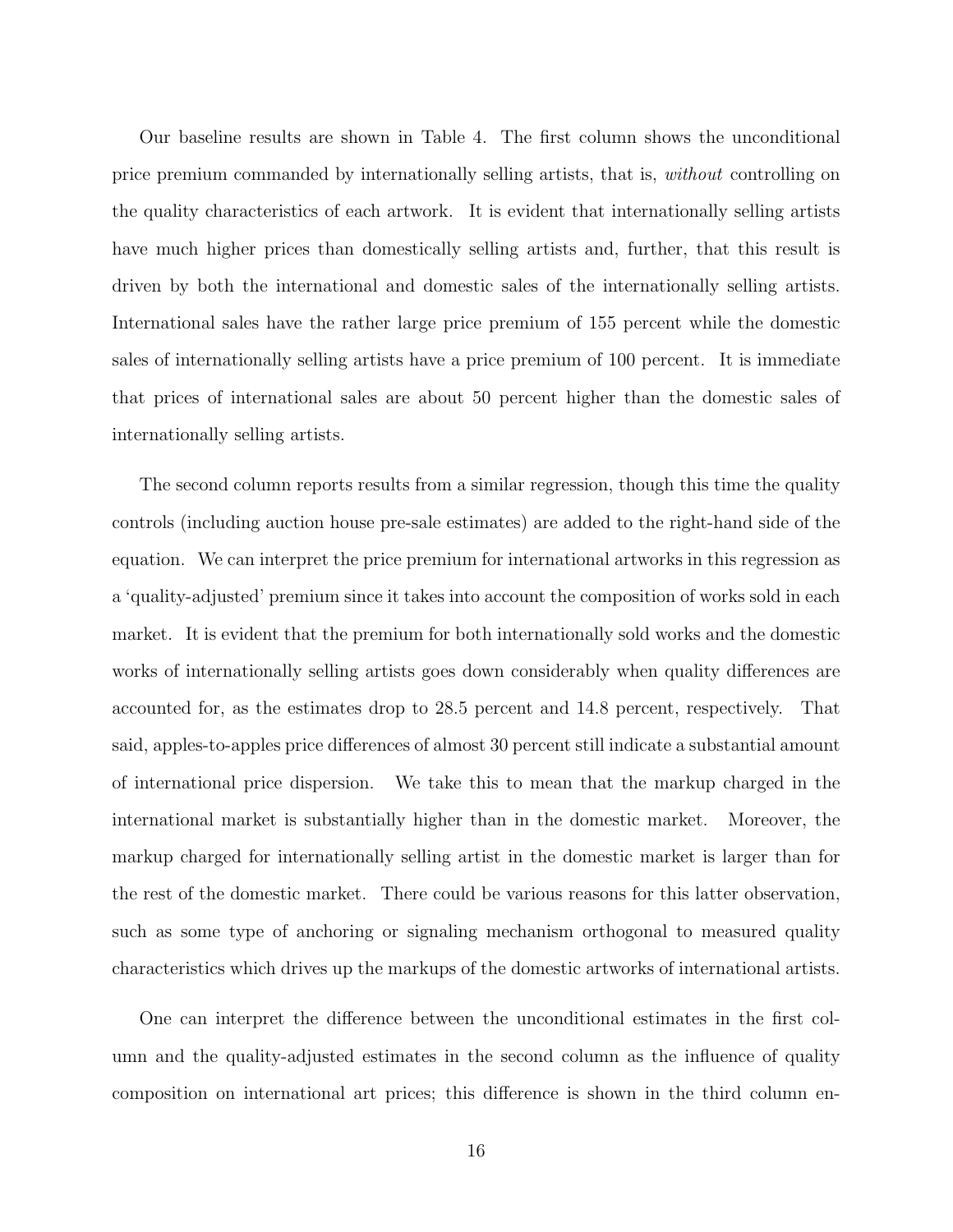titled 'international quality premium.' Reading across the first row, the results indicate that internationally selling artworks are 155 percent more expensive than those of domestic artists, with 127 percent of this premium due to the fact that internationally sold artworks have higher-valued quality characteristics. We also observe that most (over 85 percent) of the premium for the domestic works of internationally selling artists is due to quality differences, as implied by the estimates in the second row.

Overall, the results in Table 4 suggest a high degree of quality sorting into export markets: (i) artists with higher quality artworks select into selling internationally, and (ii) the higher quality works of those artists are the ones that sell internationally. The first of these statements is supported by the fact that the international quality premium is positive for both international artworks and domestic works of international artists. The fact that all types of sales of international artists have higher quality implies that, on average, the quality of internationally selling artists is higher than that of domestically selling artists. The second statement is illustrated by the relatively large premium for international works. In summary, a sufficient condition for these two statements to be true is:

International quality premium (intl.)  $>$  International quality premium (dom.)  $> 0$ 

which holds in our baseline in Table 4, as well as in the balance of robustness checks presented in the next section.

The pattern of quality and markup sorting also holds over time during this period, as shown in Figure 4 on an annual basis. However, the magnitude of the quality premium and the quality-adjusted premium have distinct dynamics. The quality premium was very high at the beginning of the period, reaching a peak of 412 percent in 2001, before falling steadily to less than 100 percent in 2007 and ticking up thereafter. In contrast, the quality-adjusted price premium grew steadily through 2007, going from 9 percent to 45 percent before falling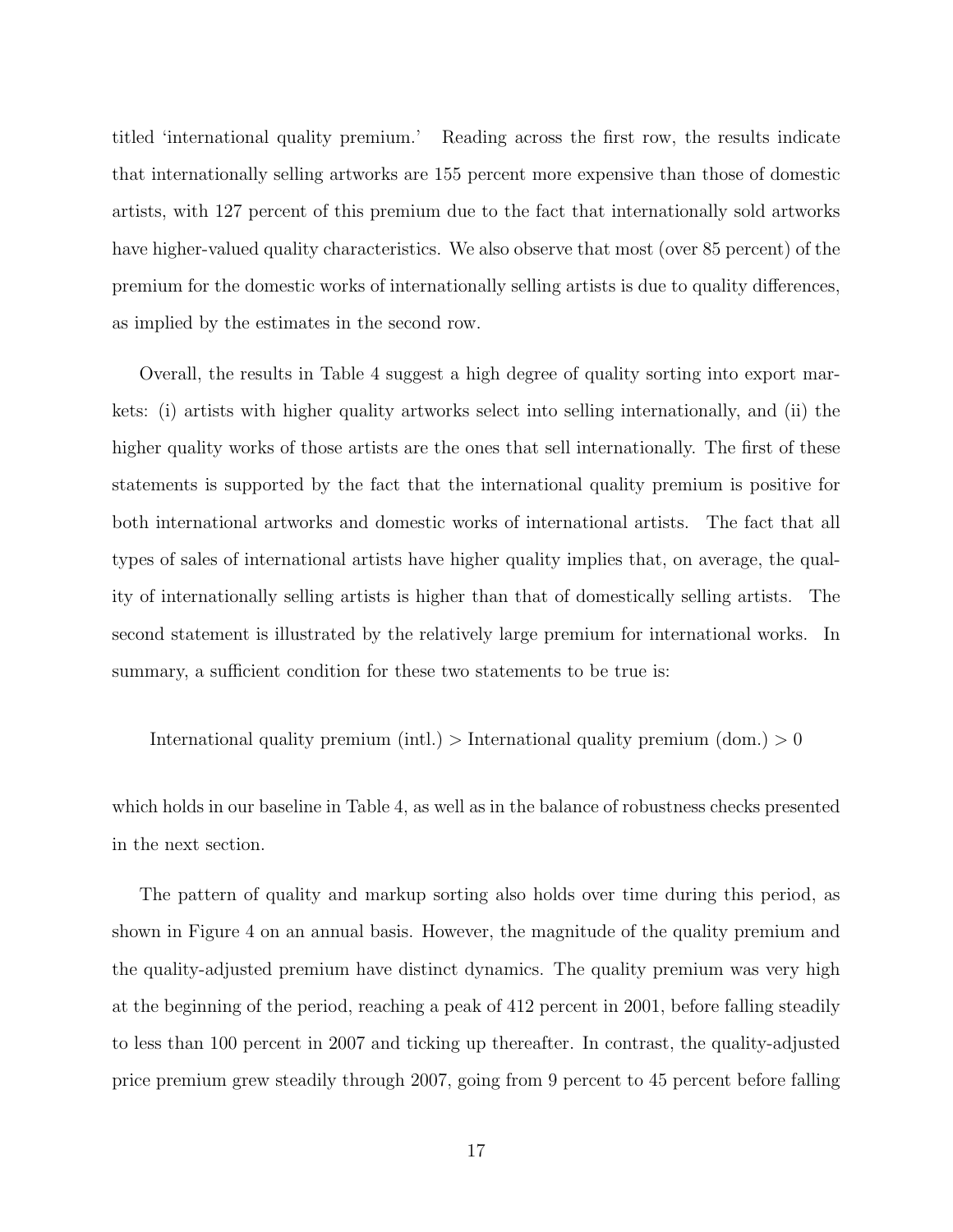back to 13 percent in 2010.

#### 3.2. Robustness

To gauge the robustness of the international price and quality premia in the baseline model, there are several alternate specifications that we explore. First, we return to the notion that auction sales prices may systematically differ from the reserve price of the seller. This could be introducing bias into the measures of the international premium due to the use of auction transaction prices in the baseline regression; to the extent that transaction prices deviate from reserve prices either more or less in international transactions than domestic ones, the international premium would reflect that difference in prices. Table 5 shows the resulting estimates of (1) where we have substituted the transaction price on the left-hand side with the low estimate (a proxy for the seller's reserve price). Since the low estimate was previously used as a quality control variable, the specification in Table 5 also adds artist fixed effects for the top 300 artists by physical sales volume into the quality-adjusted international premium specification. The results are broadly in line with our baseline, though the unconditional price premium falls somewhat for both international sales and domestic sales of international artists and the quality-adjusted estimates rise. Importantly, as before, the quality premium indicates both across artist and within artist sorting into international sales.

In Table 6, we address the possibility that there is selection bias in our baseline sample of artworks which only included those that consummated a sale at auction (and did not include lots put up for auction that failed to sell). This concern is not a trivial one as roughly one third of our 1.1 million observation sample does not have a transaction price, indicating that these works did not end up being sold. Building on our specification using the low estimate as the dependent variable, we proceed to run the regression over all lots brought up for auction. The estimates shown in Table 6 are minimally different from those in Table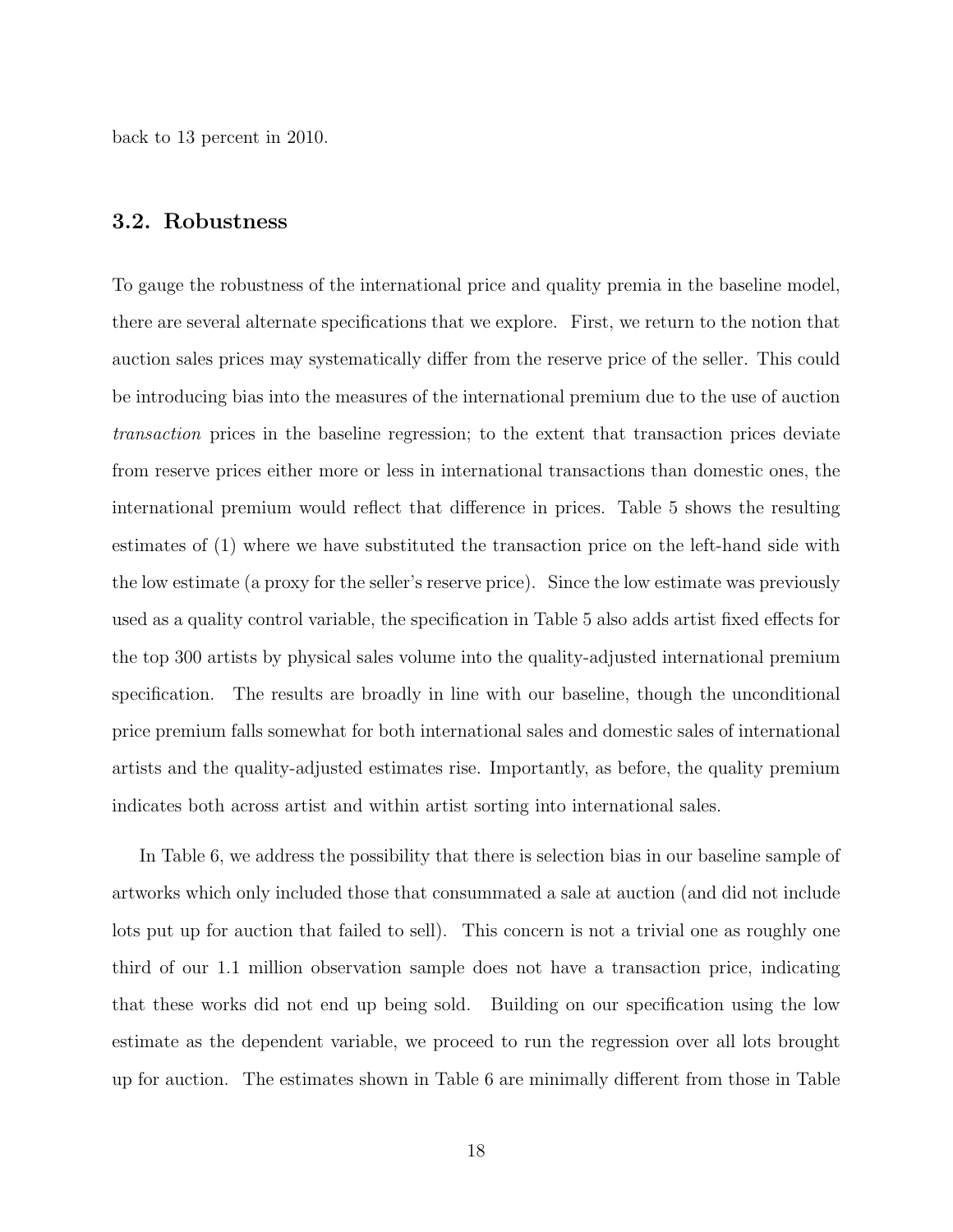5, indicating that even if there are systematic pricing differences between sold and unsold artworks at auction, they do not manifest themselves across geographic auction locations.

In Table 7, we consider whether the churning of artists in the sample had an appreciable influence on the international premia. Given the rapid growth in the number of domestic artists documented above (see Figure 2) there may be concern that the composition of artists is changing in such a way that amplifies the price differences across markets. For example, if the new domestic entrants are of relatively low price and quality, it would create the appearance of relatively high quality international and incumbent domestic artists. We test this possibility by reverting to auction transaction prices on the left-hand side and holding the composition of artists in the year 2000 constant over subsequent periods. Table 7 shows that doings so, despite dropping roughly half of the sample, has little effect on the international price and quality premia of internationally sold artworks. The domestic-international premia decline somewhat but are qualitatively similar to the baseline.

Next we examine the international price and quality premia in particular destination markets. To do so, we divide the international cohort into two groups: Honk Kong/Macau/Taiwan and US/UK/Other, which roughly divides the world into the broader Asian market and the rest of the world, respectively. Table 8 shows regression estimates for the US/UK/Other group of auction locations. It is immediately apparent that the premia for international works, both unconditional and quality-adjusted, is much larger than for the overall sample. Artworks sold in the US/UK/Other fetched over three times more than works sold in mainland China. Again, the majority of this difference (i.e., 283 percent of the 331 percent premium) is accounted for by the higher quality of the international sales, and even controlling for quality there is a large price premium of about 50 percent. Interestingly, the domestic sales of international artists have virtually the same price and quality premia as the overall sample, indicating that there is nothing in particular about selling in US/UK/Other that allows internationally selling artists to charge more in mainland China.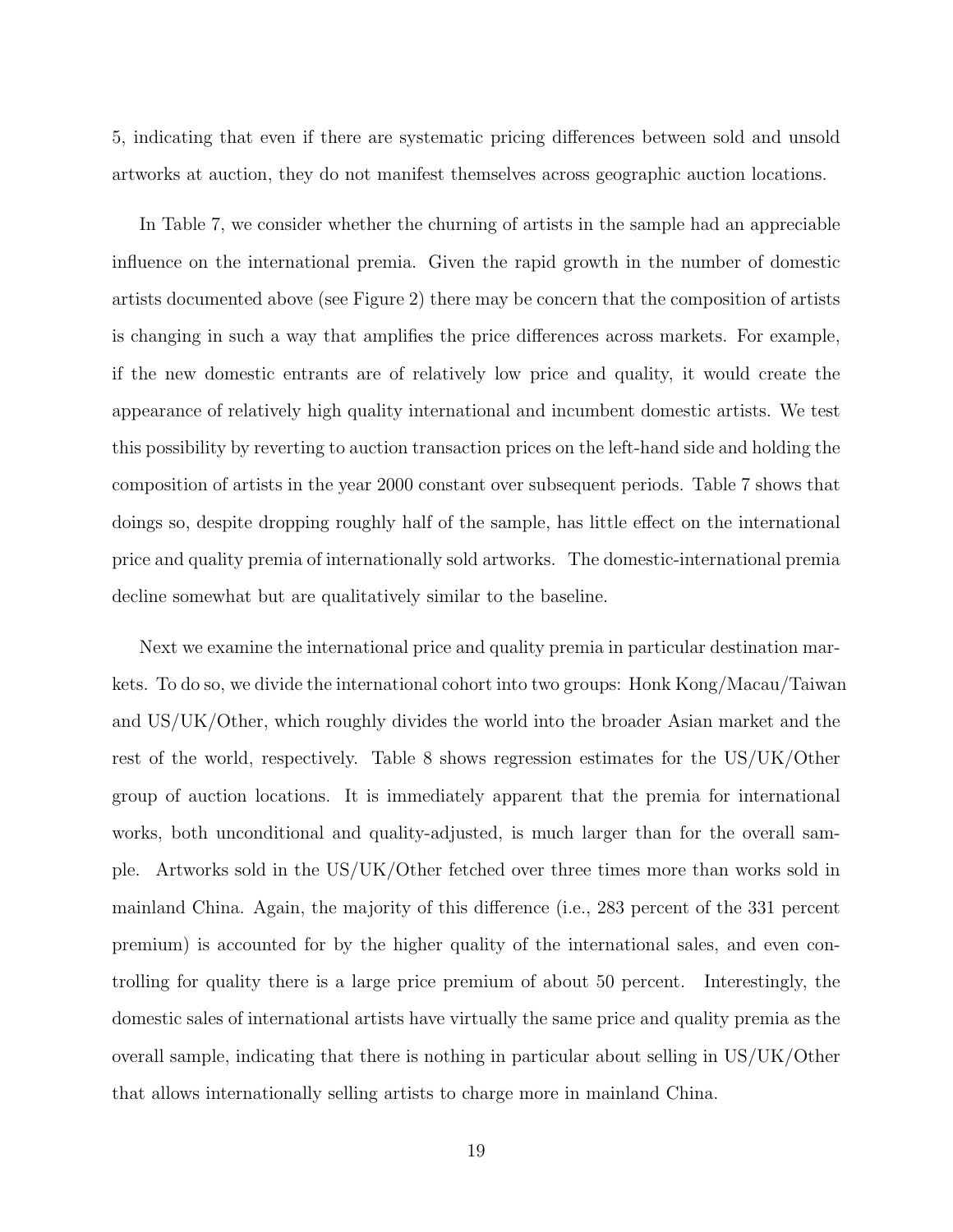Tables 9 and 10 duplicate the analysis for the different subgroups of medium and period, respectively. Among the media, both the international price premium and quality premium are higher for oil paintings than for classical-style paintings and calligraphy, though the quality-adjusted premium is roughly the same for each medium. That is, while quality sorting seems to be stronger for oil paintings, the quality-adjusted markup is about the same for all media. Much the same pattern holds for contemporary versus non-contemporary art, which is in part by construction since contemporary art is less likely to be classical-style or calligraphy.

Finally, Table 11 decomposes the price and quality premia by degree of internationalization, which is proxied by the number of international sales for a given artist. As shown in Figure 2, the number of artists with very few international sales is not trivial; by 2011, over half of the cumulative number of international sales were by artists who only sold a single painting abroad over the period. This distinction turns out to be quite meaningful for the international premia, as the top quartile of artists by number of international sales have substantially higher relative price and quality than the bottom quartile. For the most internationalized artists, the selection of high quality artists into international markets is also the strongest, as evidenced by the relatively close estimates of the quality premium of international versus domestic works of international artists. In other words, the artists with the highest quality works sell more works abroad, but at a similar quality and price level to their domestic sales.

#### 3.3. A Structural Model of Quality Sorting

Having shown evidence for quality and markup differentials inside versus outside of China, in this section we attempt to rationalize the results through the lens of theories that give rise to quality sorting. To uncover the drivers of the quality premium, we shall follow the structural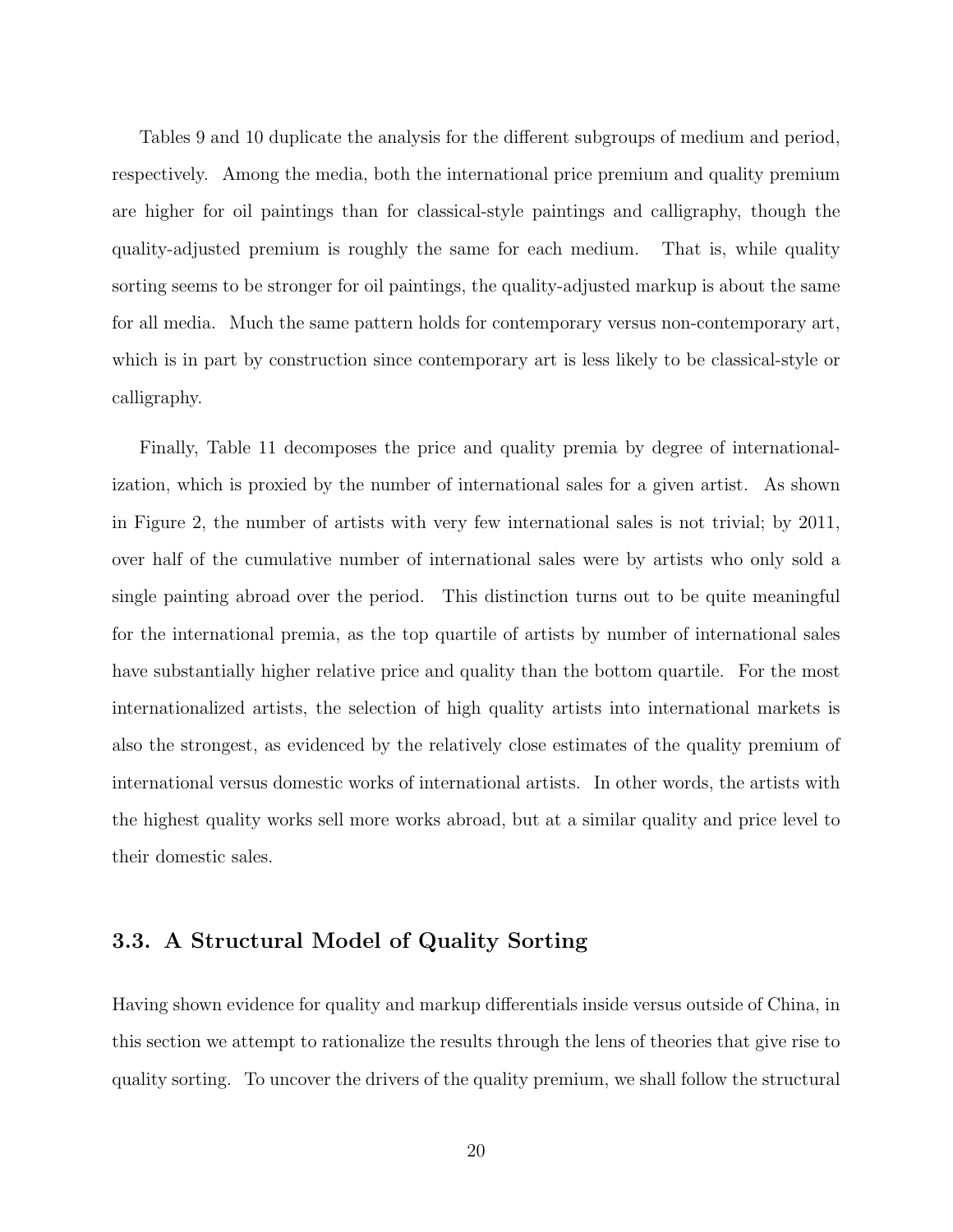approach of Feenstra and Romalis (2012) and adapt their model of endogenous quality choice. Their framework features specific transport costs and non-homothetic preferences for quality, a structure that allows for the identification of the quality component of average export prices in the trade data. Given that we observe relative trade quality from our empirical estimates, we shall invert their model equations to identify the parameters governing specific costs and preferences for quality.

On the preferences side, demand in a country k is in the form of the following expenditure function:

$$
E^{k} = E(p_1^{k}/z_1^{\alpha^{k}}, ..., p_n^{k}/z_n^{\alpha^{k}}, U^{k})
$$

which is defined over n varieties with price p and quality level z. The parameter  $\alpha$  amplifies quality's effect on quality-adjusted prices exponentially and indicates the preference for quality of country k consumers. Since  $E^k$  is a function of the country's utility, it follows that richer countries with higher consumption levels spend more on all available import varieties. Similarly, countries with higher levels of  $\alpha$  tilt their expenditure towards higher quality varieties. In Feenstra and Romalis (2012), this expenditure function is specialized to the following "non-homothetic" CES function:

$$
E^k = U^k \left[ \int_i (p_i^k / z_i^{\alpha^k})^{(1-\sigma)} di \right]^{\frac{1}{(1-\sigma)}}
$$

which scales the constant elasticity aggregator (with elasticity  $\sigma$ ) by country k's level of utility.

On the production side, sellers simultaneously choose the level of quality and the landed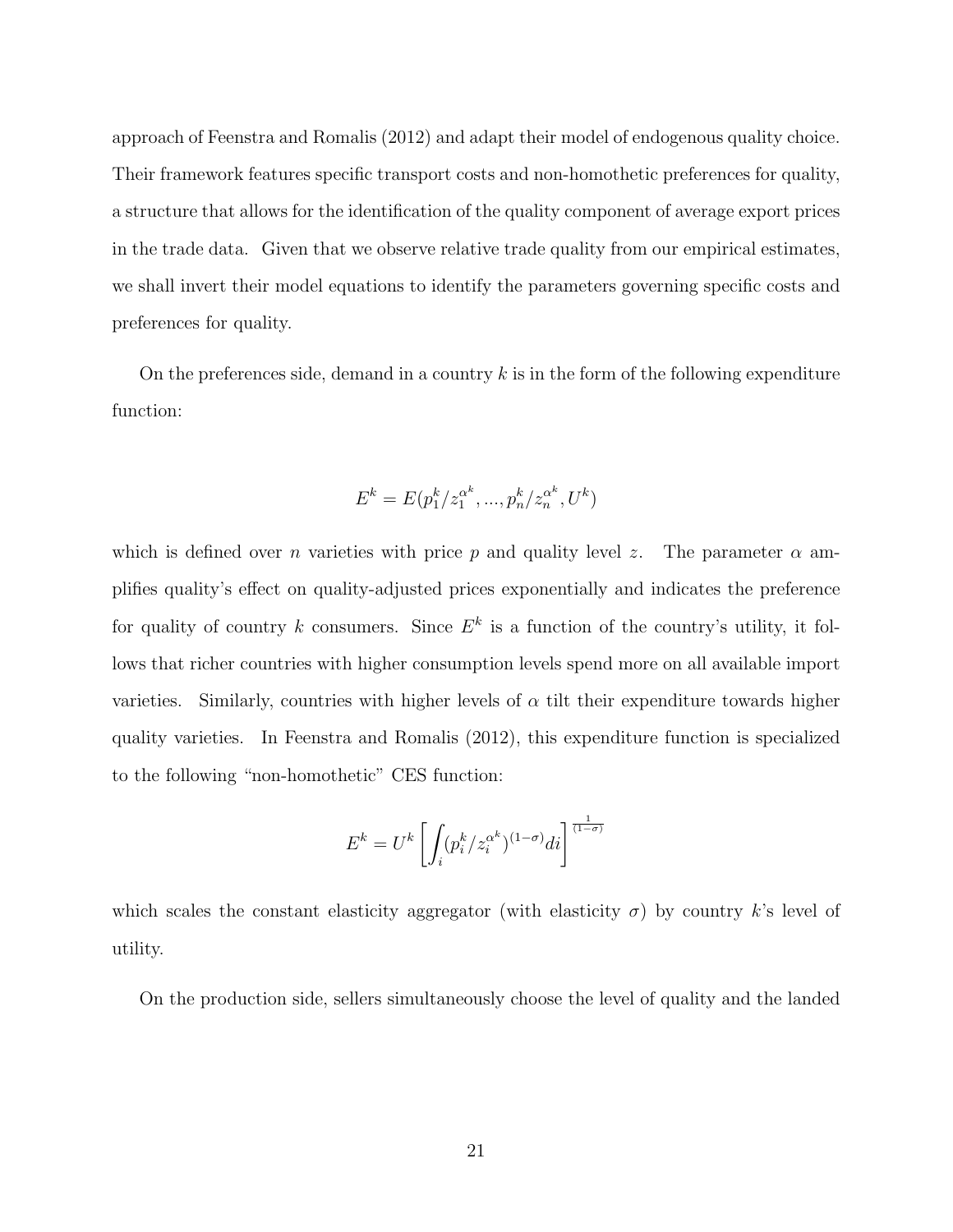price to maximize the following expression for profit given destination demand  $Q_i^k$ <sup>9</sup>

$$
\max_{p_i^k, z_i^k} \left\{ p_i^k - \tau_i^k \frac{c_i(z_i^k, w_i, \varphi_i) + T_i^k}{z_i^{\alpha^k}} \right\} \frac{Q_i^k}{tar_i^k}
$$

The difference between landed prices and those at the factory gate are transport and tariff costs, which appear in this expression as a specific cost  $T_i^k$ , an iceburg cost  $\tau_i^k$  and an advalorem tariff  $tar_i^k$ . Profits also reflect the variable cost of a variety, denoted  $c_i(z_i^k, w_i, \varphi_i)$ , which is a function of quality as well as input prices and productivity. As discussed above, since auctions are largely secondary market transactions, it is difficult to apply the notion of production to them in a literal sense. Therefore we will proceed by implicitly normalizing  $w_i/\varphi_i = 1$ , which purges the resulting expressions for price and quality of productivity and wages.<sup>10</sup>

The seller's problem gives rise to two first order conditions for export price and quality:

$$
p_i^k = T_i^k \left(\frac{1}{1 - \alpha^k \theta}\right) \left(\frac{\sigma}{\sigma - 1}\right) \tag{2}
$$

$$
z_i^k = \left[ T_i^k \left( \frac{\alpha^k \theta}{1 - \alpha^k \theta} \right) \right]^\theta \tag{3}
$$

Price is a function of the specific cost, the quality valuation parameter, the elasticity of substitution among varieties and  $\theta$ , which is a parameter between 0 and 1 necessary to ensure diminishing returns to the production of quality and a corresponding interior solution for quality and prices in the model. From our empirical work above we have estimates of the price and quality of international sales relative to those of domestic sales (i.e.,  $p_i^k/p_i^0$  and

 $9$ At this point, we depart somewhat from the notation in Feenstra and Romalis (2012). First, we do not adopt firm-level subscripts for two reasons: (i) since our focus will not be on firm-specific (in our empirics, artist-specific) variation in costs, we abstract from firm level heterogeneity in productivity and inputs, and (ii) we have in mind an application where each firm/artist has many varieties on the market, and so the exposition is clearest modeling individual varieties, not firms. Second, for simplicity and ease of interpretation, we do not track the factory gate prices of sellers.

<sup>&</sup>lt;sup>10</sup>In Feenstra and Romalis (2012), productivity and wages also cancel out of aggregate export prices but for a different reason. See footnote 8 in their paper.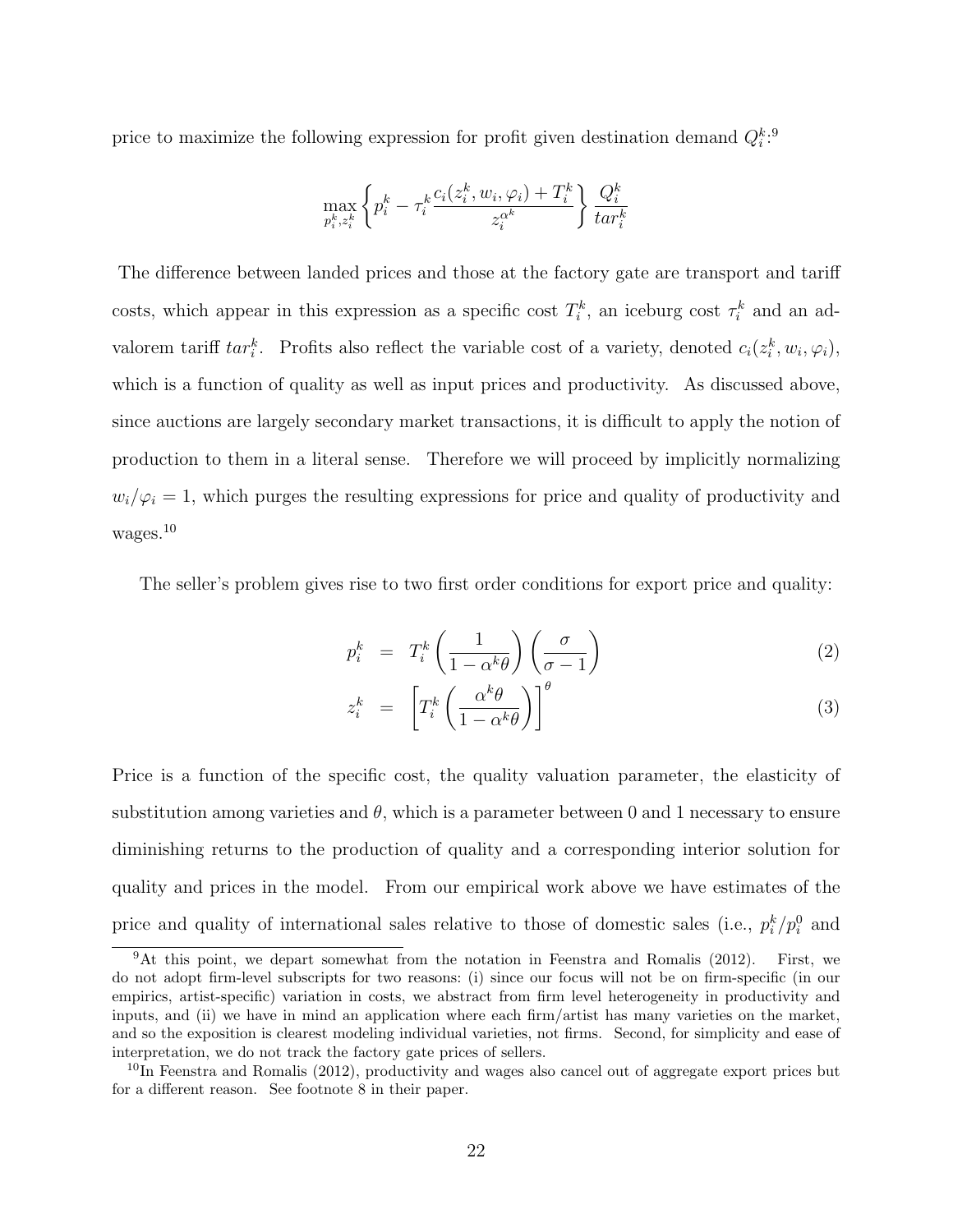$z_i^k/z_i^0$  where 0 denotes a domestic sale). Equations (2) and (3) thus compose a system of two equations in 4 unknowns  $(T_i^k, \alpha^k, \sigma, \theta)$ . Our final identifying assumption is that  $\sigma$  is the same across markets.

Dividing each expression by its value for domestic sales, taking logs and rearranging yields a closed form expression for the relative preference for quality across destinations:

$$
\ln\left(\frac{\widehat{\alpha^k}}{\alpha^0}\right) = \ln\left(\frac{p^k}{p^0}\right) - \frac{1}{\theta}\ln\left(\frac{z^k}{z^0}\right) \tag{4}
$$

Interestingly, for values of  $\theta$  close to 1, a sufficient statistic for the relative preference for quality is the quality-adjusted international price premium (i.e.,  $\ln (p^k/p^0) - \ln (z^k/z^0)$ ). In other words, countries with a strong preference for quality have higher markups, above and beyond those being paid for imports of higher quality. The intuition for this result is that sellers internalize consumers' preference for quality and increase their prices to highvaluation markets by even more than the premium implied by the quality-inclusive price. Due to the non-linearity of the logged first order conditions with respect to  $\alpha$ , it is difficult to solve directly for  $T^k/T^0$ . That said, Equation (4) already attaches an implicit value to the importance of specific costs; holding  $\sigma$  and  $\theta$  constant, changes in the price premium over time above those accounted for by the quality-adjusted price are being driven by changes in the relative specific cost.

With this decomposition in mind, we return to our time series estimates of the international price and quality premia in Figure 4. Equation (4) implies that the low and relatively stable value of the quality-adjusted price premium implies a similarly modest and stable role of relative preferences for quality in driving the international price premium. Given this measure of relative preferences, it therefore must be an the specific costs that are behind the heights of the international quality premium in the early portion of the sample. The dynamics of the price premium tend to support this story: In the early years when information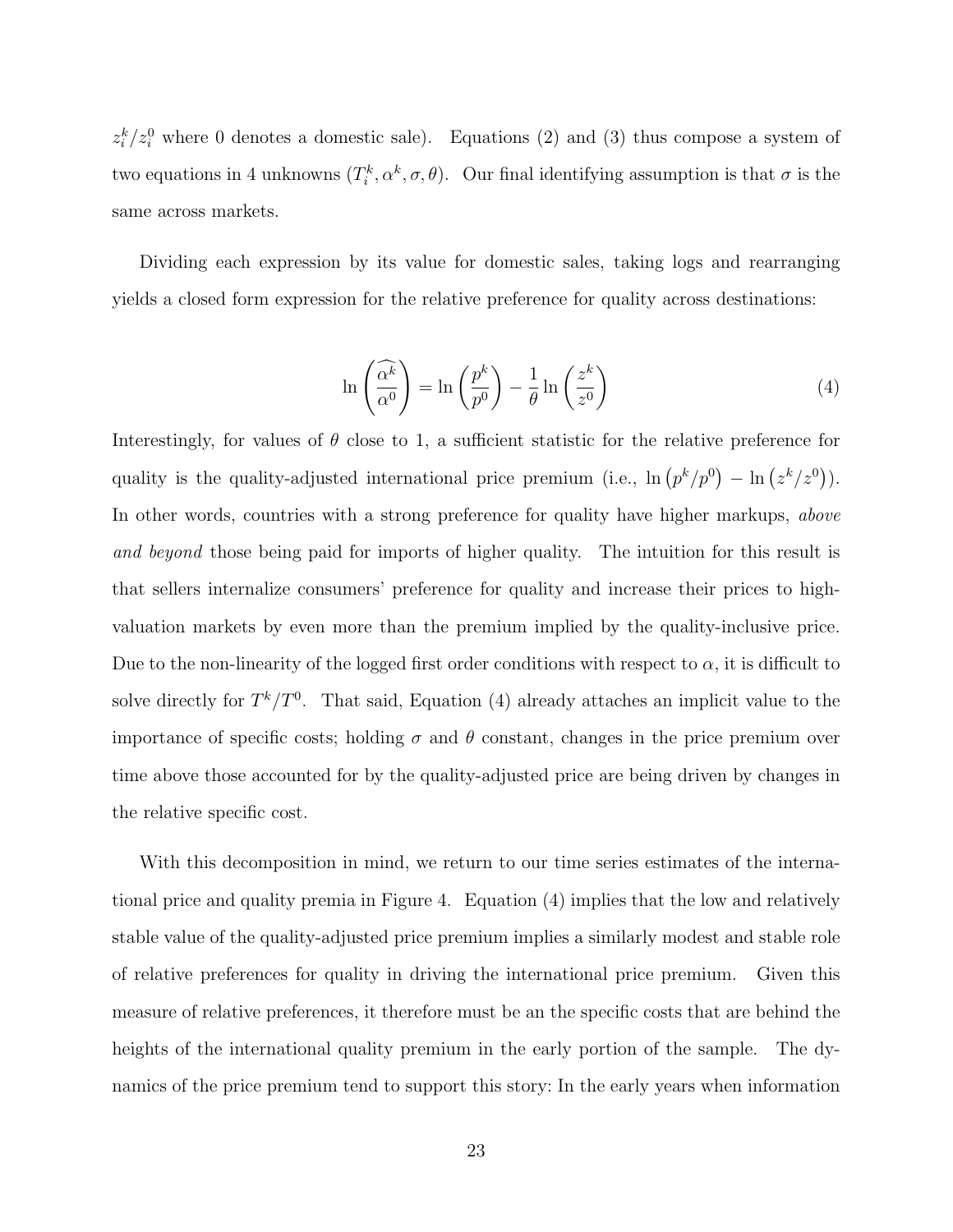about Chinese artists was relatively scarce outside of China and the specific cost of acquiring that information was great, the relative quality of international sales was very high. Then, as the international community of art buyers better acquainted itself with Chinese art, these costs began to fall and so did the relative quality of international sales. All the while, preferences for quality also contributed to prices at relatively high levels outside of China, albeit relatively modestly. The dynamics of the estimated preference for quality implies that international taste for Chinese art grew steadily relative to mainland China over the first part of the sample, and then tapered off in the more recent years. This latter change may indicate that Chinese preferences for quality have increased in line with the recent burgeoning of the domestic market.

## 4. Conclusion

This paper takes preliminary steps in identifying the drivers of quality and markup heterogeneity across international markets. Our study of the Chinese art market suggests that product quality exerts a considerable influence on international price differences, operating through higher markups. The results also shed light on the dynamic nature of product quality over the course of an international market  $i_{\xi}^{1}$  inception. We find that the international quality premium was particularly high as sales were first being made abroad and tapered off thereafter, an indication that the per unit costs associated with purchasing Chinese art outside of China were initially high but declining. Relative preferences for quality also appear to contribute to the quality premium, albeit less so than specific costs and in a more stable manner over time.

Chinese art may also be a useful lens through which to view other open issues in international pricing. For example, a particularity to art auctions is that all sales take place through intermediaries (i.e., the auction houses) as opposed to directly between buyers and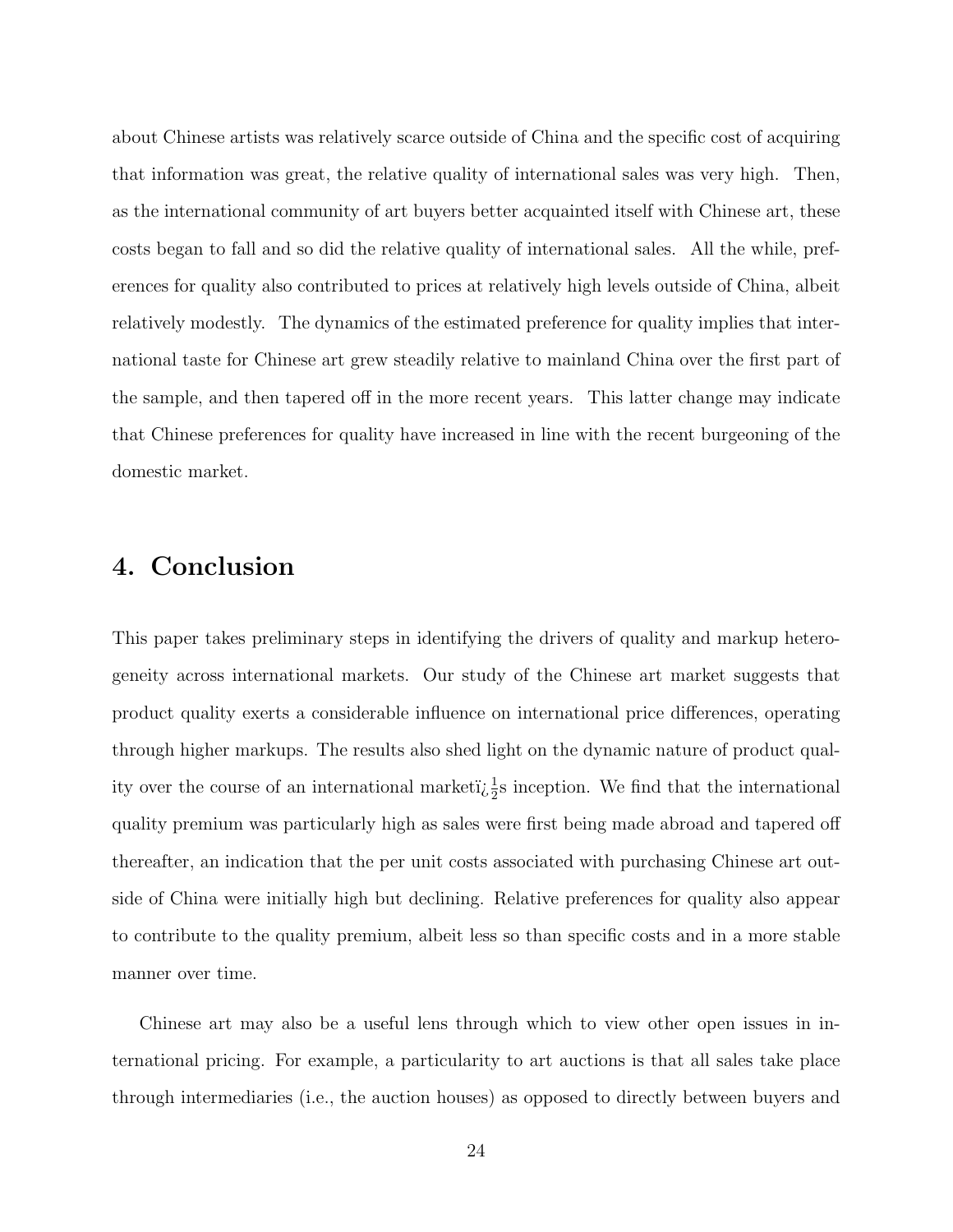sellers. Indeed, we do not actually observe who either transacting party is, but only that a transaction occurred at the intermediating firm. While our analysis accounts to some extent for the influence of auction intermediaries on prices, through auction house controls and auction house estimates in the hedonic regression, there is much more to be said about the role of intermediaries at both distributing goods and services internationally and creating value.

Finally, we acknowledge that art, as a cultural export, is at best an analogy for international trade in more standard types of goods. That said, art bears a resemblance to manufactured goods in certain respects that warrant further investigation. For instance, total auction sales value across artists appears to be distributed following a power law, which is a hallmark of the firm size distribution and a highly cited fact in the international trade literature. Whereas for standard manufactures this distribution is often taken as evidence of a firm productivity distribution with a fat right tail, it must be other factors either on the supply-side or demand-side which generate this pattern of sales for art. This similarity with manufactures may also imply more general applicability of lessons gleaned from the art market.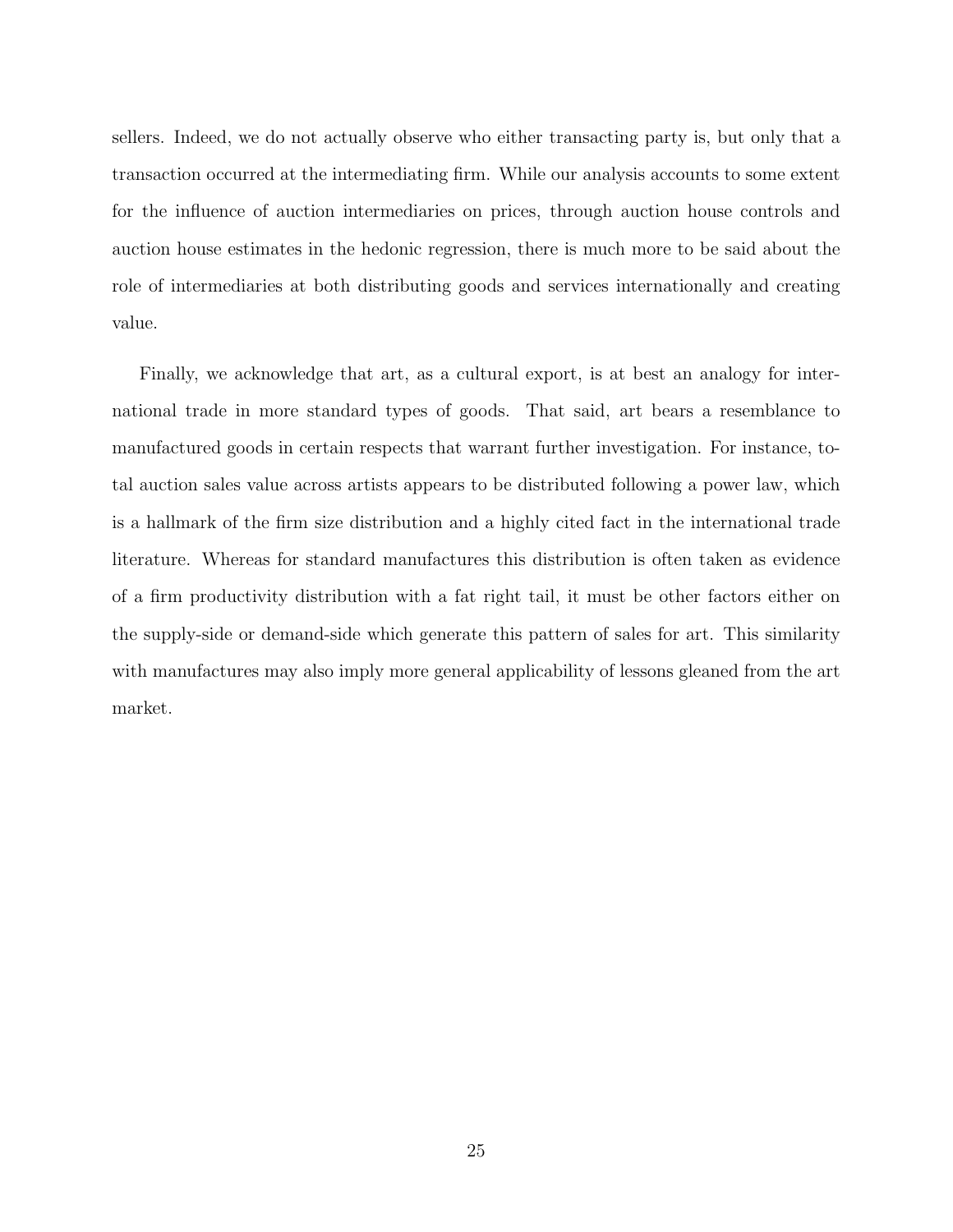## References

- [1] Armen Alchian and William Allen. University Economics. Wadsworth Publishing Company, 1964.
- [2] Orley Ashenfelter and Kathryn Graddy. Auctions and the price of art. Journal of Economic Literature, 41(3):763–787, September 2003.
- [3] Richard Baldwin and James Harrigan. Zeros, quality, and space: Trade theory and trade evidence. American Economic Journal: Microeconomics, American Economic Association, 3(2):60–88, 2011.
- [4] Paulo Bastos and Joana Silva. The quality of a firm's exports: Where you export to matters. Journal of International Economics, 82:99–111, 2010.
- [5] Alan Beggs and Kathryn Graddy. Declining values and the afternoon effect: Evidence from art auctions. RAND Journal of Economics, 28(3):544–565, 1997.
- [6] Irene Brambilla, Daniel Lederman, and Guido Porto. The quality of trade: Exports, export destinations, and skills. American Economic Review, forthcoming, 2012.
- [7] Nathalie Buelens and Victor Ginsburgh. Revisiting baumols art as floating crap game. European Economic Review, 37(7):1351–1371, 1993.
- [8] Olivier Chanel, Louis-Andr Grard-Varet, and Victor Ginsburgh. The relevance of hedonic price indices: The case of paintings. Journal of Cultural Economics,  $20(1)$ :1–24, 1996.
- [9] Matthieu Crozet, Keith Head, and Thierry Mayer. Quality sorting and trade: Firm-level evidence for french wine. Review of Economic Studies, 79(2):609–644, 2012.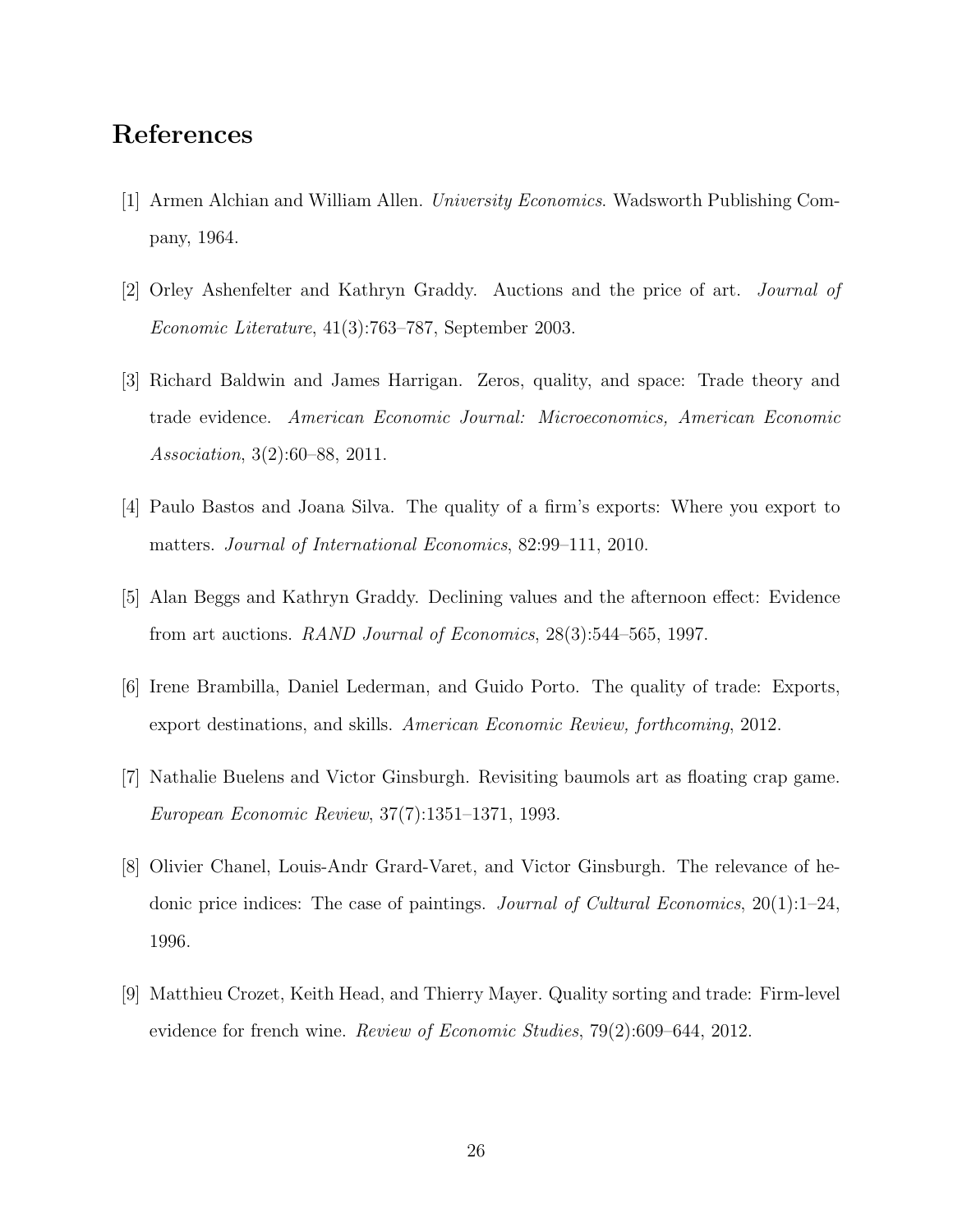- [10] Carsten Eckel, Leonardo Iacovone, Beata Javorcik, and Peter J. Neary. Multi-product firms at home and away: Cost- versus quality-based competence. Economics Series Working Papers 522, University of Oxford, Department of Economics, 2010.
- [11] Pablo Fajgelbaum, Gene M. Grossman, and Elhanan Helpman. Income distribution, product quality, and international trade. Journal of Political Economy, 119(4):721–765, 2011. University of Chicago Press.
- [12] Robert Feenstra and John Romalis. International prices and endogenous quality. NBER Working Papers No. 18314, 2012.
- [13] Ana Fernandes and Caroline Paunov. Does tougher import competition foster product quality upgrading? World Bank Policy Research Working Paper No. w4894, 2009.
- [14] Bruno S. Frey and Werner W. Pommerehne. Art investment: An empirical inquiry. Southern Economic Journal, 56(2):396–409, 1989.
- [15] Antoine Gervais. Product quality and firm heterogeneity in international trade. Working Paper, University of Notre Dame, June 2012.
- [16] Victor Ginsburgh and Sheila Wyers. Creativity and life cycles of artists. Journal of Cultural Economics, 30(2):91–107, 2006.
- [17] William N. Goetzmann. Accounting for taste: Art and the financial markets over three centuries. American Economic Review, 83(5):1370–1376, 1993.
- [18] Juan-Carlos Hallak. Product quality and the direction of trade. Journal of International Economics, 68:238–265, 2006.
- [19] Juan-Carlos Hallak. A product-quality view of the linder hypothesis. The Review of Economics and Statistics, 92(3):453–466, 2010. MIT Press.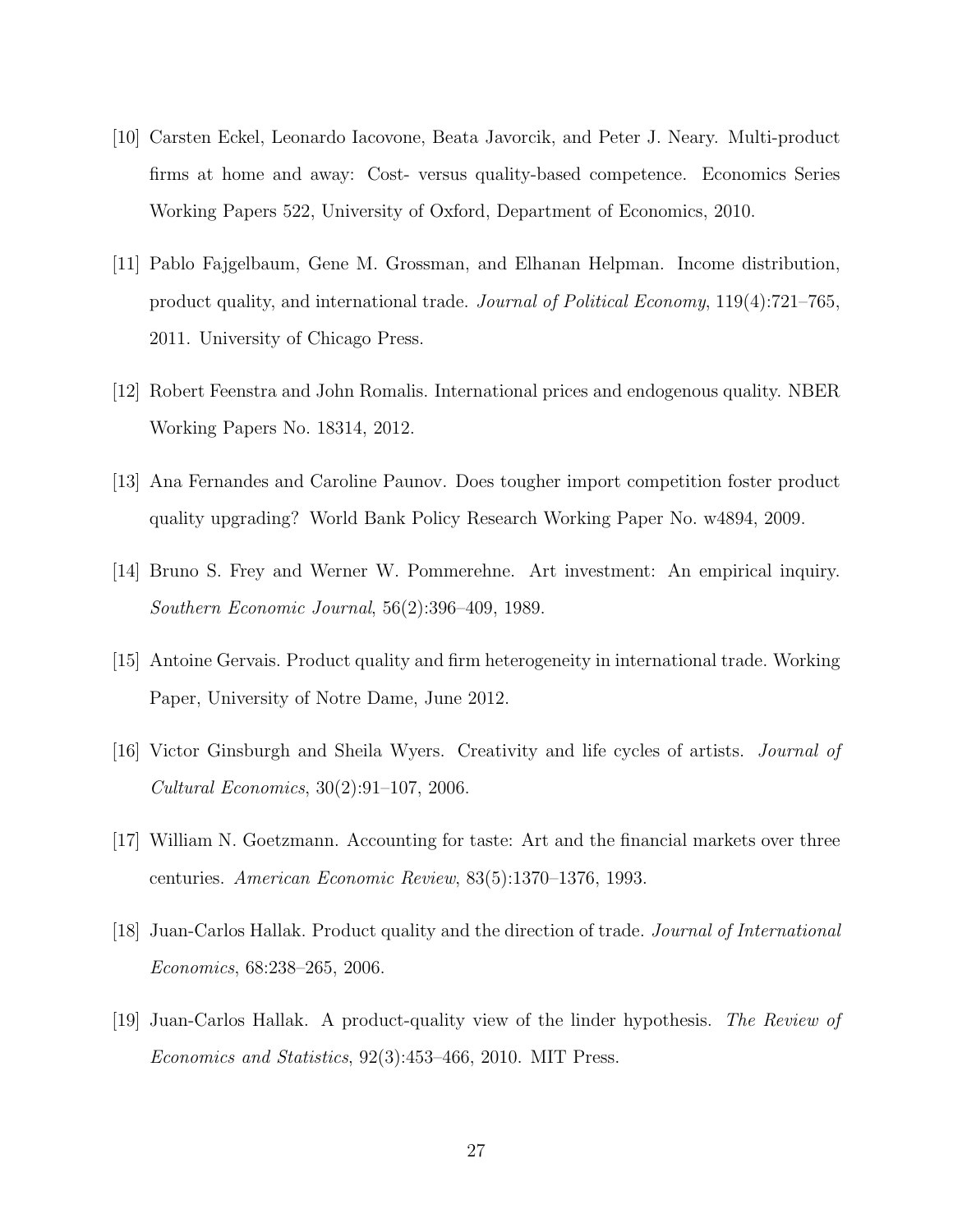- [20] Juan-Carlos Hallak and Peter K. Schott. Estimating cross-country differences in product quality. The Quarterly Journal of Economics, 126(1):417–474, 2011. Oxford University Press.
- [21] Juan-Carlos Hallak and Jagadeesh Sivadasan. Firms' exporting behavior under quality constraints. NBER Working Papers No. 14928, 2011.
- [22] David Hummels and Peter Klenow. The variety and quality of a nation's exports. American Economic Review, 95:704–723, 2005.
- [23] David Hummels and Alexandre Skiba. Shipping the good apples out? an empirical confirmation of the alchian-allen conjecture. Journal of Political Economy, 112(6):1384– 1402, 2004.
- [24] Leonardo Iacovone and Beata S. Javorcik. Multi-product exporters: Diversification and micro-level dynamics. World Bank Policy Research Working Paper No. w4723, 2008.
- [25] Robert C. Johnson. Trade and prices with heterogeneous firms. Journal of International Economics, 86(1):43–56, Jan. 2012.
- [26] Amit Khandelwal. The long and short (of) quality ladders. Review of Economic Studies, 77:1450–1476, 2010.
- [27] Richard Kneller and Zhihong Yu. Quality selection, chinese exports and theories of heterogeneous firm trade. Discussion Papers 08/44, University of Nottingham, GEP, 2008.
- [28] Maurice Kugler and Eric Verhoogen. Prices, plant size, and product quality. Review of Economic Studies, 79(1):307–339, 2012. Oxford University Press.
- [29] Volodymyr Lugovskyy and Alexandre Skiba. Transport cost and endogenous quality choice. CAGE Online Working Paper Series 17, Competitive Advantage in the Global Economy (CAGE)., 2010.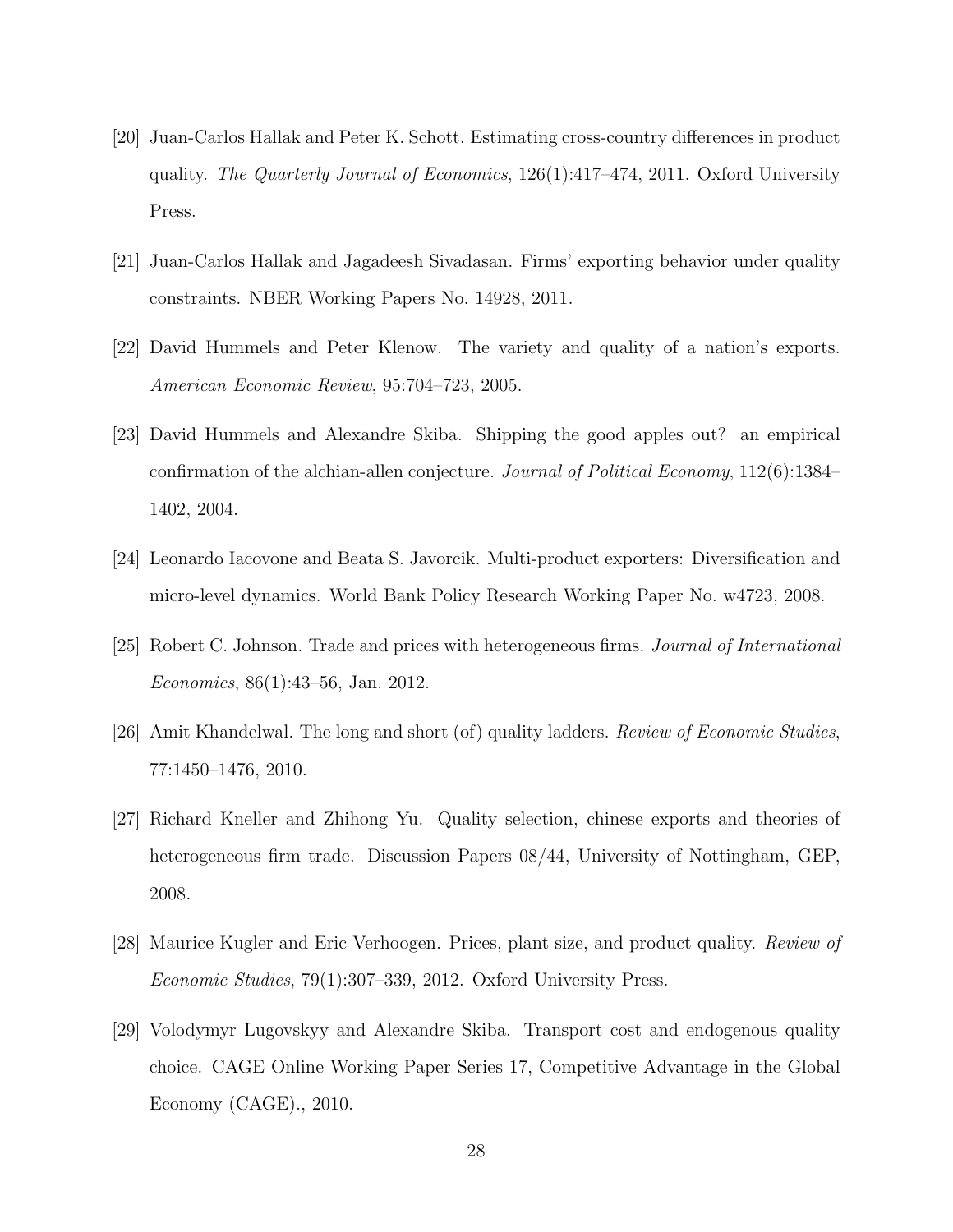- [30] Benjamin R. Mandel. Art as an investment and conspicuous consumption good. American Economic Review, 99(4):16531663, 2009.
- [31] Kalina B. Manova and Zhiwei Zhang. Export prices across firms and destinations. Quarterly Journal of Economics, 127:379–436, 2012. Oxford University Press.
- [32] Jianping Mei and Michael Moses. Art as an investment and the underperformance of masterpieces. American Economic Review, 92(5):1656–1668, December 2002.
- [33] Marc J. Melitz. The impact of trade on intra-industry reallocations and aggregate industry productivity. *Econometrica*, 71(6):1695–1725, November 2003. Econometric Society.
- [34] Marc J. Melitz and Gianmarco Ottaviano. Market size, trade, and productivity. Review of Economic Studies, 75:295–316, 2008.
- [35] Stuart Plattner. High Art Down Home: An Economic Ethnography of a Local Art Market. University of Chicago Press, Chicago, Illinois, 1996.
- [36] Werner Pommerehne and Lars P. Feld. The impact of museum purchase on the auction prices of paintings. Journal of Cultural Economics, 21(3):249–271, 1997.
- [37] Luc Renneboog and Christopher Spaenjers. Buying beauty: On prices and returns in the art market. Management Science, forthcoming.
- [38] Peter Schott. Across-product versus within-product specialization in international trade. Quarterly Journal of Economics, 119:647–678, 2004. Oxford University Press.
- [39] Peter Schott. The relative sophistication of chinese exports. Economic Policy, 23(01):5– 49, 2008.
- [40] John Sutton. Quality, trade and the moving window: The globalization process. Economic Journal, 117:469–498, 2007.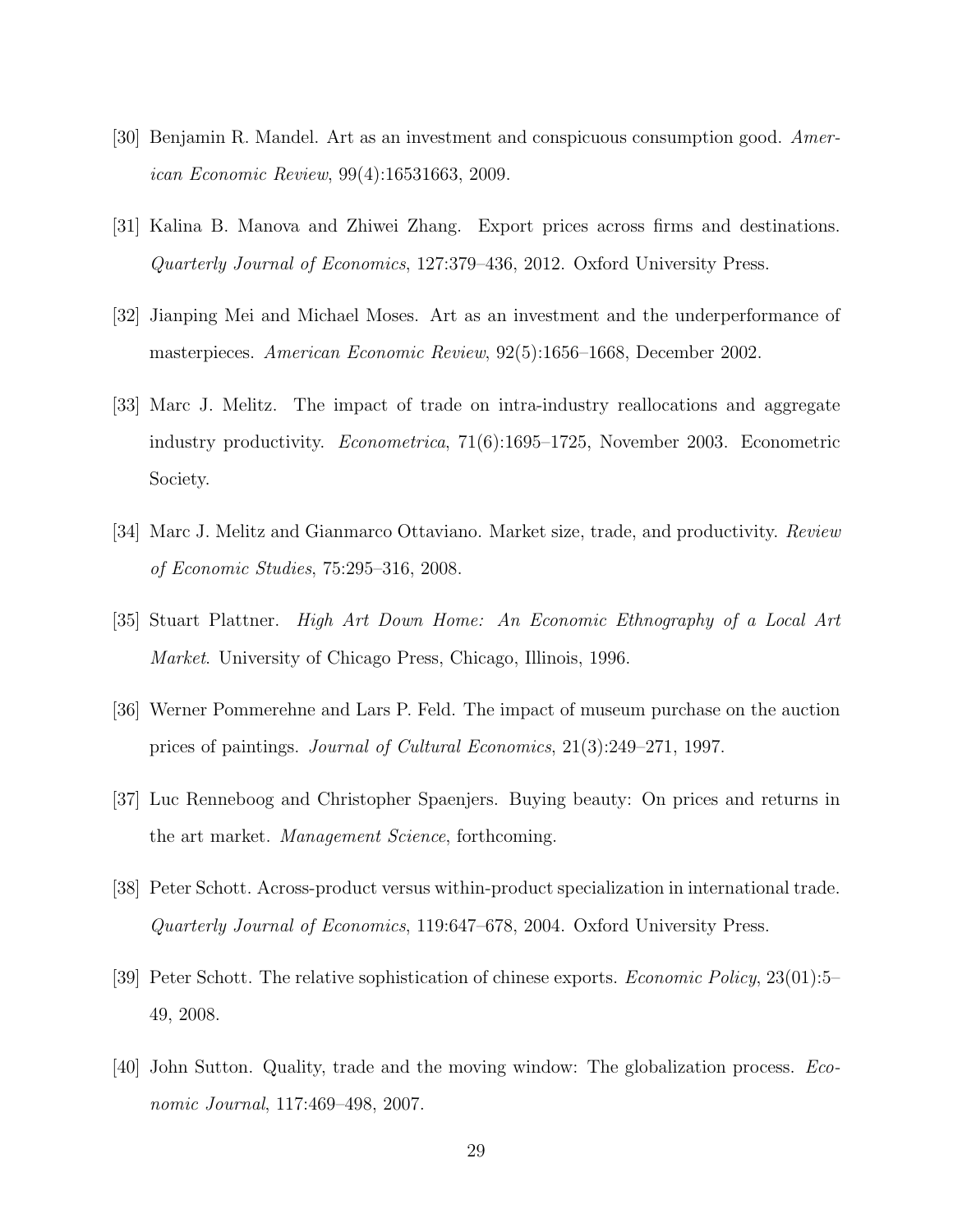[41] Eric Verhoogen. Trade, quality upgrading and wage inequality in the mexican manufacturing sector. Quarterly Journal of Economics, 123:489–530, 2008. Oxford University Press.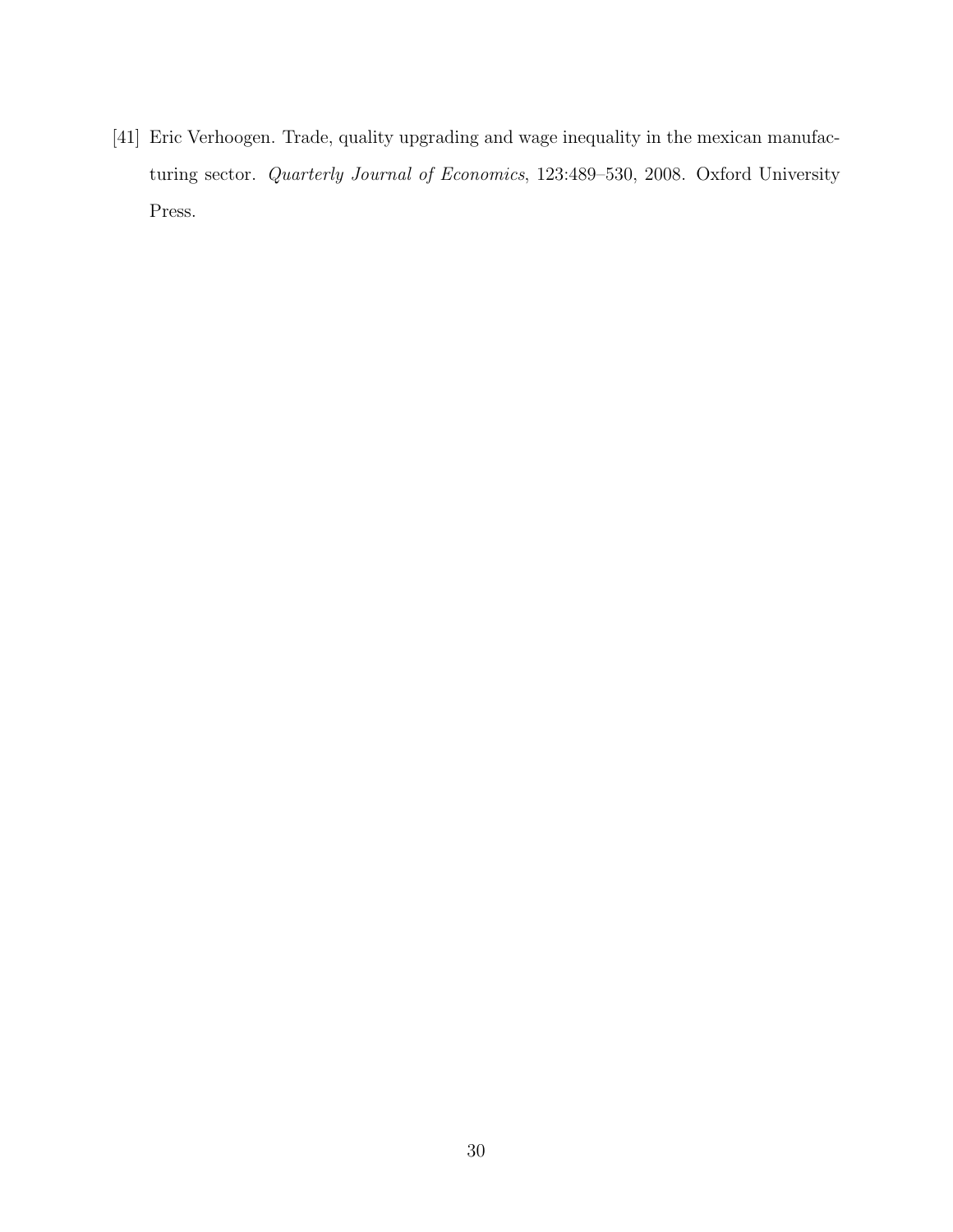## Appendix

### A. Control Variables for the Quality of Artworks

The quality control variables used in the hedonic regressions are listed below.

1. The type of artwork

We identify whether the artwork is an oil painting, an ink or watercolor painting in the classical style, or a work of calligraphy.

2. The period in which the artwork is produced

For each artwork where the information on the time period in which it was produced is available, we classify it into one of four periods: Pre-1840, Late Qing Dynasty (1840- 1910), Republican period (1911-1948), and Contemporary period (Post-1949).

3. The order in which the item is sold at auction

Given evidences of the declining-price anomaly found in art auctions (Beggs and Graddy (1997)), we identify the order in which items are put on sale in each auction. Dummy variables are created indicating in which quintile each item was auctioned.

4. The size of the artwork

Consistent with existing literature on Hedonic Regressions, we include measures of the artwork's height (cm), width (cm), height-squared (cm<sup>2</sup>), width-squared (cm<sup>2</sup>), and total surface area  $\text{(cm}^2\text{)}.$ 

5. The medium of the artwork

We include in the regression dummy variables indicating whether the artwork is of the following medium: Acrylic, Ink, Oil, Tempera, On Canvas, On Panel, On Paper, On Silk, or On Xuan Paper.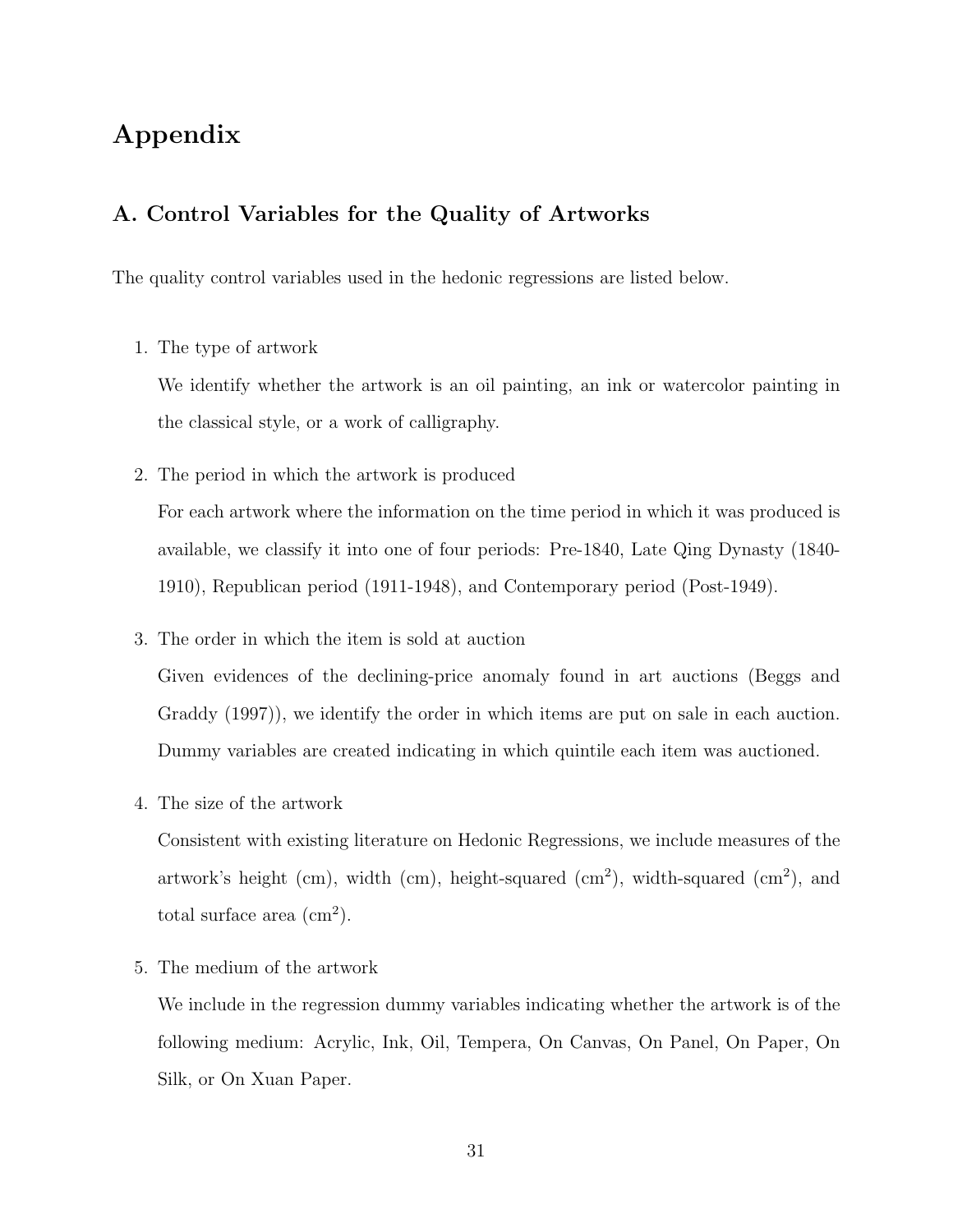6. The authenticity and provenance of artwork

We construct dummy variables based on the presence of other features of artwork, including 1) whether the work was signed, 2) whether the work was stamped by the artist or subsequent collectors, 3) whether the work was inscribed, 4) whether the work was titled, 5) whether the work is dated, 6) whether there is any evidence of authenticity of the work, including statements signed by art history experts, 7) whether the work took part in major exhibitions, 8) whether the work was included in major publications, and 9) whether the work has significant provenance.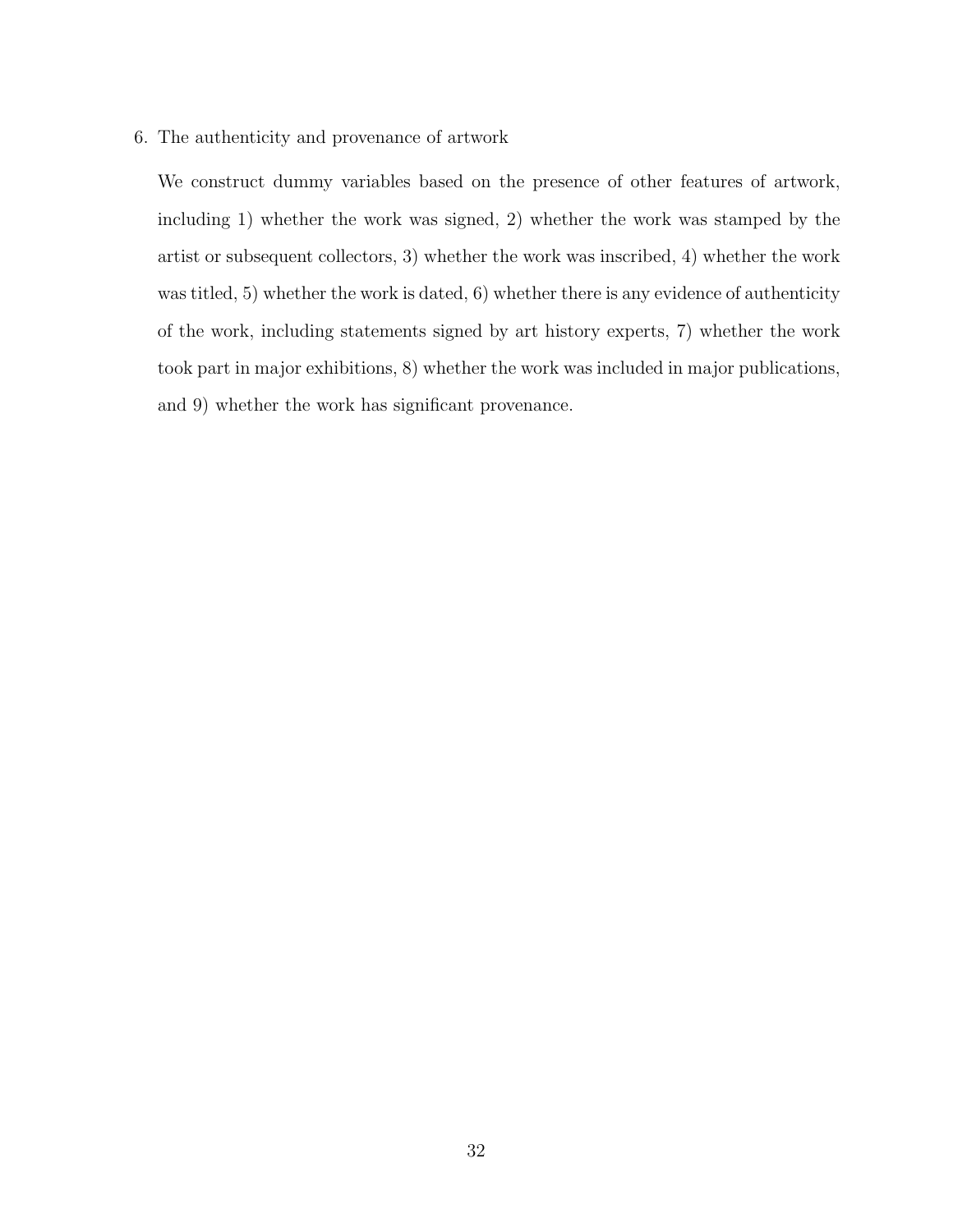

Figure 1: Domestic and International Sales Outstanding of Chinese Artworks in Calligraphy and Paintings. Domestic sales include all revenue from auctions houses in mainland China, while international sales include revenues from auction houses out of mainland China.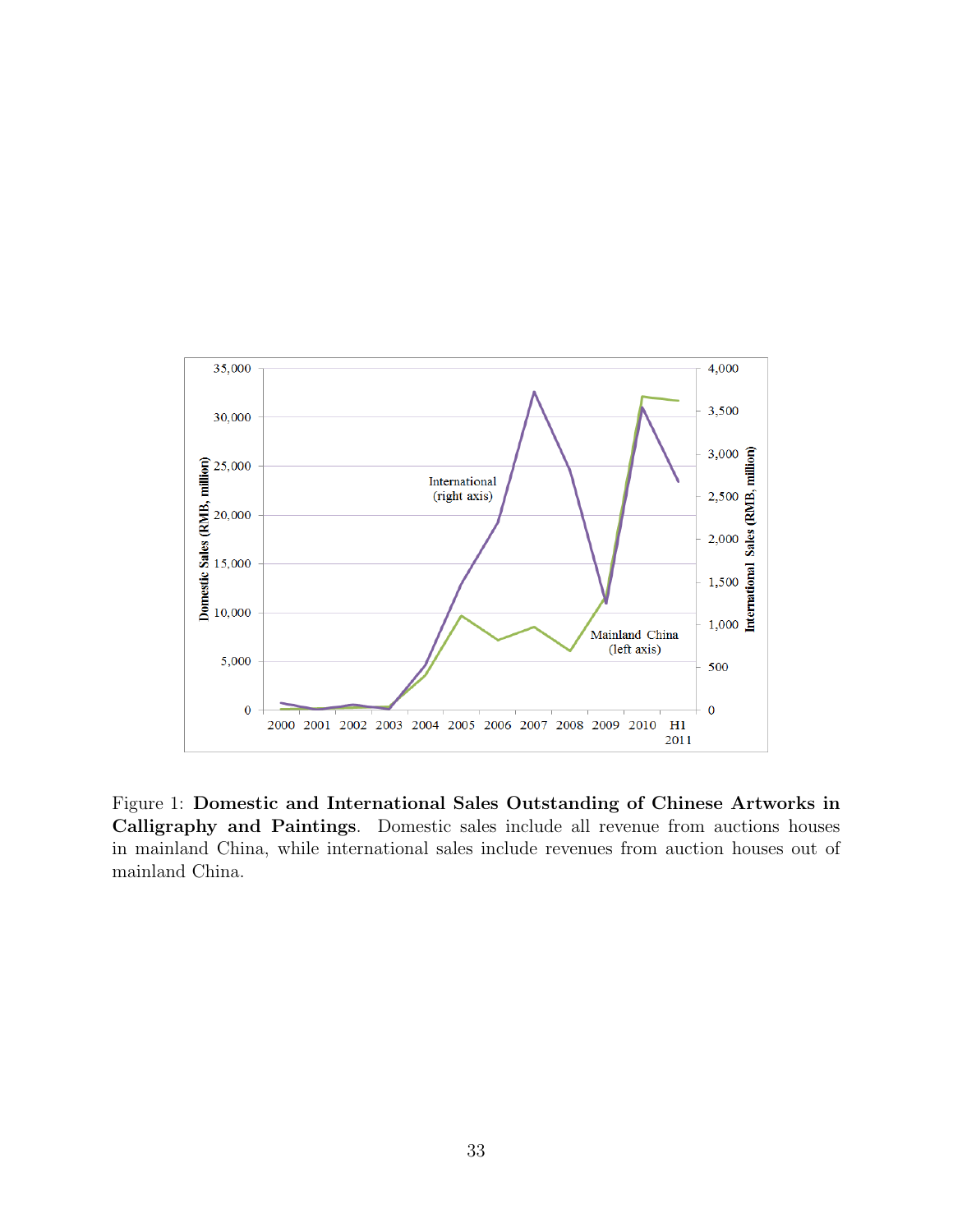

Figure 2: Cumulative Number of Domestic-only and International Artists. This figure shows the cumulative number of artists in our database at the end of each calendar year. Artists are grouped based on the total number of works sold outside mainland China up to the end of each year. Domestic-only artists never have works auctioned in the international market, whereas international artists have  $n(n > 0)$  works sold internationally.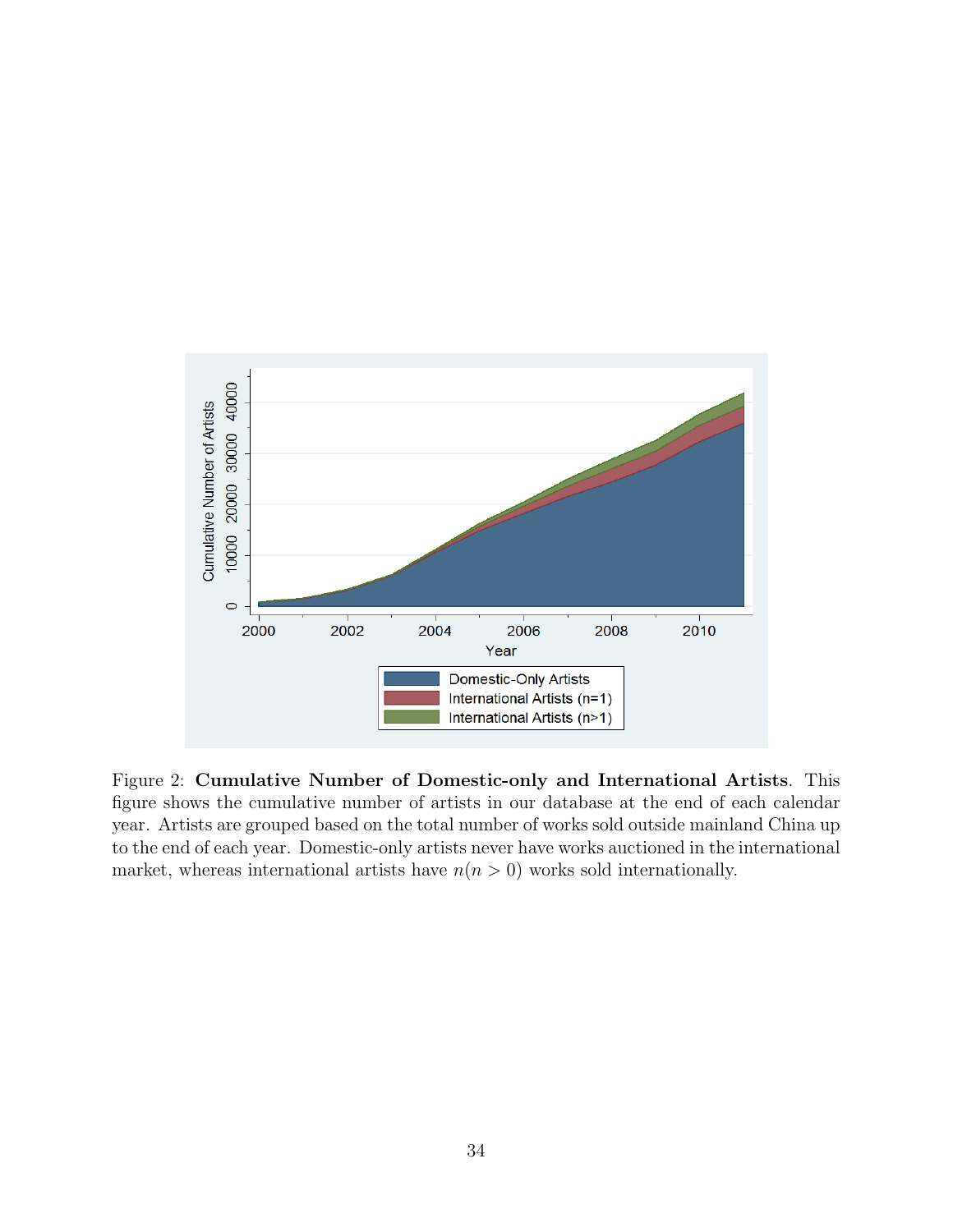

Figure 3: Hammer Price of Domestic-only and International Chinese Artists. Panel A shows the average hammer price and Panel B shows the growth of average hammer price based on the level of 2000 (Index2000=100). Domestic-only Chinese artists never have works auctioned in the international market, whereas international artists have works sold internationally.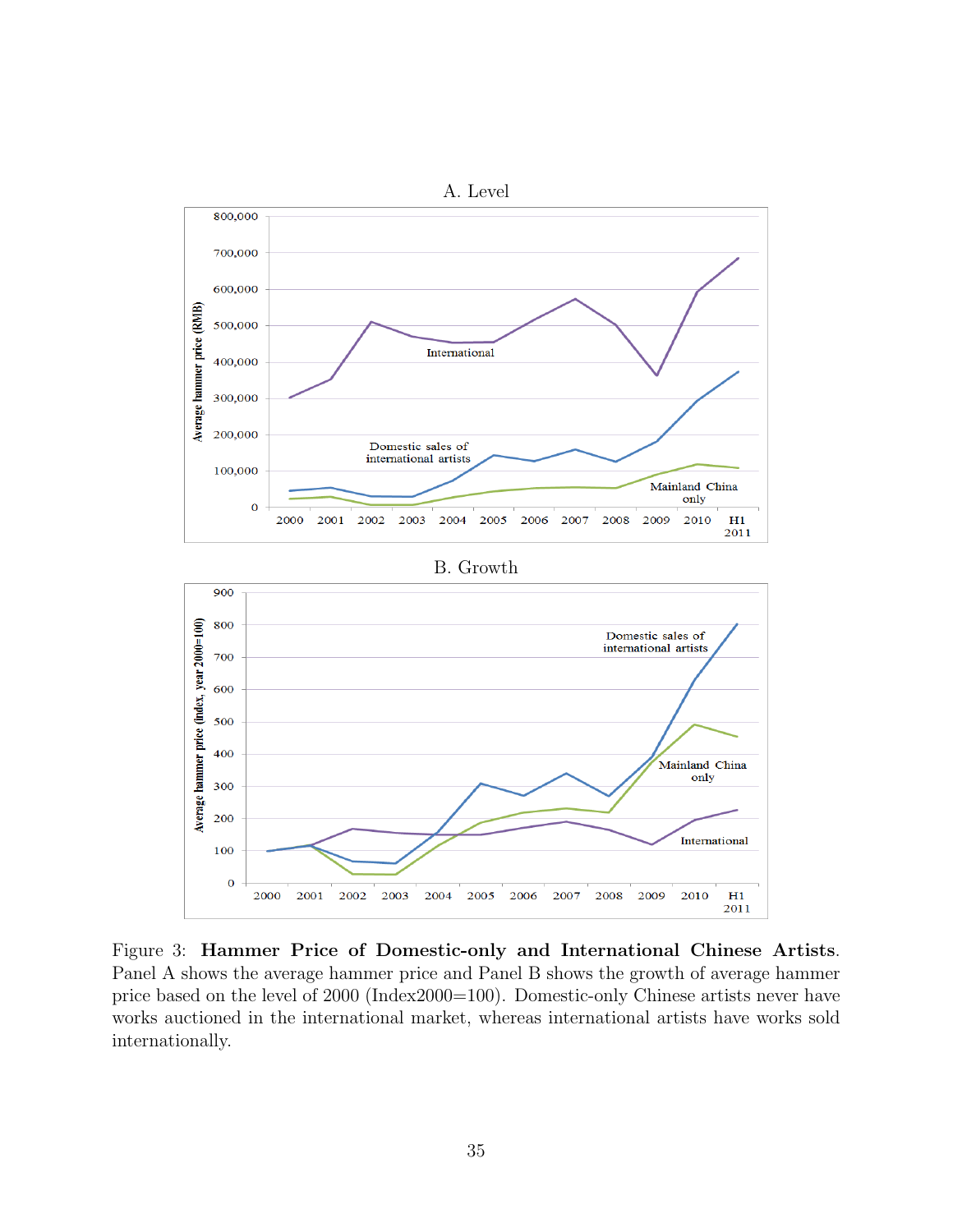

Figure 4: The Evolution of International Premium decomposed into Quality and Markup. The decomposition of international premium is based on equation (1).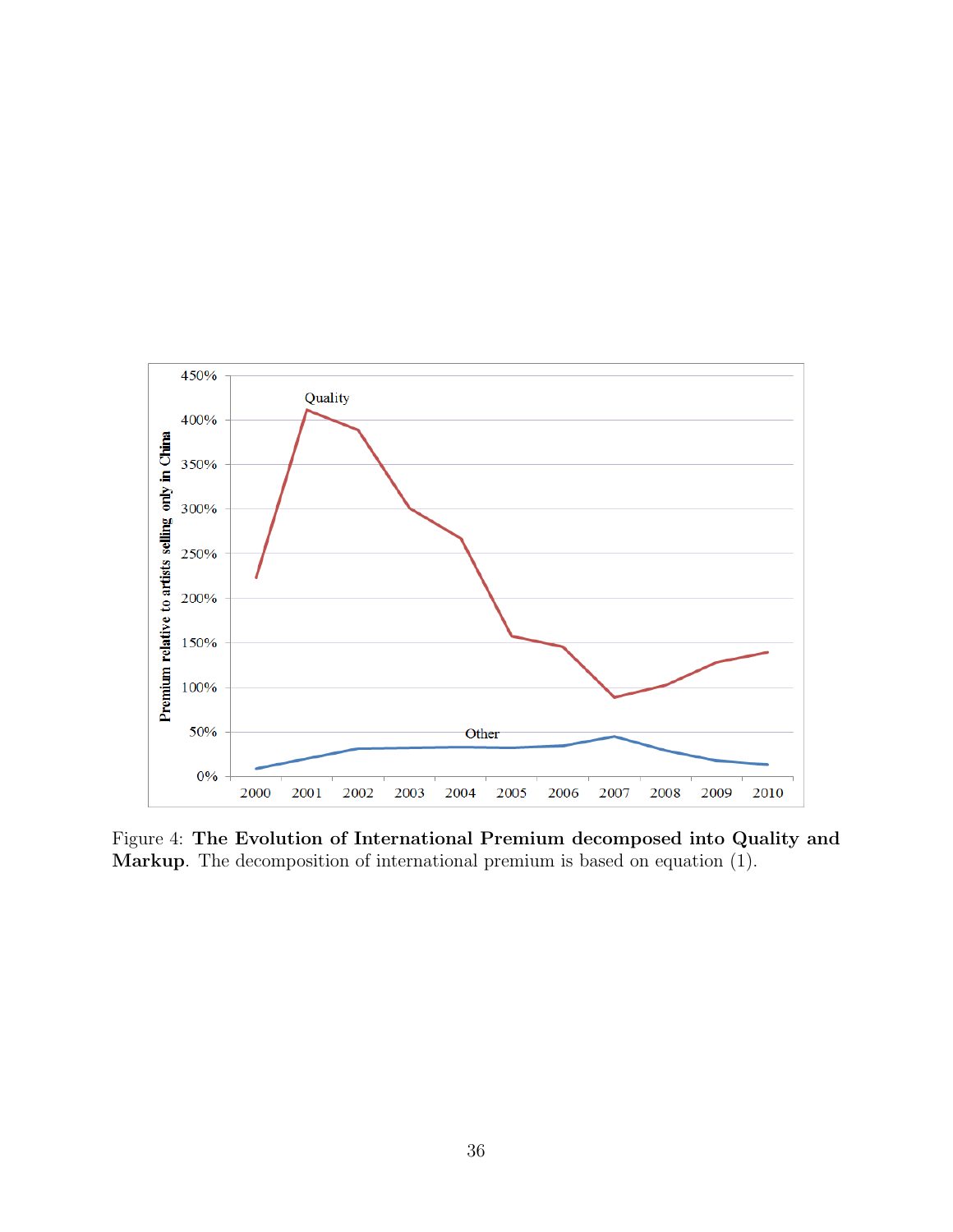Table 1: Auction Results by Location Table 1: Auction Results by Location

This table reports auction results of Chinese art during 2000 - 2011 in the domestic and international market. We categorize the domestic market<br>as Beijing, Shanghai, and others; we categorize the international market as H This table reports auction results of Chinese art during 2000 - 2011 in the domestic and international market. We categorize the domestic market as Beijing, Shanghai, and others; we categorize the international market as Hong Kong, Macau, Taiwan (HMT), United Kingdom (UK), United States (US) and others.

|                                    | Total         |                  |      | $179.4$<br>$215.4$<br>$295.8$<br>$411.4$            |                                                        |       |                                                                                                | $4,108.3$<br>1,196.5                                                                          | 9,400.7            | 12,275.0                                                     | 8,881.4            | 12,992.8                                                                | 35,685.5               | 34,396.4          | 30,038.6       |                                     | Total         |                            | 2,492 |
|------------------------------------|---------------|------------------|------|-----------------------------------------------------|--------------------------------------------------------|-------|------------------------------------------------------------------------------------------------|-----------------------------------------------------------------------------------------------|--------------------|--------------------------------------------------------------|--------------------|-------------------------------------------------------------------------|------------------------|-------------------|----------------|-------------------------------------|---------------|----------------------------|-------|
|                                    |               | Subtotal         | 82.7 |                                                     | $\begin{array}{c} 7.3 \\ 66.9 \\ 16.9 \end{array}$     |       | 528.4                                                                                          |                                                                                               |                    | $\begin{array}{c} 1,481.8 \\ 2,201.8 \\ 3,728.4 \end{array}$ |                    | $2,807.1$<br>$1,246.7$<br>$3,548.2$                                     |                        | 2,675.0           | 8,391.3        |                                     |               | $\operatorname{Subtotal}$  | 274   |
|                                    |               | Other            |      |                                                     |                                                        |       |                                                                                                |                                                                                               |                    |                                                              |                    | 14.6                                                                    | 17.5                   | 5.7               | 42.7           |                                     |               | Other                      |       |
|                                    | International | SÛ               |      |                                                     |                                                        |       |                                                                                                | 8.9                                                                                           | $\overline{171}$   | 493.7                                                        | 184.6              |                                                                         | $33.4$<br>$19.5$       | $\overline{14}$ . | 931.3          |                                     | International | SÛ                         |       |
|                                    |               | JK               |      |                                                     |                                                        |       |                                                                                                |                                                                                               |                    | 45.0                                                         | 278.9              | 21.4                                                                    | 13.6                   |                   | 359.0          |                                     |               | $\mathbb H$                |       |
| Panel A: Total Sales (RMB Million) |               | HMIT             | 82.7 | 7.3                                                 | 66.9                                                   | 16.9  | 528.4                                                                                          | 1,468.0                                                                                       | 2,024.7            |                                                              |                    | $\begin{array}{c} 3,189.7 \\ 2,343.6 \\ 1,177.2 \\ 3,497.6 \end{array}$ |                        | 2,655.1           | 7,058.3        | Panel B: Total Number of Works Sold |               | HMIT                       | 274   |
|                                    |               | ${\rm Subtotal}$ | 96.7 |                                                     | $\begin{array}{c} 208.0 \\ 228.8 \\ 394.5 \end{array}$ |       |                                                                                                | $\begin{array}{c} 3,580.0 \\ 9,714.7 \\ 7,198.9 \\ 8,546.7 \\ 8,546.7 \\ 6,074.2 \end{array}$ |                    |                                                              |                    | 11,746.1                                                                | 32,137.3               | 31,721.4          | 1,647.3        |                                     |               | $\operatorname{Subtotal}$  | 2,218 |
|                                    |               | Other            | 15.1 | $\begin{array}{l} 17.7 \\ 26.3 \\ 44.8 \end{array}$ |                                                        |       | 525.0                                                                                          |                                                                                               | 1,439.4<br>1,675.7 |                                                              |                    | $\begin{array}{l} 1,728.2 \\ 1,330.5 \\ 2,100.3 \\ 5,878.4 \end{array}$ |                        | 7,284.7           | 22,066.0       |                                     |               | Other                      | 305   |
|                                    | Domestic      | Shanghai         | 0.5  | <b>26.0</b>                                         | 88.6                                                   | 148.8 | 848.5                                                                                          |                                                                                               | 1,977.0<br>763.0   | 985.2                                                        | 786.5              |                                                                         | $1,312.7$<br>$4,120.0$ | 3,278.8           | 4,335.5        |                                     | Domestic      | $\operatorname{Shanghail}$ | 32    |
|                                    |               | Beijing          | 81.1 | 164.4                                               | 114.0<br>201.0                                         |       |                                                                                                | $2,206.5$<br>6,298.2<br>4,760.3                                                               |                    |                                                              | 5,833.2<br>3,957.2 | 8,333.2                                                                 | 22,138.9               | 21,157.9          | 5,245.8        |                                     |               | Beijing                    | 1,881 |
|                                    |               |                  |      | 2001                                                | 2002                                                   |       | $\begin{array}{l} 2003 \\ 2004 \\ 2005 \\ 2006 \\ 2007 \\ 2008 \\ 2008 \\ 2009 \\ \end{array}$ |                                                                                               |                    |                                                              |                    |                                                                         | 2010                   | 2011              | $_{\rm Total}$ |                                     |               |                            | 2000  |

| $\Gamma$ ota |                 |  |                                                                                                                                                                                                                                                                                                               |                                                                                                                                                                                                                                                                                                     |  |  |  |                |    | 2,492<br>4,059<br>4,0580<br>5,680<br>5,000 471<br>5,000 471<br>5,000 471<br>5,000 5,000<br>7,000 5,000<br>7,000 5,000<br>7,000 7,000<br>7,000 7,000 7,000 |
|--------------|-----------------|--|---------------------------------------------------------------------------------------------------------------------------------------------------------------------------------------------------------------------------------------------------------------------------------------------------------------|-----------------------------------------------------------------------------------------------------------------------------------------------------------------------------------------------------------------------------------------------------------------------------------------------------|--|--|--|----------------|----|-----------------------------------------------------------------------------------------------------------------------------------------------------------|
|              |                 |  |                                                                                                                                                                                                                                                                                                               |                                                                                                                                                                                                                                                                                                     |  |  |  |                |    |                                                                                                                                                           |
|              |                 |  |                                                                                                                                                                                                                                                                                                               |                                                                                                                                                                                                                                                                                                     |  |  |  |                |    | 208                                                                                                                                                       |
|              |                 |  |                                                                                                                                                                                                                                                                                                               |                                                                                                                                                                                                                                                                                                     |  |  |  |                | 35 | 921                                                                                                                                                       |
|              |                 |  |                                                                                                                                                                                                                                                                                                               |                                                                                                                                                                                                                                                                                                     |  |  |  | <u>ន</u><br>25 |    | 218                                                                                                                                                       |
|              |                 |  |                                                                                                                                                                                                                                                                                                               |                                                                                                                                                                                                                                                                                                     |  |  |  |                |    |                                                                                                                                                           |
|              |                 |  | $100004$<br>$2,218$<br>$4,053$<br>$4,054$<br>$8,540$<br>$7,800$<br>$7,6,402$<br>$7,808$<br>$7,808$<br>$7,808$<br>$7,804$<br>$7,700$<br>$7,700$<br>$7,700$<br>$7,700$<br>$7,700$<br>$7,700$<br>$7,700$<br>$7,700$<br>$7,700$                                                                                   |                                                                                                                                                                                                                                                                                                     |  |  |  |                |    |                                                                                                                                                           |
|              | ther            |  |                                                                                                                                                                                                                                                                                                               | $\begin{array}{l} 1.145 \\ 1.939 \\ 1.654 \\ 1.654 \\ 1.738 \\ 2.834 \\ 2.844 \\ 2.654 \\ 2.654 \\ 2.654 \\ 2.654 \\ 2.654 \\ 2.654 \\ 2.654 \\ 2.654 \\ 2.654 \\ 2.654 \\ 2.654 \\ 2.654 \\ 2.654 \\ 2.654 \\ 2.654 \\ 2.654 \\ 2.654 \\ 2.654 \\ 2.654 \\ 2.654 \\ 2.654 \\ 2.654 \\ 2.654 \\ 2.$ |  |  |  |                |    |                                                                                                                                                           |
|              |                 |  | $\begin{array}{l} 1.975 \\ 5,545 \\ 5,777 \\ 22,318 \\ 7,886 \\ 8,126 \\ 8,900 \\ 2,912 \\ 2,031 \\ 2,674 \\ 14,674 \\ 14,674 \\ 12,1,283 \\ \end{array}$                                                                                                                                                     |                                                                                                                                                                                                                                                                                                     |  |  |  |                |    |                                                                                                                                                           |
|              | $\Delta$ eijing |  |                                                                                                                                                                                                                                                                                                               |                                                                                                                                                                                                                                                                                                     |  |  |  |                |    |                                                                                                                                                           |
|              |                 |  | $\begin{array}{l} 2000 \\ 2001 \\ 2000 \\ 2000 \\ 2000 \\ 2000 \\ 2000 \\ 2000 \\ 2000 \\ 2000 \\ 2000 \\ 2000 \\ 2000 \\ 2001 \\ 2011 \\ 2011 \\ 2011 \\ 2011 \\ 2011 \\ 2011 \\ 2011 \\ 2011 \\ 2011 \\ 2011 \\ 2011 \\ 2011 \\ 2011 \\ 2011 \\ 2011 \\ 2011 \\ 2011 \\ 2011 \\ 2011 \\ 2011 \\ 2012 \\ 20$ |                                                                                                                                                                                                                                                                                                     |  |  |  |                |    |                                                                                                                                                           |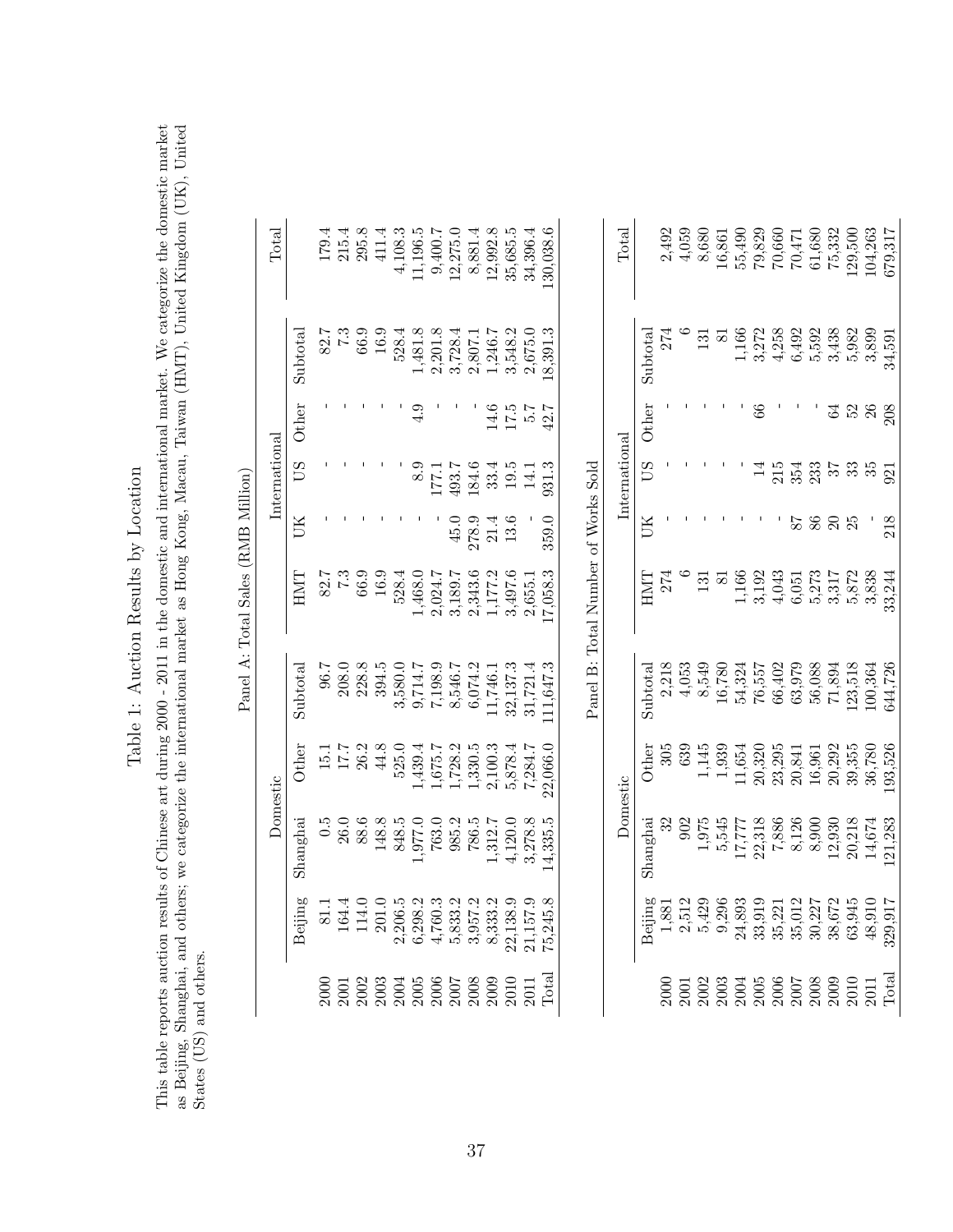|                                   | Total         |                 |   | $\frac{3}{2}$ | $\overline{1}$        | 25      | $\frac{4}{6}$    | $\frac{52}{5}$ | 108            | 108                                                                                                                                                                                                                                                                                                           | 113             | 105            | 148               | 158             |                                             | Total         |          | 71,996  | 53,057                                                                                                                                                                                                                                                                                                        | 34,073  | 24,402               | 74,038  | 140,256 | 133,042 | 174,185   | 143,991   | 172,474   | 275,564 | 329,900                                                                                                                                                                                    | 191,425         |
|-----------------------------------|---------------|-----------------|---|---------------|-----------------------|---------|------------------|----------------|----------------|---------------------------------------------------------------------------------------------------------------------------------------------------------------------------------------------------------------------------------------------------------------------------------------------------------------|-----------------|----------------|-------------------|-----------------|---------------------------------------------|---------------|----------|---------|---------------------------------------------------------------------------------------------------------------------------------------------------------------------------------------------------------------------------------------------------------------------------------------------------------------|---------|----------------------|---------|---------|---------|-----------|-----------|-----------|---------|--------------------------------------------------------------------------------------------------------------------------------------------------------------------------------------------|-----------------|
|                                   |               | Subtotal        |   |               | $\cup \cup \cup \cup$ |         |                  |                | $\circ$        | $\overline{5}$                                                                                                                                                                                                                                                                                                | $\frac{8}{18}$  | $\overline{1}$ | $\Omega$          | $\frac{6}{1}$   |                                             |               | Subtotal | 301,960 | ,224,521                                                                                                                                                                                                                                                                                                      | 510,929 | 208,592              | 453,150 | 452,877 | 517,100 | 574,300   | 501,993   | 362,615   | 593,147 | 686,062                                                                                                                                                                                    | 531,677         |
|                                   |               | Other           |   | ⊂             | ⊂                     | $\circ$ | $\circ$          |                | $\circ$        | ○                                                                                                                                                                                                                                                                                                             | ⊂               |                | $\sim$            |                 |                                             |               | Other    |         |                                                                                                                                                                                                                                                                                                               |         |                      |         | 74,432  |         |           |           | 227,888   | 336,774 | 220,452                                                                                                                                                                                    | 205,488         |
|                                   | International | SΩ              |   |               |                       |         |                  |                |                | $\mathbf{\Omega}$                                                                                                                                                                                                                                                                                             | $\sim$          |                | $\sim$ $\sim$     |                 |                                             | International | SΩ       |         |                                                                                                                                                                                                                                                                                                               |         |                      |         | 632,474 | 823,653 | 1,394,573 | 792,377   | 903,964   | 590,545 | 402,190                                                                                                                                                                                    | 1,011,134       |
|                                   |               | UК              |   | ⊂             |                       |         |                  |                |                |                                                                                                                                                                                                                                                                                                               | ∽               | ಌ              | $\sim$ $\sim$     |                 |                                             |               | ĎК       |         |                                                                                                                                                                                                                                                                                                               |         |                      |         |         |         | 517,103   | 3,243,351 | 1,070,826 | 545,415 |                                                                                                                                                                                            | 1,646,642       |
| Panel C: Number of Auction Houses |               | <b>HMT</b>      |   |               | $\mathbf{\Omega}$     | $\sim$  |                  | IJ             | $\infty$       | 12                                                                                                                                                                                                                                                                                                            | $\frac{3}{2}$   | $\frac{3}{1}$  | 14                | $\frac{3}{1}$   | Panel D: Average Sales Price per Work (RMB) |               | HMT      | 301,960 | 1,224,521                                                                                                                                                                                                                                                                                                     | 510,929 | 208,592              | 453,150 | 459,914 | 500,798 | 527,135   | 444,452   | 354,906   | 595,636 | 691,805                                                                                                                                                                                    | 513,124         |
|                                   |               | Subtotal        | అ | 12            | $\overline{17}$       | 23      | 42               | 68             | 99             | 93                                                                                                                                                                                                                                                                                                            | 95              | 86             | 128               | 142             |                                             |               | Subtotal | 43,587  | 51,323                                                                                                                                                                                                                                                                                                        | 26,766  | 23,513               | 65,900  | 126,894 | 108,414 | 133,586   | 108,298   | 163,381   | 260,183 | 316,063                                                                                                                                                                                    | 173,170         |
|                                   |               | Other           |   |               | IJ                    | 8       | $\frac{8}{2}$    | 27             | 43             | $\overline{4}$                                                                                                                                                                                                                                                                                                | 42              | $\frac{1}{4}$  | 56                | $\overline{7}$  |                                             |               | Other    | 49,458  | 27,678                                                                                                                                                                                                                                                                                                        | 22,908  | 23,099               | 45,045  | 70,838  | 71,932  | 82,925    | 78,446    | .03,501   | 149,369 | 198,062                                                                                                                                                                                    | 114,021         |
|                                   | Domestic      | nghai<br>$S$ ha |   |               | $\sim$ $\sim$         |         | $9\frac{15}{12}$ | $rac{8}{17}$   |                | $\overline{12}$                                                                                                                                                                                                                                                                                               | $\overline{14}$ | $\mathbb{C}$   | $\overline{21}$   | $\overline{19}$ |                                             | Domestic      | Shanghai |         |                                                                                                                                                                                                                                                                                                               |         |                      |         |         |         |           |           |           |         | $\begin{array}{l} 15,044 \\ 28,770 \\ 24,863 \\ 44,863 \\ 45,733 \\ 46,854 \\ 88,584 \\ 96,749 \\ 88,375 \\ 203,777 \\ 80,742 \\ 203,777 \\ 203,442 \\ 21,1,234 \\ 223,442 \\ \end{array}$ | 8,199<br>$\Box$ |
|                                   |               | Beijing         |   | က ၊ က ၊ ာ ပ   |                       |         | ా                |                | $\frac{23}{3}$ | 57                                                                                                                                                                                                                                                                                                            |                 |                | <u>និង។</u><br>ខេ |                 |                                             |               | Beijing  | 43,120  | 65,436                                                                                                                                                                                                                                                                                                        |         | $20,996$<br>$21,620$ |         |         |         |           |           |           |         | $\begin{array}{l} 88,638 \\ 185,683 \\ 135,156 \\ 166,607 \\ 166,607 \\ 1130,916 \\ 215,483 \\ 215,483 \\ 346,218 \end{array}$                                                             | 228,075         |
|                                   |               |                 |   |               |                       |         |                  |                |                | $\begin{array}{l} 2000 \\ 2001 \\ 2003 \\ 2003 \\ 2004 \\ 2005 \\ 2006 \\ 2008 \\ 2000 \\ 2000 \\ 2000 \\ 2000 \\ 2000 \\ 2000 \\ 2010 \\ 2010 \\ 2010 \\ 2010 \\ 2010 \\ 2010 \\ 2010 \\ 2010 \\ 2010 \\ 2010 \\ 2010 \\ 2010 \\ 2010 \\ 2010 \\ 2010 \\ 2010 \\ 2010 \\ 2010 \\ 2010 \\ 2010 \\ 2010 \\ 20$ |                 |                |                   | 2011            |                                             |               |          |         | $\begin{array}{l} 2000 \\ 2001 \\ 2003 \\ 2008 \\ 2000 \\ 2000 \\ 2000 \\ 2000 \\ 2000 \\ 2000 \\ 2000 \\ 2000 \\ 2011 \\ 2011 \\ 2011 \\ 2011 \\ 2011 \\ 2011 \\ 2011 \\ 2011 \\ 2011 \\ 2011 \\ 2011 \\ 2011 \\ 2011 \\ 2012 \\ 2012 \\ 2013 \\ 2013 \\ 2012 \\ 2013 \\ 2013 \\ 2014 \\ 2012 \\ 2013 \\ 20$ |         |                      |         |         |         |           |           |           |         |                                                                                                                                                                                            | Tota.           |

È ł  $\mathbf{r}$  $\vec{\zeta}$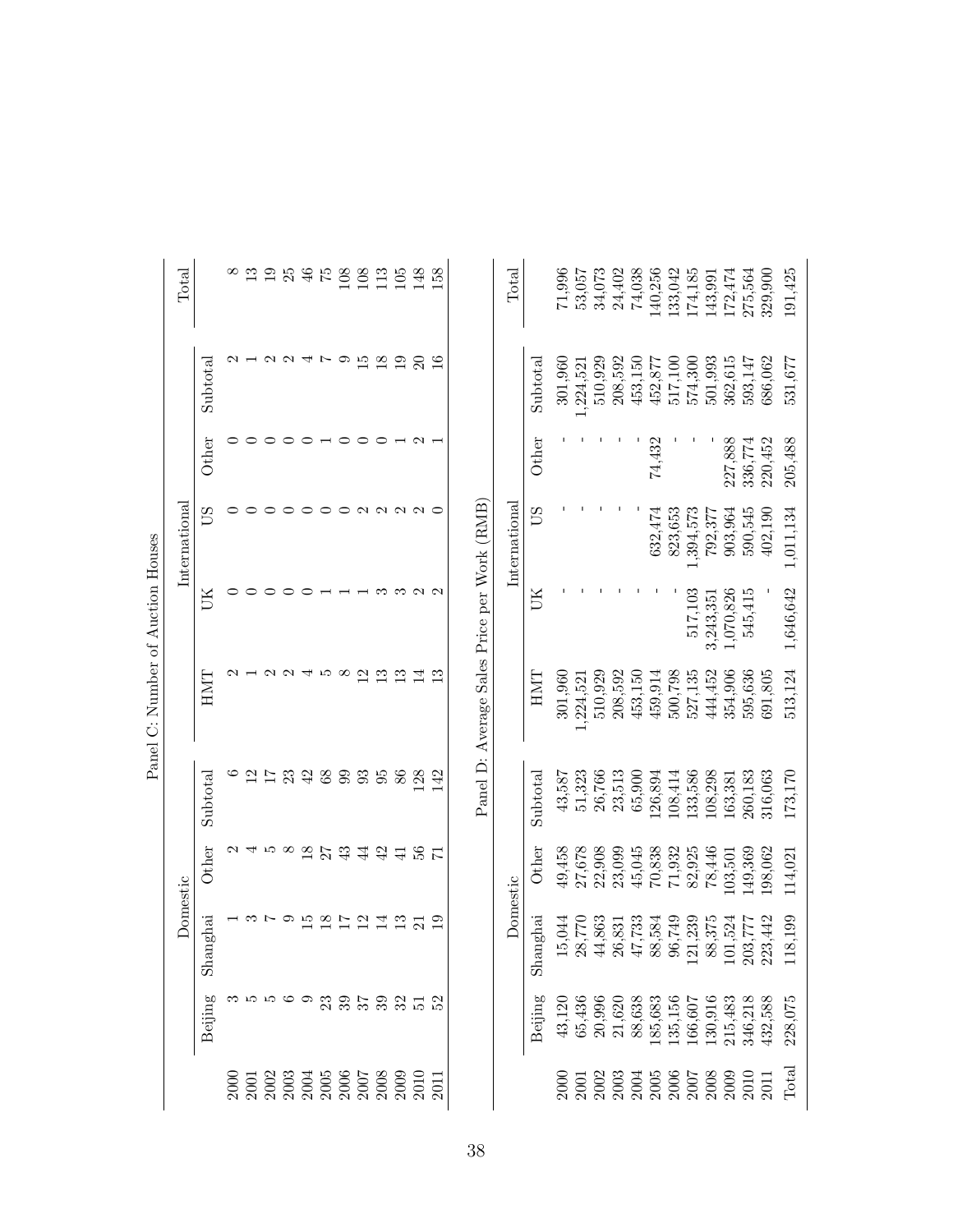|                                          | Total         |                       |                                                                                                                                                                                                                                                                                                               |  |  |  |  |  |
|------------------------------------------|---------------|-----------------------|---------------------------------------------------------------------------------------------------------------------------------------------------------------------------------------------------------------------------------------------------------------------------------------------------------------|--|--|--|--|--|
|                                          |               | $\frac{1}{2}$ ubtotal |                                                                                                                                                                                                                                                                                                               |  |  |  |  |  |
| Price per Work (RMB)                     |               | Other                 | AAAAAHAAAA<br>ZZZZZ-ZZZZ-1                                                                                                                                                                                                                                                                                    |  |  |  |  |  |
|                                          | International | SΩ                    | A<br>KKKKKKKHHHHX<br>XXXXXXHHHHX                                                                                                                                                                                                                                                                              |  |  |  |  |  |
|                                          |               | ŬК                    |                                                                                                                                                                                                                                                                                                               |  |  |  |  |  |
|                                          |               |                       |                                                                                                                                                                                                                                                                                                               |  |  |  |  |  |
| Panel E: Standard Deviation of Log Sales |               | $\frac{1}{2}$ ubtotal |                                                                                                                                                                                                                                                                                                               |  |  |  |  |  |
|                                          |               | <b>Other</b>          | 8 8 8 9 9 9 8 5 9 4 5 6 6 6 7<br>0 1 0 1 1 1 1 1 1 1 1 1 1 1                                                                                                                                                                                                                                                  |  |  |  |  |  |
|                                          |               | Shanghai              | $0.288877780$                                                                                                                                                                                                                                                                                                 |  |  |  |  |  |
|                                          |               |                       |                                                                                                                                                                                                                                                                                                               |  |  |  |  |  |
|                                          |               |                       | $\begin{array}{l} 2000 \\ 2001 \\ 2003 \\ 2003 \\ 2004 \\ 2005 \\ 2006 \\ 2007 \\ 2008 \\ 2007 \\ 2009 \\ 2001 \\ 2011 \\ 2011 \\ 2011 \\ 2011 \\ 2011 \\ 2011 \\ 2011 \\ 2011 \\ 2011 \\ 2011 \\ 2011 \\ 2011 \\ 2012 \\ 2012 \\ 2013 \\ 2013 \\ 2014 \\ 2012 \\ 2013 \\ 2013 \\ 2014 \\ 2014 \\ 2015 \\ 20$ |  |  |  |  |  |

| r Work ( $\mathsf R$                   |
|----------------------------------------|
|                                        |
|                                        |
|                                        |
| Price ner                              |
|                                        |
|                                        |
|                                        |
|                                        |
|                                        |
|                                        |
|                                        |
|                                        |
| $\frac{1}{2}$ or $\frac{1}{2}$ os<br>ł |
|                                        |
|                                        |
|                                        |
| į                                      |
|                                        |
|                                        |
|                                        |
|                                        |
| Ś                                      |
|                                        |
|                                        |
|                                        |
|                                        |
|                                        |
| is the first officer                   |
|                                        |
|                                        |
|                                        |
|                                        |
| $\frac{1}{2}$                          |
|                                        |
|                                        |
|                                        |
| i                                      |
|                                        |
|                                        |
| Panel -<br>ľ                           |
|                                        |
|                                        |
|                                        |
|                                        |
| ĺ                                      |
|                                        |
|                                        |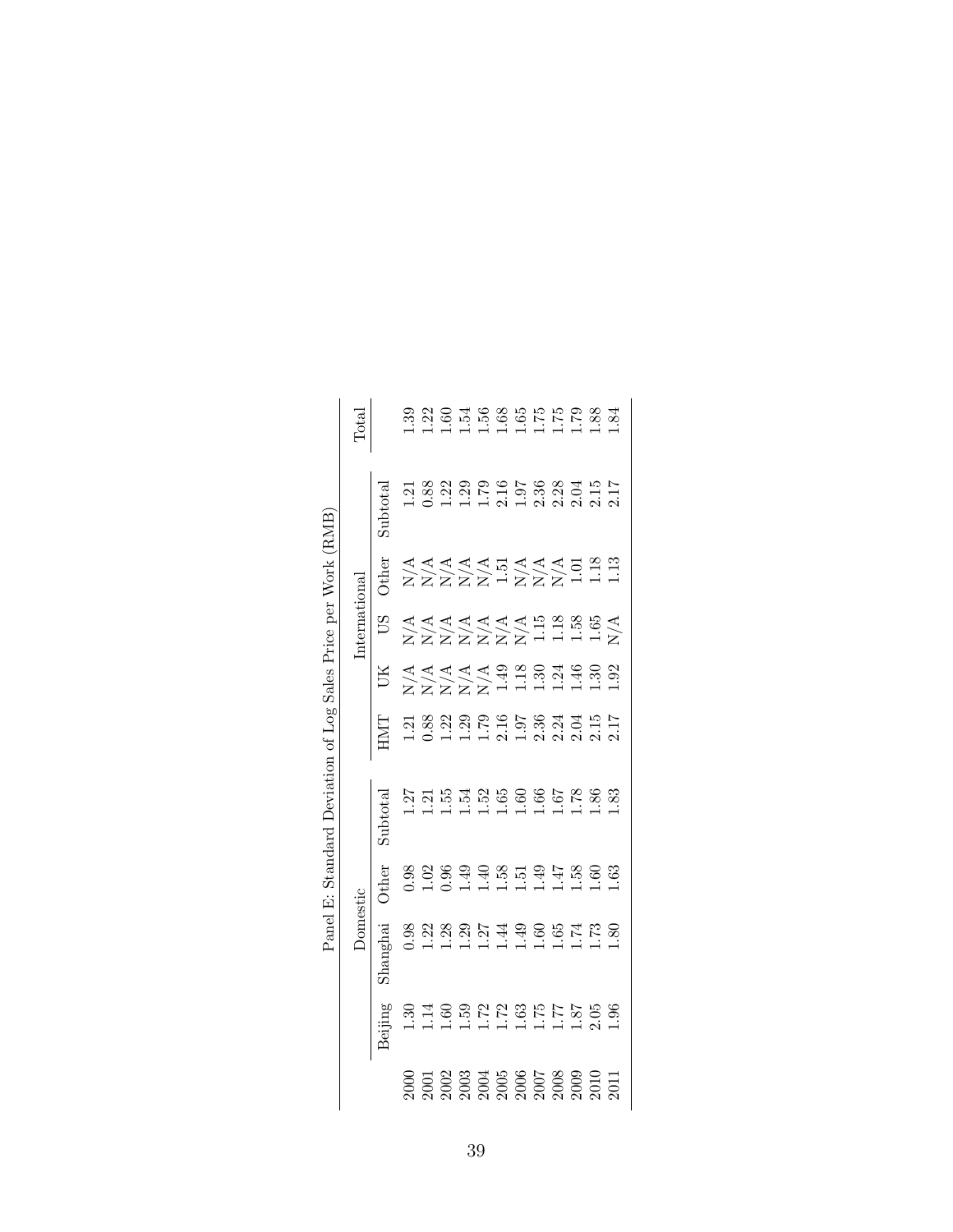| Table 2: Number of Works Sold and Average Sales Price by Artist |  |  |  |  |  |
|-----------------------------------------------------------------|--|--|--|--|--|
|                                                                 |  |  |  |  |  |

This table presents summary statistics on the number of works sold and the average sales price by Chinese artists. We classify artists by whether they have sold works in the international market. Domestic-Only artists have zero works sold in the international market, whereas international artists have at least one work sold internationally. The sample period is from 2000 to 2011.

|         | Panel A: Number of Artist |                                                       |                       |
|---------|---------------------------|-------------------------------------------------------|-----------------------|
|         | Total<br>41,812           | Domestic-Only Artists International Artists<br>35,931 | 5,881                 |
|         |                           | Panel B: Number of Works Sold per Artist              |                       |
|         | All Artists               | Domestic-Only Artists International Artists           |                       |
| Mean    | 16                        | 4                                                     | 92                    |
| Median  | 1                         | $\mathbf{1}$                                          | 7                     |
| Std Dev | 147                       | 12                                                    | 381                   |
| Min     | 1                         | 1                                                     | 1                     |
| Max     | 9,145                     | 598                                                   | 9,145                 |
|         |                           | Panel C: Average Sales Price per Work Sold (RMB)      |                       |
|         | All Artists               | Domestic-Only Artists                                 | International Artists |
| Mean    | 67,422                    | 55,694                                                | 139,078               |
| Median  | 10,450                    | 8,960                                                 | 25,888                |
| Std Dev | 816,015                   | 837,008                                               | 669,312               |
| Min     | 100                       | 100                                                   | 115                   |
| Max     | 109,000,000               | 109,000,000                                           | 39,100,000            |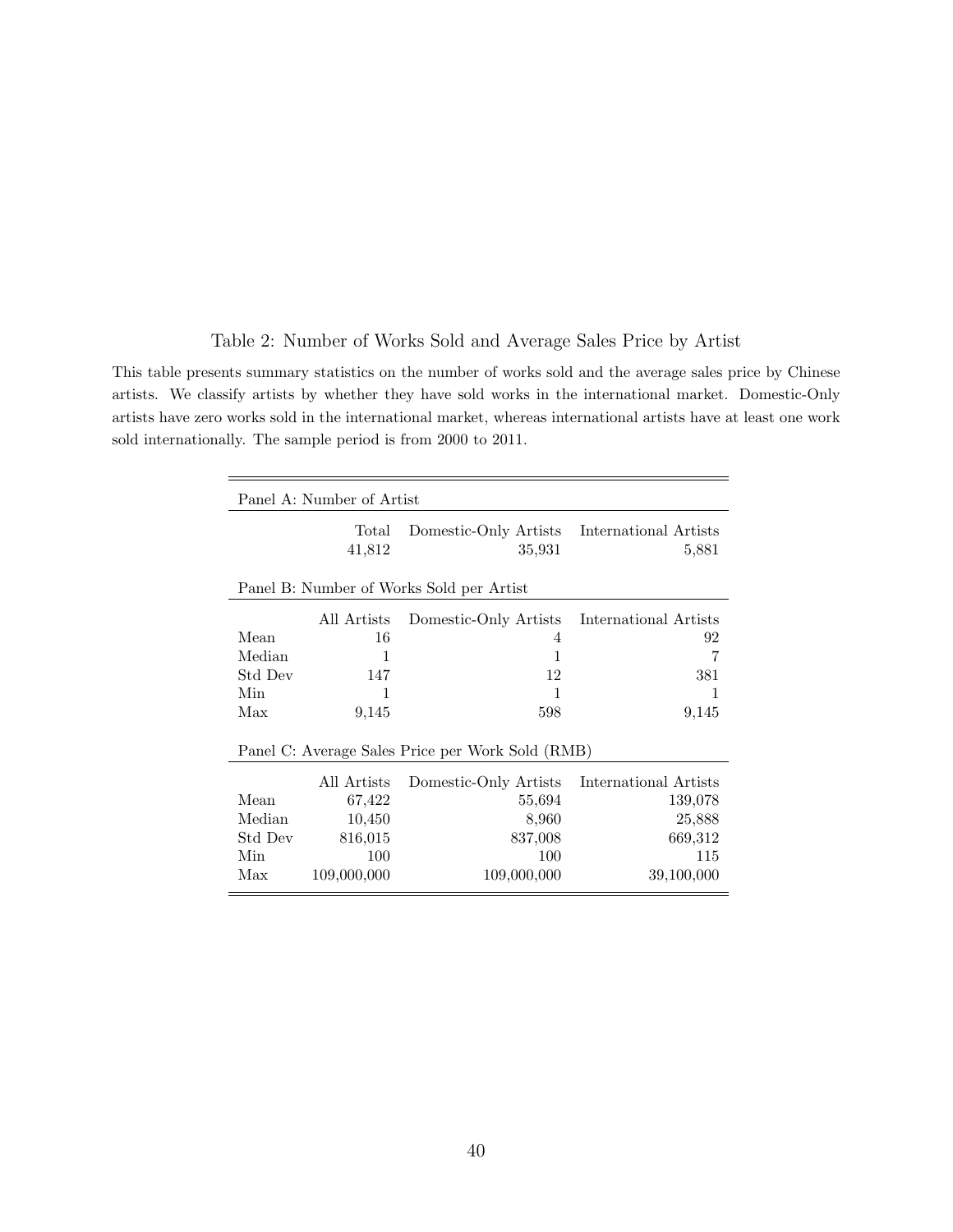|       |                | A. Total Sales (RMB Million) |                | B. Total Number of Works Sold | C. Average Sales Price(RMB) |             |  |  |
|-------|----------------|------------------------------|----------------|-------------------------------|-----------------------------|-------------|--|--|
|       | Domestic Works | Int'l Works                  | Domestic Works | Int'l Works                   | Domestic Works              | Int'l Works |  |  |
| 2000  | 89.4           | 82.7                         | 1,915          | 274                           | 46,659                      | 301,960     |  |  |
| 2001  | 193.8          | 7.3                          | 3,558          | 6                             | 54,469                      | 1,224,521   |  |  |
| 2002  | 217.7          | 66.9                         | 6.945          | 131                           | 31,346                      | 510,929     |  |  |
| 2003  | 368.4          | 16.9                         | 12,758         | 81                            | 28,880                      | 208,592     |  |  |
| 2004  | 3,305.7        | 528.4                        | 44,571         | 1,166                         | 74,168                      | 453,150     |  |  |
| 2005  | 9,107.9        | 1,481.2                      | 63,193         | 3,256                         | 144,128                     | 454,929     |  |  |
| 2006  | 6,324.1        | 2,201.8                      | 49,859         | 4,258                         | 126,840                     | 517,100     |  |  |
| 2007  | 7,660.3        | 3,728.4                      | 48,110         | 6,492                         | 159,224                     | 574,300     |  |  |
| 2008  | 5,361.4        | 2,807.1                      | 42,606         | 5,592                         | 125,836                     | 501,993     |  |  |
| 2009  | 10,412.4       | 1,246.7                      | 57,143         | 3,438                         | 182,217                     | 362,615     |  |  |
| 2010  | 29,316.4       | 3,548.2                      | 99,745         | 5,982                         | 293,913                     | 593,147     |  |  |
| 2011  | 29,304.2       | 2,675.0                      | 78,293         | 3,899                         | 374,289                     | 686,062     |  |  |
| Total | 101,661.6      | 18,390.7                     | 508,696        | 34,575                        | 199,847                     | 531,907     |  |  |

Table 3: Number of Works Sold and Average Sales Price by International Artist

This table compares the auction results of domestic works and international works by international Chinese artists, who have at least one work sold internationally.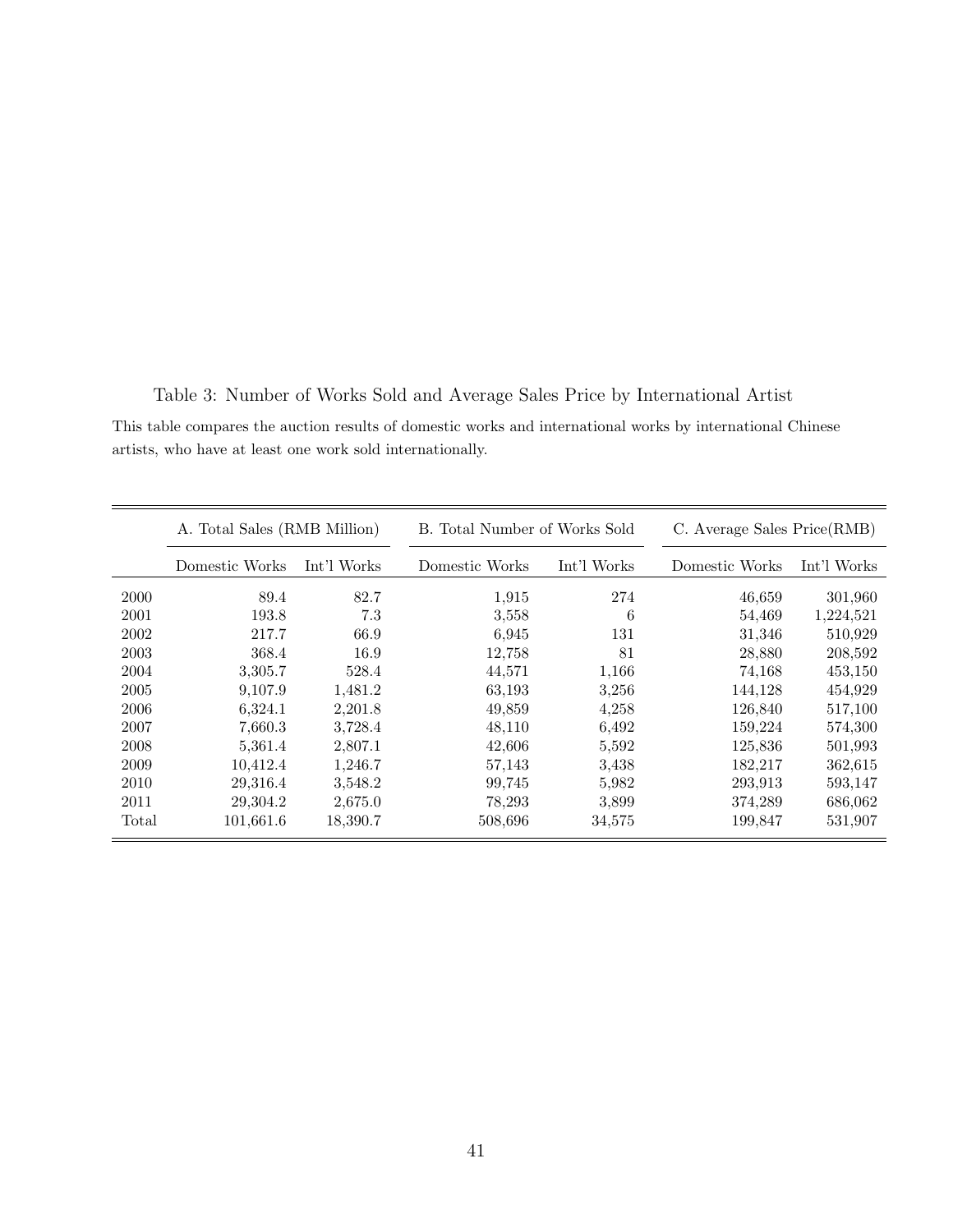|                                              | International<br>Price Premium | Quality-Adj. Intl.<br>Price Premium | International<br><b>Quality Premium</b> |
|----------------------------------------------|--------------------------------|-------------------------------------|-----------------------------------------|
| International Dummies                        |                                |                                     |                                         |
| International works of international artists | 1.552                          | 0.285                               | 1.267                                   |
|                                              | (0.013)                        | (0.004)                             | (0.013)                                 |
| Domestic works of international artists      | 1.001                          | 0.148                               | 0.852                                   |
|                                              | (0.005)                        | (0.002)                             | (0.005)                                 |
| Time Dummies                                 | Included                       | Included                            |                                         |
| Quality Control                              | Not Included                   | Included                            |                                         |
| Log Estimated Price                          | Not Included                   | Included                            |                                         |
| Artist Dummies                               | Not Included                   | Not Included                        |                                         |
| Constant                                     | 9.164                          | 1.195                               |                                         |
|                                              | (0.062)                        | (0.018)                             | Number of Observations                  |
| Number of Observations                       | 679,317                        | 608,909                             |                                         |
| R-square                                     | 0.096                          | 0.872                               |                                         |

## Table 4: International Price Premium and Quality Premium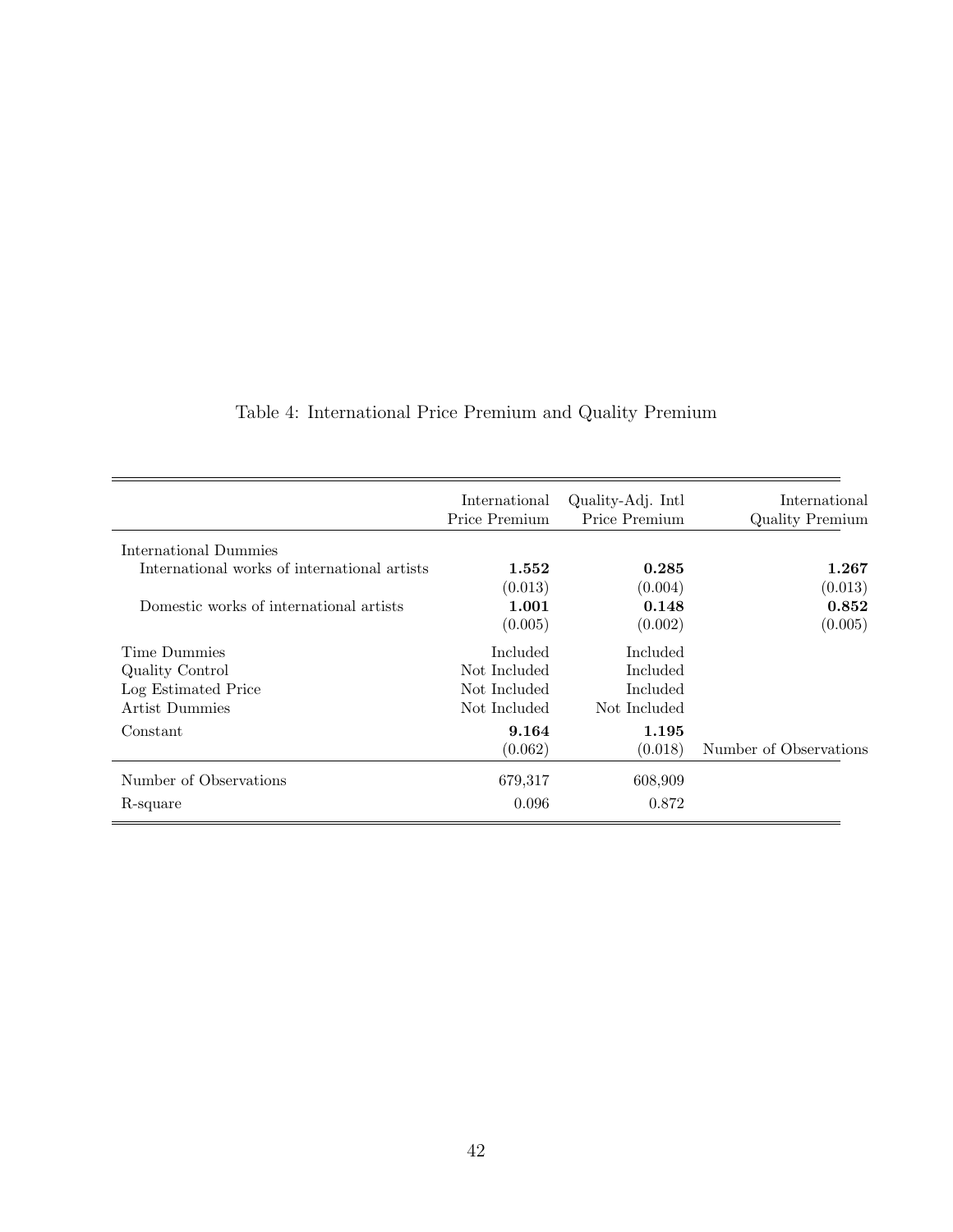|                                              | International<br>Price Premium | Quality-Adj. Intl.<br>Price Premium | International<br><b>Quality Premium</b> |
|----------------------------------------------|--------------------------------|-------------------------------------|-----------------------------------------|
| International Dummies                        |                                |                                     |                                         |
| International works of international artists | 1.252                          | 0.387                               | 0.865                                   |
|                                              | (0.013)                        | (0.010)                             | (0.016)                                 |
| Domestic works of international artists      | 0.831                          | 0.475                               | 0.355                                   |
|                                              | (0.005)                        | (0.005)                             | (0.008)                                 |
| Time Dummies                                 | Included                       | Included                            |                                         |
| Quality Variables                            | Not Included                   | Included                            |                                         |
| Log Estimated Price                          | Not Included                   | Not Included                        |                                         |
| Artist Dummies for the Top 300 Artists       | Not Included                   | Included                            |                                         |
| (Based on # of Works Sold)                   |                                |                                     |                                         |
| Constant                                     | 9.010                          | 5.595                               |                                         |
|                                              | (0.061)                        | (0.056)                             | Number of Observations                  |
| Number of Observations                       | 634,350                        | 608,909                             |                                         |
| R-square                                     | 0.060                          | 0.456                               |                                         |

Table 5: Baseline Regression with Low-end Estimated Value on the LHS, Only Sold Works

Table 6: Baseline Regression with Low-end Estimated Value on the LHS, Including Unsold Works

|                                              | International<br>Price Premium | Quality-Adj. Intl<br>Price Premium | International<br><b>Quality Premium</b> |
|----------------------------------------------|--------------------------------|------------------------------------|-----------------------------------------|
| International Dummies                        |                                |                                    |                                         |
| International works of international artists | 1.212                          | 0.477                              | 0.735                                   |
|                                              | (0.010)                        | (0.008)                            | (0.012)                                 |
| Domestic works of international artists      | 0.746                          | 0.430                              | 0.316                                   |
|                                              | (0.004)                        | (0.004)                            | (0.006)                                 |
| Time Dummies                                 | Included                       | Included                           |                                         |
| Quality Variables                            | Not Included                   | Included                           |                                         |
| Log Estimated Price                          | Not Included                   | Not Included                       |                                         |
| Artist Dummies for the Top 300 Artists       | Not Included                   | Included                           |                                         |
| (Based on $\#$ of Works Sold)                |                                |                                    |                                         |
| Constant                                     | 8.855                          | 5.788                              |                                         |
|                                              | (0.033)                        | (0.035)                            | Number of Observations                  |
| Number of Observations                       | 1,128,390                      | 1,084,115                          |                                         |
| R-square                                     | 0.052                          | 0.401                              |                                         |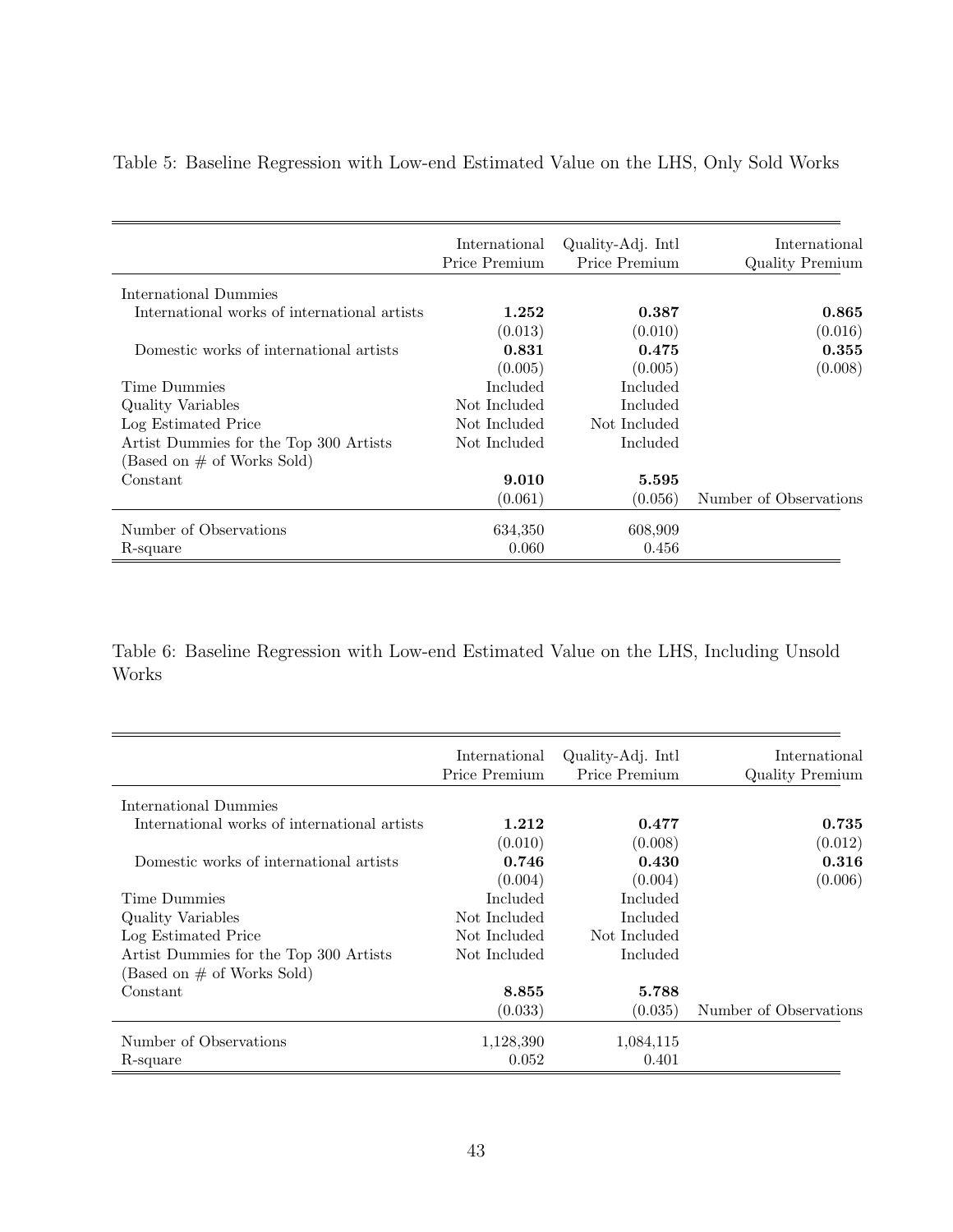#### Table 7: Balanced Panel of Artists

This table shows baseline regression results for all works by artists who were present in the dataset in the year 2000

|                                              | International<br>Price Premium | Quality-Adj. Intl.<br>Price Premium | International<br><b>Quality Premium</b> |
|----------------------------------------------|--------------------------------|-------------------------------------|-----------------------------------------|
| International Dummies                        |                                |                                     |                                         |
| International works of international artists | 1.519                          | 0.297                               | 1.221                                   |
|                                              | (0.026)                        | (0.010)                             | (0.028)                                 |
| Domestic works of international artists      | 0.711                          | 0.116                               | 0.594                                   |
|                                              | (0.021)                        | (0.009)                             | (0.022)                                 |
| Time Dummies                                 | Included                       | Included                            |                                         |
| Quality Variables                            | Not Included                   | Included                            |                                         |
| Log Estimated Price                          | Not Included                   | Included                            |                                         |
| Artist Dummies                               | Not Included                   | Not Included                        |                                         |
| Constant                                     | 9.307                          | 1.151                               |                                         |
|                                              | (0.061)                        | (0.020)                             | Number of Observations                  |
| Number of Observations                       | 367,816                        | 337,712                             |                                         |
| R-square                                     | 0.051                          | 0.871                               |                                         |

Table 8: International Premium when International Destinations Excluding HK/Macau/Taiwan

|                                              | International<br>Price Premium | Quality-Adj. Intl.<br>Price Premium | International<br><b>Quality Premium</b> |
|----------------------------------------------|--------------------------------|-------------------------------------|-----------------------------------------|
| International Dummies                        |                                |                                     |                                         |
| International works of international artists | 3.311                          | 0.483                               | 2.828                                   |
|                                              | (0.042)                        | (0.021)                             | (0.047)                                 |
| Domestic works of international artists      | 1.001                          | 0.153                               | 0.848                                   |
|                                              | (0.005)                        | (0.002)                             | (0.005)                                 |
| Time Dummies                                 | Included                       | Included                            |                                         |
| Quality Control                              | Not Included                   | Included                            |                                         |
| Log Estimated Price                          | Not Included                   | Included                            |                                         |
| Artist Dummies                               | Not Included                   | Not Included                        |                                         |
| Constant                                     | 8.424                          | 1.165                               |                                         |
|                                              | (0.069)                        | (0.022)                             | Number of Observations                  |
| Number of Observations                       | 646,073                        | 577,345                             |                                         |
| R-square                                     | 0.100                          | 0.870                               |                                         |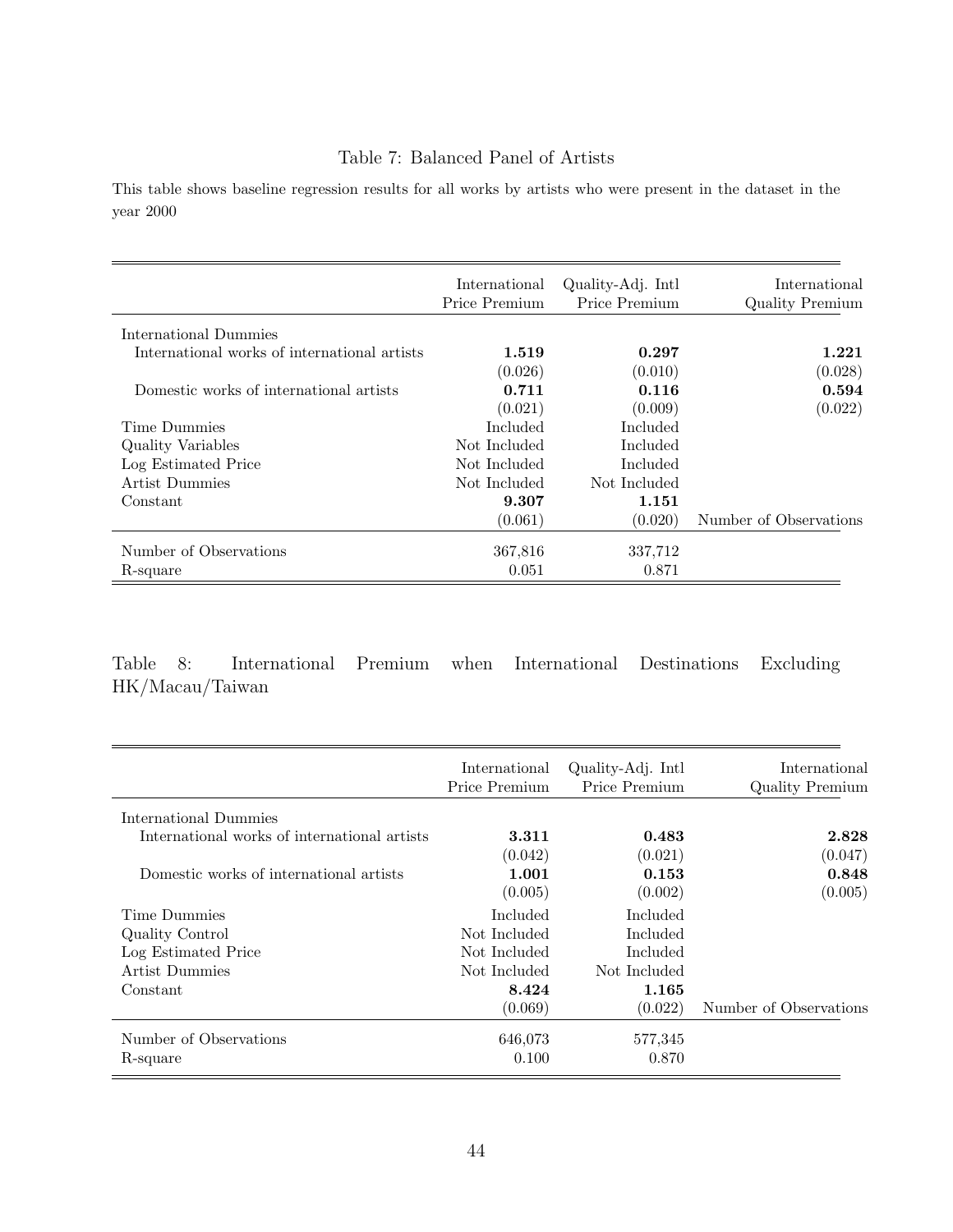| Calligraphy                                  | International<br>Price Premium | Quality-Adj. Intl<br>Price Premium | International<br><b>Quality Premium</b> |
|----------------------------------------------|--------------------------------|------------------------------------|-----------------------------------------|
| International Dummies                        |                                |                                    |                                         |
| International works of international artists | 0.793                          | 0.299                              | 0.495                                   |
|                                              | (0.027)                        | (0.013)                            | (0.030)                                 |
| Domestic works of international artists      | 1.150                          | 0.174                              | 0.976                                   |
|                                              | (0.010)                        | (0.005)                            | (0.011)                                 |
| Time Dummies                                 | Included                       | Included                           |                                         |
| Quality Control                              | Not Included                   | Included                           |                                         |
| Log Estimated Price                          | Not Included                   | Included                           |                                         |
| <b>Artist Dummies</b>                        | Not Included                   | Not Included                       |                                         |
| Constant                                     | 8.310                          | 1.216                              |                                         |
|                                              | (0.167)                        | (0.054)                            | Number of Observations                  |
| Number of Observations                       | 136,314                        | 122,549                            |                                         |
| R-square                                     | 0.139                          | 0.817                              |                                         |
|                                              |                                |                                    |                                         |
|                                              | International                  | Quality-Adj. Intl.                 | International                           |
| <b>Classical-style Painting</b>              | Price Premium                  | Price Premium                      | <b>Quality Premium</b>                  |
| <b>International Dummies</b>                 |                                |                                    |                                         |
| International works of international artists | 1.308                          | 0.256                              | 1.052                                   |
|                                              | (0.016)                        | (0.006)                            | (0.016)                                 |
| Domestic works of international artists      | 1.116                          | 0.142                              | 0.975                                   |
|                                              | (0.006)                        | (0.003)                            | (0.006)                                 |
| Time Dummies                                 | Included                       | Included                           |                                         |
| Quality Control                              | Not Included                   | Included                           |                                         |
| Log Estimated Price                          | Not Included                   | Included                           |                                         |
| <b>Artist Dummies</b>                        | Not Included                   | Not Included                       |                                         |
| Constant                                     | 9.223                          | 1.172                              |                                         |
|                                              | (0.080)                        | (0.022)                            | Number of Observations                  |
| Number of Observations                       | 500,814                        | 445,729                            |                                         |
| R-square                                     | 0.100                          | 0.872                              |                                         |
|                                              |                                |                                    |                                         |
|                                              |                                | International Quality-Adj. Intl    | International                           |
| <b>Oil Painting</b>                          | Price Premium                  | Price Premium                      | <b>Quality Premium</b>                  |
| <b>International Dummies</b>                 |                                |                                    |                                         |
| International works of international artists | 1.726                          | 0.281                              | 1.445                                   |
|                                              | (0.021)                        | (0.008)                            | (0.022)                                 |
| Domestic works of international artists      | 1.205                          | 0.097                              | 1.108                                   |
|                                              | (0.015)                        | (0.005)                            | (0.016)                                 |
| Time Dummies                                 | Included                       | Included                           |                                         |
| Quality Control                              | Not Included                   | Included                           |                                         |
| Log Estimated Price                          | Not Included                   | Included                           |                                         |
| <b>Artist Dummies</b>                        | Not Included                   | Not Included                       |                                         |
| Constant                                     | 9.825                          | 0.098                              |                                         |
|                                              | (0.110)                        | (0.045)                            | Number of Observations                  |
| Number of Observations                       | 45<br>42,189                   | 40,631                             |                                         |
| R-square                                     | 0.220                          | 0.922                              |                                         |
|                                              |                                |                                    |                                         |

## Table 9: International Premium by Classification of Artwork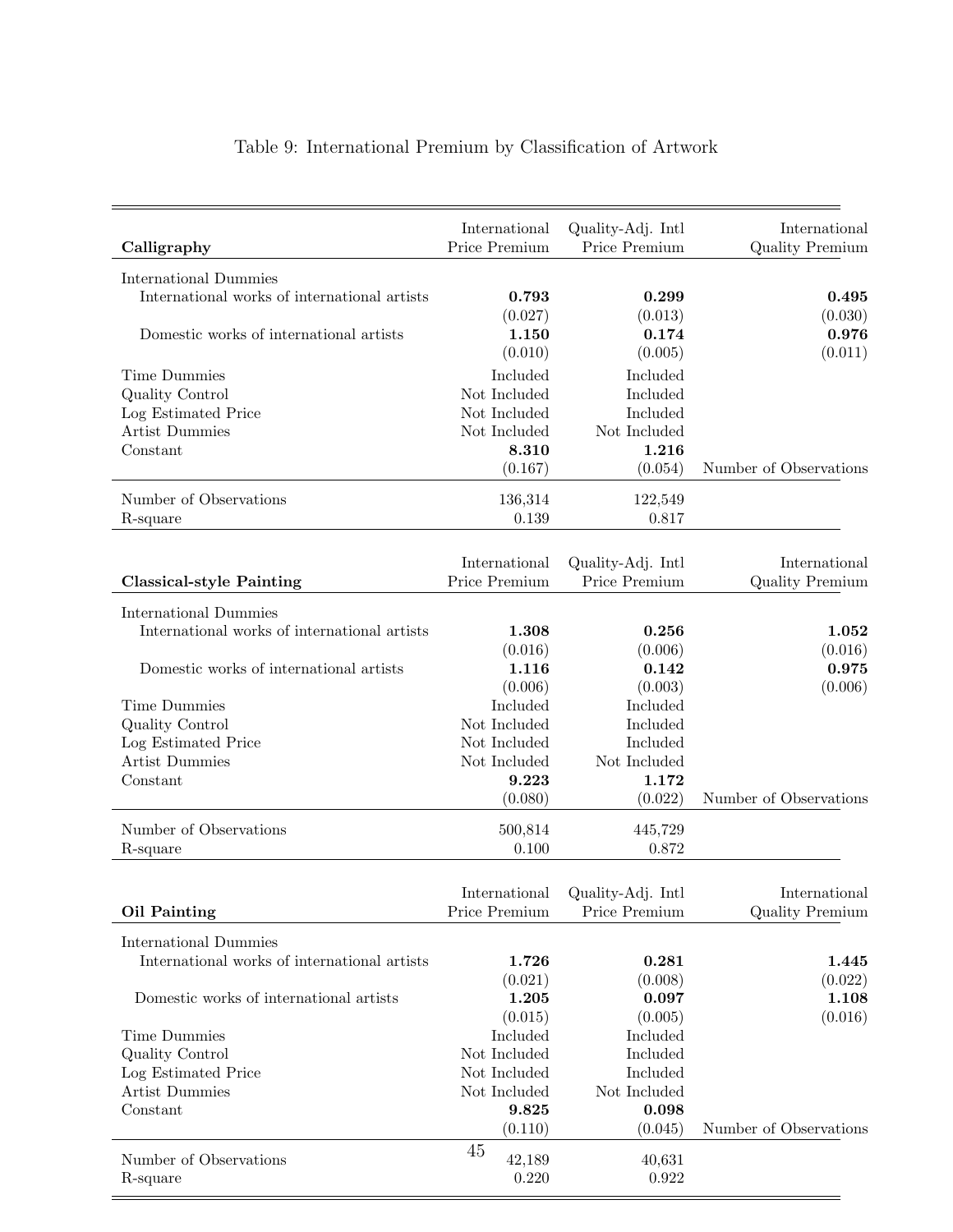| Contemporary (Post-1949)                     | International<br>Price Premium | Quality-Adj. Intl<br>Price Premium | International<br><b>Quality Premium</b> |
|----------------------------------------------|--------------------------------|------------------------------------|-----------------------------------------|
|                                              |                                |                                    |                                         |
| <b>International Dummies</b>                 |                                |                                    |                                         |
| International works of international artists | 2.109                          | 0.285                              | 1.824                                   |
|                                              | (0.019)                        | (0.004)                            | (0.019)                                 |
| Domestic works of international artists      | 0.883                          | 0.148                              | 0.734                                   |
|                                              | (0.009)                        | (0.002)                            | (0.010)                                 |
| Time Dummies                                 | Included                       | Included                           |                                         |
| <b>Quality Variables</b>                     | Not Included                   | Included                           |                                         |
| Log Estimated Price                          | Not Included                   | Included                           |                                         |
| <b>Artist Dummies</b>                        | Not Included                   | Not Included                       |                                         |
| Constant                                     | 9.984                          | 1.195                              |                                         |
|                                              | (0.087)                        | (0.018)                            | Number of Observations                  |
| Number of Observations                       | 148,676                        | 608,909                            |                                         |
| R-square                                     | 0.117                          | 0.872                              |                                         |
|                                              |                                |                                    |                                         |
|                                              | International                  | Quality-Adj. Intl                  | International                           |
| Non-Contemporary (Pre-1949)                  | Price Premium                  | Price Premium                      | Quality Premium                         |
| <b>International Dummies</b>                 |                                |                                    |                                         |
| International works of international artists | 1.188                          | 0.231                              | 0.956                                   |
|                                              | (0.015)                        | (0.005)                            | (0.016)                                 |
| Domestic works of international artists      | 1.050                          | 0.141                              | 0.908                                   |
|                                              | (0.005)                        | (0.003)                            | (0.006)                                 |
| Time Dummies                                 | Included                       | Included                           |                                         |
| Quality Variables                            | Not Included                   | Included                           |                                         |
| Log Estimated Price                          | Not Included                   | Included                           |                                         |
| <b>Artist Dummies</b>                        | Not Included                   | Not Included                       |                                         |
| Constant                                     | 8.872                          | 1.254                              |                                         |
|                                              | (0.075)                        | (0.021)                            | Number of Observations                  |
|                                              |                                |                                    |                                         |
| Number of Observations                       | 530,641                        | 465,527                            |                                         |
| R-square                                     | 0.097                          | 0.860                              |                                         |
|                                              |                                |                                    |                                         |

## Table 10: International Premium for Contemporary vs Non-Contemporary Artworks